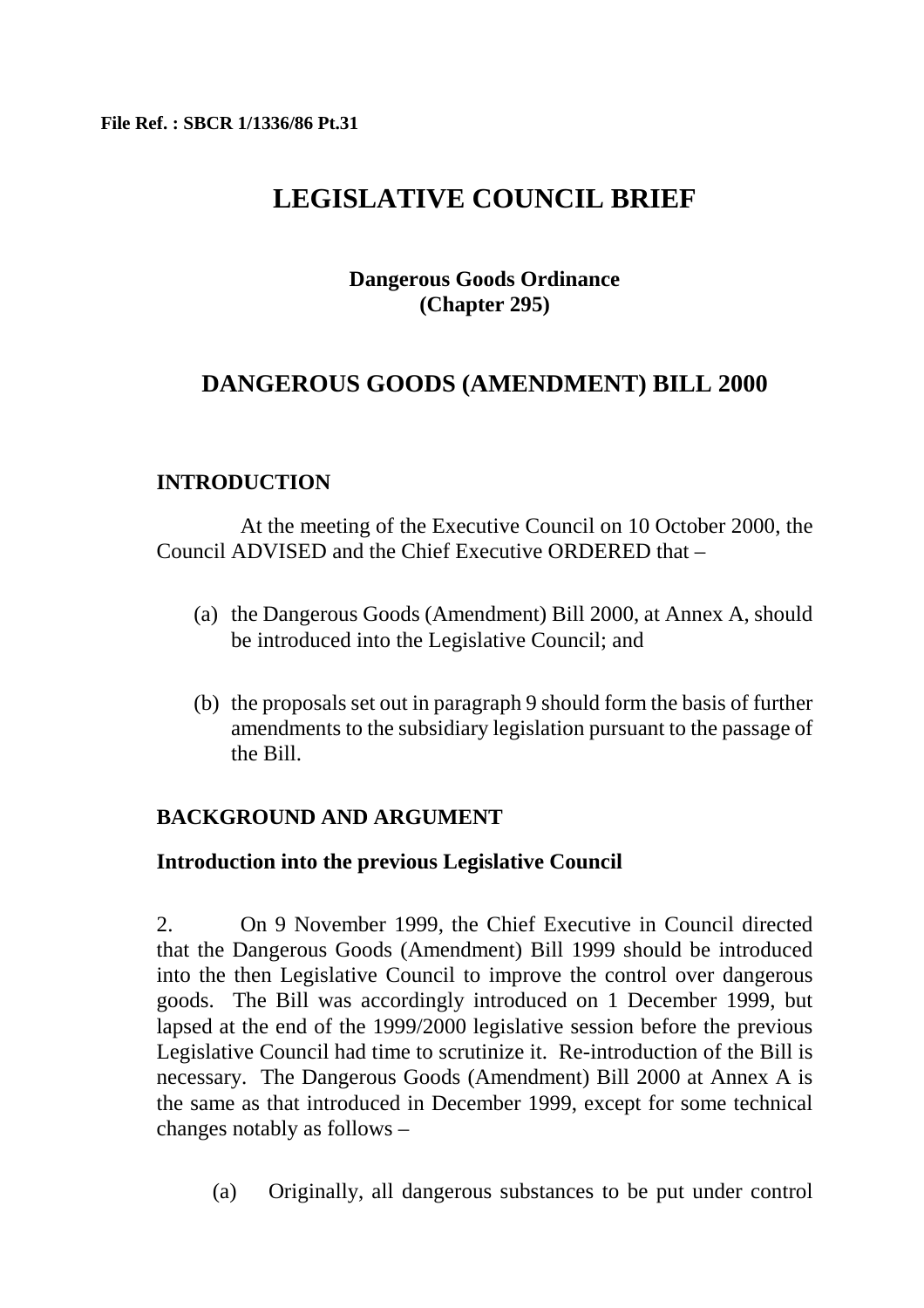were specified in the Schedules to the Ordinance. However, upon further review, it is considered that this is not the best approach since the Schedules contain some generic entries, for which further explanations are required to be provided in order to clarify their definitions. This would result in a level of complexity that would create uncertainty as to what substances the Ordinance applied to. Instead of including such additional technical details in the principal Ordinance to explain the classification criteria, we now propose, on the advice of the Department of Justice, that the dangerous substances to be controlled as well as all relevant technical details should be specified in the subsidiary legislation made by the Chief Executive in Council.

- (b) In this connection, new empowering provisions are to be added in section 5 of the Ordinance for the making of regulations –
	- (i) providing for the application to or exemption from the control in respect of the manufacture, storage or use on land, and the carriage at sea and on land; and
	- (ii) giving effect to the International Maritime Dangerous Goods (IMDG) Code, relevant publications of the International Maritime Organization, and other international agreements dealing with dangerous goods.

# **General Background**

3. The Ordinance provides for the control on land and at sea of about 400 types of dangerous goods under ten broad Categories in accordance with their inherent characteristics as to whether the substances are explosive, flammable, corrosive, etc. When the Ordinance was enacted in 1956, there were no international standards governing the classification, labelling and packaging of dangerous goods. Over the years, international codes on the general transportation of dangerous goods and for specific modes of transport<sup>\*</sup> have been developed and published, all based on the system developed by the United Nations (UN) Economic and Social Council's Committee of Experts on the Transport of Dangerous Goods.

\_\_\_\_\_\_\_\_\_\_\_\_\_\_\_\_\_\_\_\_\_\_\_\_\_\_\_\_\_\_\_\_\_\_\_\_\_\_\_\_\_\_\_\_\_\_\_\_\_\_\_\_\_\_\_\_\_\_\_\_\_\_\_\_\_\_\_\_\_\_

<sup>∗</sup> **Note** These include the United Nations' Recommendations on the Transport of Dangerous Goods, International Maritime Dangerous Goods Code, and Technical Instructions for the Safe Transport of Dangerous Goods by Air, and European Agreement Concerning the International Carriage of Dangerous Goods by Road.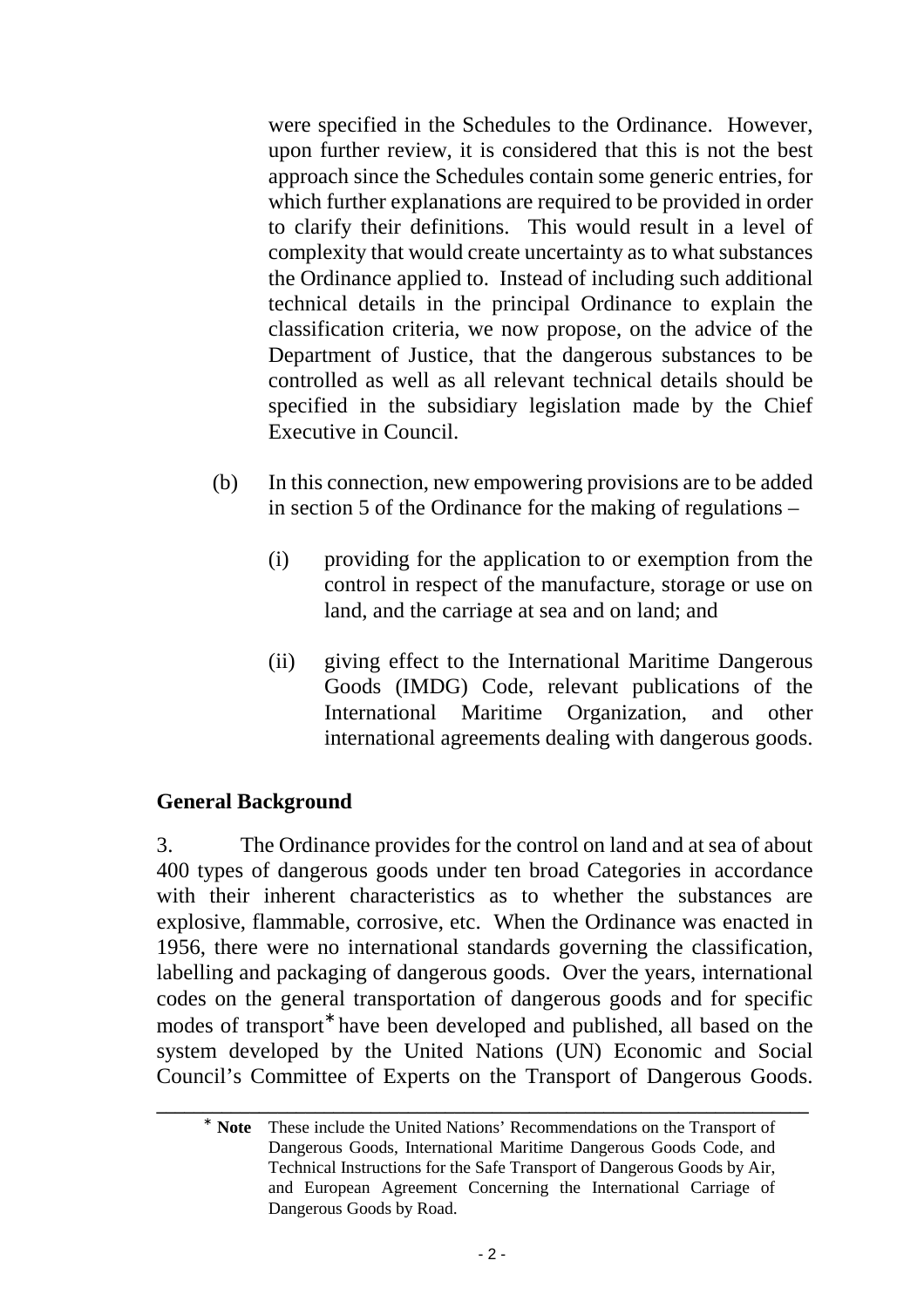Regular revisions reflecting technological changes and requirements arising from the booming global trade have made these codes increasingly suitable for domestic adoption. Many of our major trading partners such as the United States, the European Community and Australia have gradually aligned their national rules on dangerous goods with the UN system.

4. Although the Ordinance has been updated periodically since its enactment, there has not been any attempt to align the domestic control framework with the commonly adopted international system. As a result, when dangerous goods are imported, exported or re-exported through Hong Kong, they are often required to comply with two distinct sets of requirements prevailing locally and overseas. Furthermore, changes in local circumstances have called for improvements to the legislative control system.

# **Legislative Review**

5. The Fire Services Department, the Civil Engineering Department and the Marine Department started a comprehensive review of the Ordinance in 1995 with a view to bringing it into line with international standards. As most dangerous goods are imported and exported by sea, the Departments agreed that the local control system should follow the IMDG Code as far as possible. The IMDG Code is published by the International Maritime Organization based on the UN system and specifically provides for recommendations in respect of control on sea carriage of dangerous goods. Furthermore, the Departments recommended that the list of dangerous goods under the Ordinance should be expanded with reference to the IMDG Code, subject to minor variations to suit local circumstances.

6. The Departments also proposed to update other arrangements under the Ordinance, including the exempted quantities for classified dangerous goods and the penalty provisions under the Ordinance.

7. Following the cyanide spillage incident at Tai Po Road in late 1997, the Director of Fire Services has engaged a consultant to study the need to strengthen the control over the conveyance of dangerous goods by vehicles. At present, conveyance of dangerous goods of Category 1 (explosives), Category 2 (compressed gases) and Category 5 (flammable liquids) by vehicles are subject to licensing controls. The consultancy study identified the need to expand the licensing regime to cover conveyance of dangerous goods in all other Categories, implement a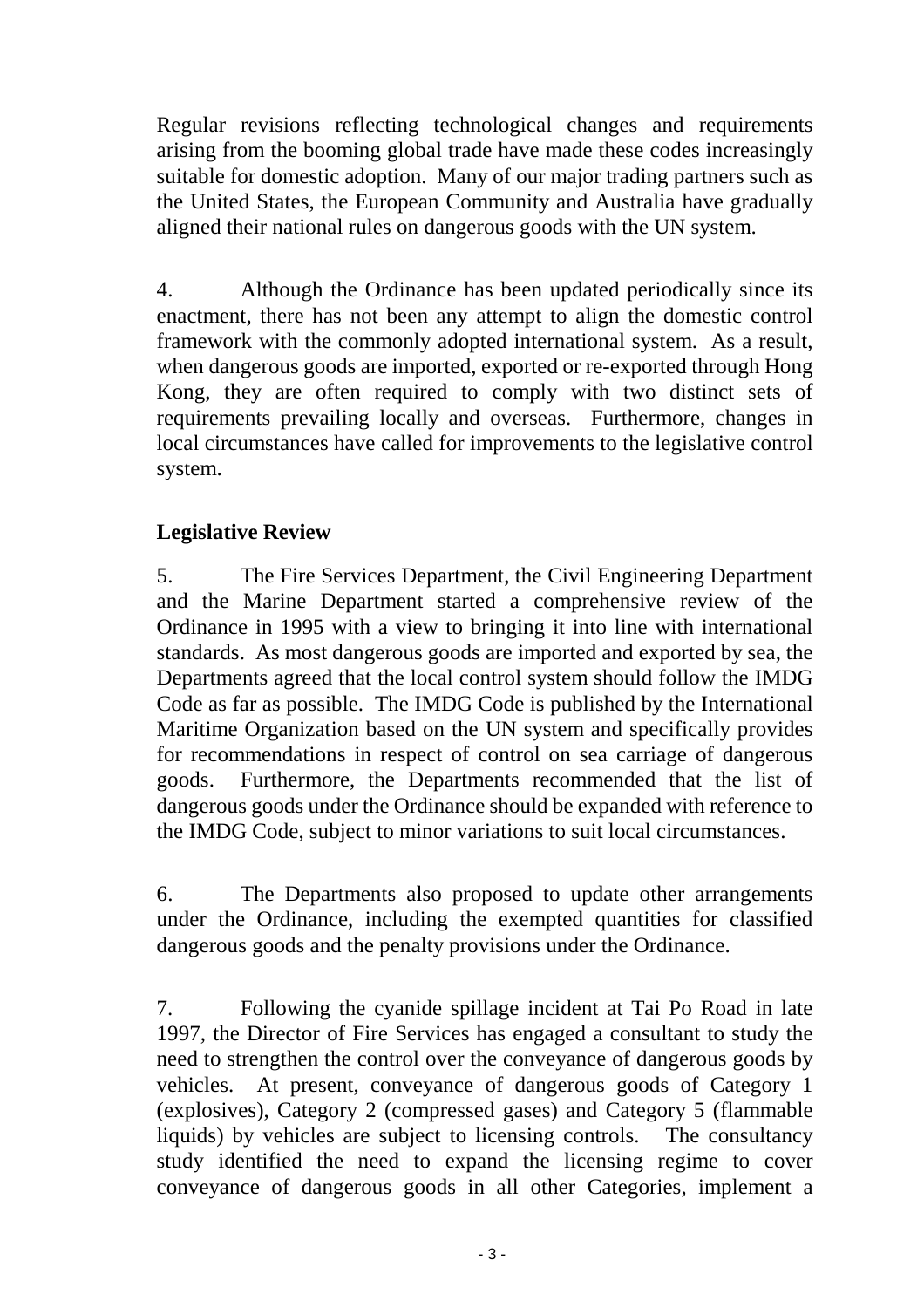mandatory scheme to train and equip the drivers with the necessary knowledge and skills, and require the transmission of adequate information on dangerous goods across the conveyance chain.

8. The consultant's proposals were made the subject of a regulatory impact assessment commissioned by the Business and Services Promotion Unit of the Financial Secretary's Office. The assessment concluded that the proposed improvements to the licensing regime would be beneficial to the community and should not impose undue hardship on the trade in general.

# **The Proposal**

9. Pursuant to the comprehensive review of the Ordinance, the public was consulted on the detailed proposals set out in a consultation document issued in March 1999 (copy at Annex B). There is general support to incorporate the following proposals into the Ordinance and its subsidiary legislation –

- (a) The penalties for offences under the dangerous goods legislation should be strengthened to preserve the necessary deterrent effect which may have been eroded by inflation over time. Furthermore, heavier penalties should be imposed on repeat offenders.
- (b) The Director of Fire Services and the Director of Marine should be empowered to issue codes of practice to promulgate detailed guidelines and safety practices to be followed by the trade in the handling of dangerous goods.
- (c) Subject to some minor variations, the coverage of controls of dangerous goods on land should be expanded from about 400 types under ten broad "Categories" of dangerous substances to some 1600 types under nine broad "Classes" in accordance with the IMDG scheme of classification.
- (d) The IMDG Code should be followed strictly for controlling conveyance of dangerous goods on board a vessel in the waters of Hong Kong. Nevertheless, existing controls regarding diesel oil at sea, which is not classified as dangerous goods under the IMDG Code, should be maintained.
- (e) The quantities of classified dangerous goods below which exemption from specified controls is allowed should be brought up-to-date.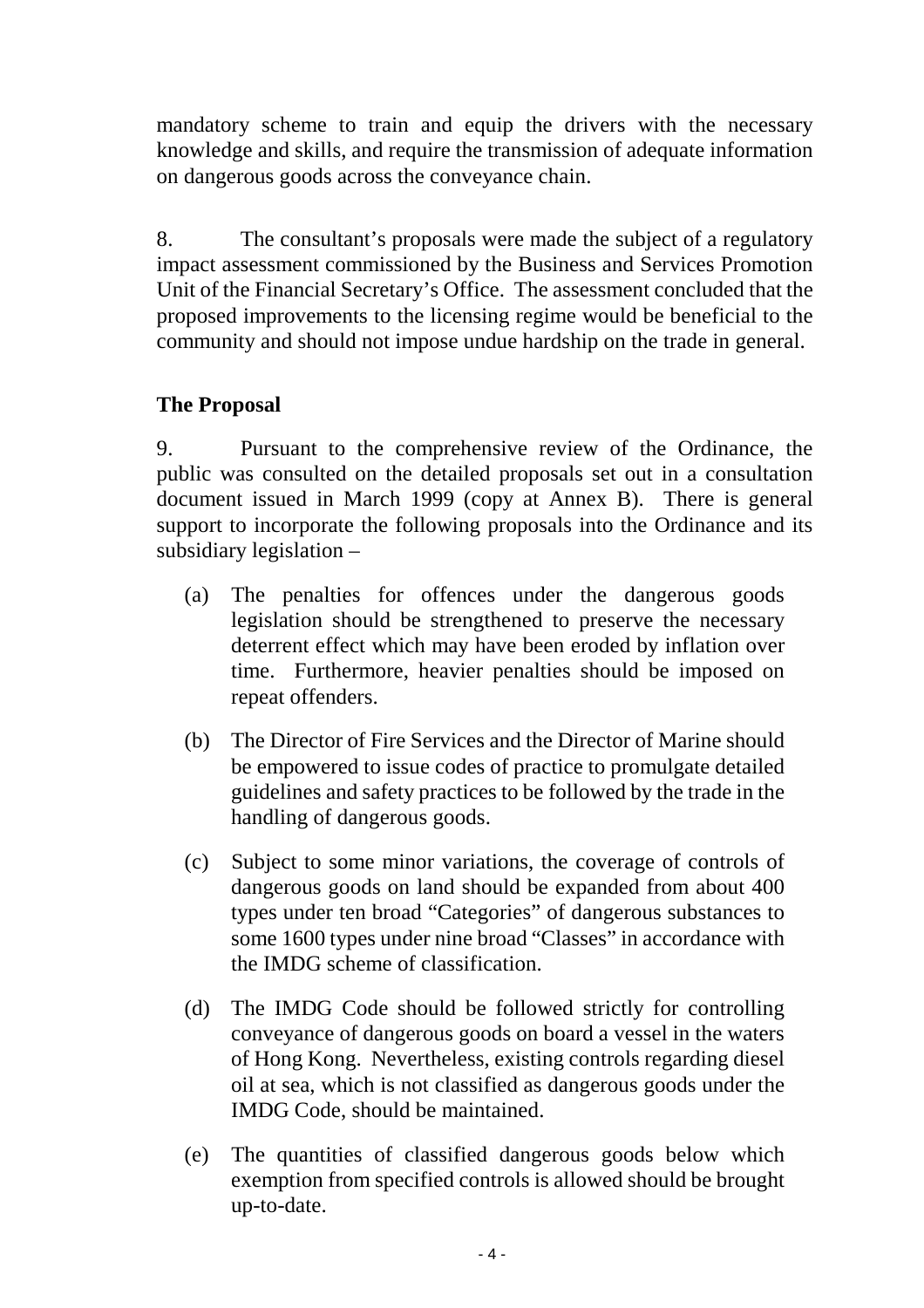- (f) The packaging, labelling and other requirements under the legislation should be revised in line with international standards.
- (g) In addition to conveyance of dangerous goods in Categories 1, 2 and 5 (or the proposed Classes 1, 2 and 3 following the IMDG Code) by vehicles, the licensing regime should be extended to cover conveyance of all other Classes of dangerous goods. A requirement for mandatory training of the vehicle drivers should also be introduced.
- (h) A registration system for Class 1 dangerous goods (i.e. explosives and blasting agents) should be introduced in line with the control framework and legislative arrangements in our major trading partners such as the United Kingdom, Canada and Australia.

10. The Bill contains specific provisions regarding items (a) and (b) in paragraph 9 above and empowering provisions for the remaining items, which will form the basis of further amendments to the subsidiary legislation.

# **Implementation Timetable**

11. To facilitate compliance by the trade, we propose that grace periods of not more than two years should be provided for the more prominent control measures encompassed in the amendment legislation.

# **THE BILL**

12. **Clause 2** provides for some key definitions, e.g. "IMDG Code" as a reference to the international standards.

13. **Clause 3** defines the application of the Ordinance only to the substances, materials or articles having dangerous properties, using the same terminology as that in the IMDG Code.

14. **Clause 4(a)** amends the regulation-making section to, among other things, require drivers of dangerous goods vehicles to undertake proper training and consignors of dangerous goods to produce declarations, and empower the Director of Marine to grant exemption in respect of shipping.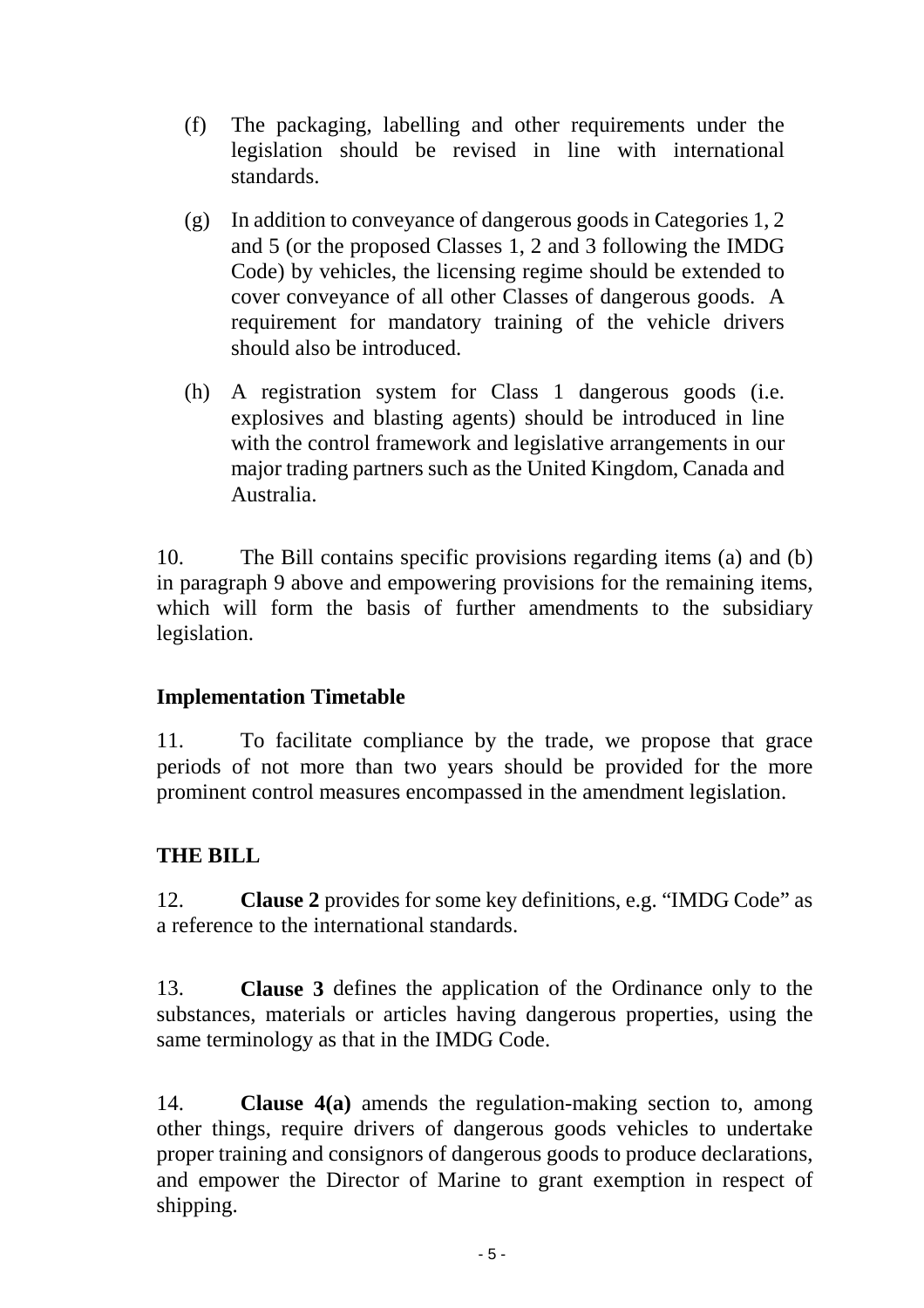15. **Clauses 4(b), 6, 9 and 10** increase the maximum fines of sanctions.

16. **Clause 5** empowers the Director of Fire Services and the Director of Marine to issue codes of practice.

17. **Clause 7** creates an exception to the labelling, marking and notice requirements to cope with practical needs.

18. **Clause 8** inserts officers of Marine Department to the list of officers authorized to take enforcement actions.

19. **Clause 11** provides for compliance with the IMDG Code as an alternative to complying with the requirements under the Ordinance.

20. The existing provisions which are being amended are at Annex C.

# **PUBLIC CONSULTATION**

21. The Dangerous Goods Standing Committee was consulted and supported the proposals.

22. A public consultation exercise was conducted in March 1999. In general, the Provisional District Boards and the trade are in support of the proposed amendments.

# **BASIC LAW IMPLICATIONS**

23. The Department of Justice advises that the Bill does not conflict with those provisions of the Basic Law carrying no human rights implications.

# **HUMAN RIGHTS IMPLICATIONS**

24. The Department of Justice advises that the Bill is consistent with the human rights provisions of the Basic Law.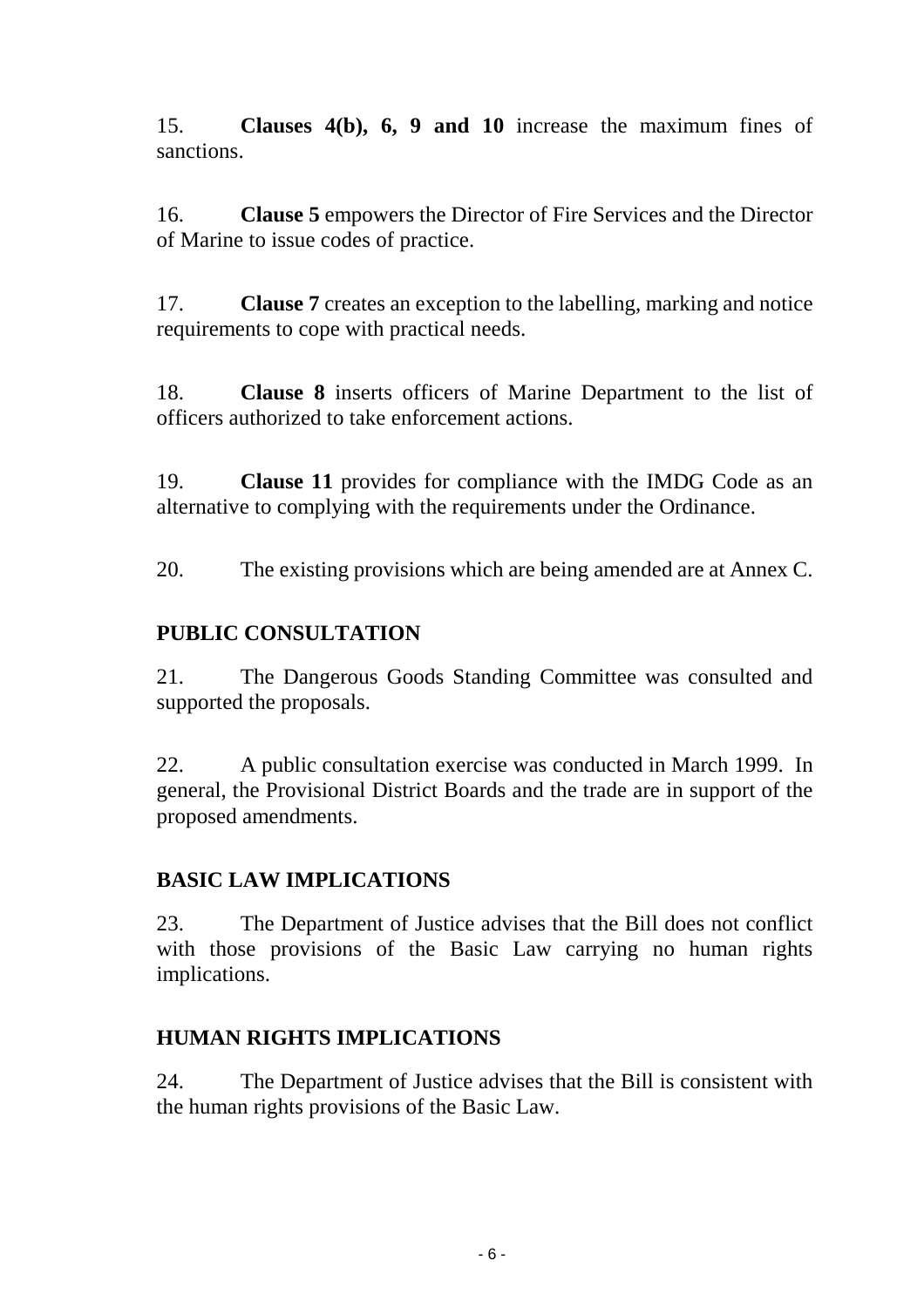# **BINDING EFFECT OF THE LEGISLATION**

25. The Bill will not affect the current binding effect of the Ordinance.

# **FINANCIAL AND STAFFING IMPLICATIONS**

26. We have earmarked funds for nine additional posts at a cost of \$7 million for Fire Services Department and the Government Laboratory to strengthen inspection and enforcement of dangerous goods arising from the implementation of the legislative proposals. Marine Department will redeploy its existing resources to strengthen control of dangerous goods on board arising from the proposals.

# **ECONOMIC IMPLICATIONS**

27. According to the consultants, the benefits arising from the proposed legislative amendments are expected to outweigh the costs of compliance. Although the costs for dangerous goods storage will inevitably be higher than the costs for non dangerous goods storage, the new regulations would not lead to undue hardships for the businesses affected.

# **LEGISLATIVE TIMETABLE**

28. The legislative timetable is –

| Publication in the Gazette                                                               | 20 October 2000 |
|------------------------------------------------------------------------------------------|-----------------|
| First Reading and commencement of 1 November 2000<br>Second Reading debate               |                 |
| Resumption of Second Reading debate, to be notified<br>committee stage and Third Reading |                 |

# **PUBLICITY**

29. A press release will be issued on 18 October. A spokesman will be available for answering media enquiries.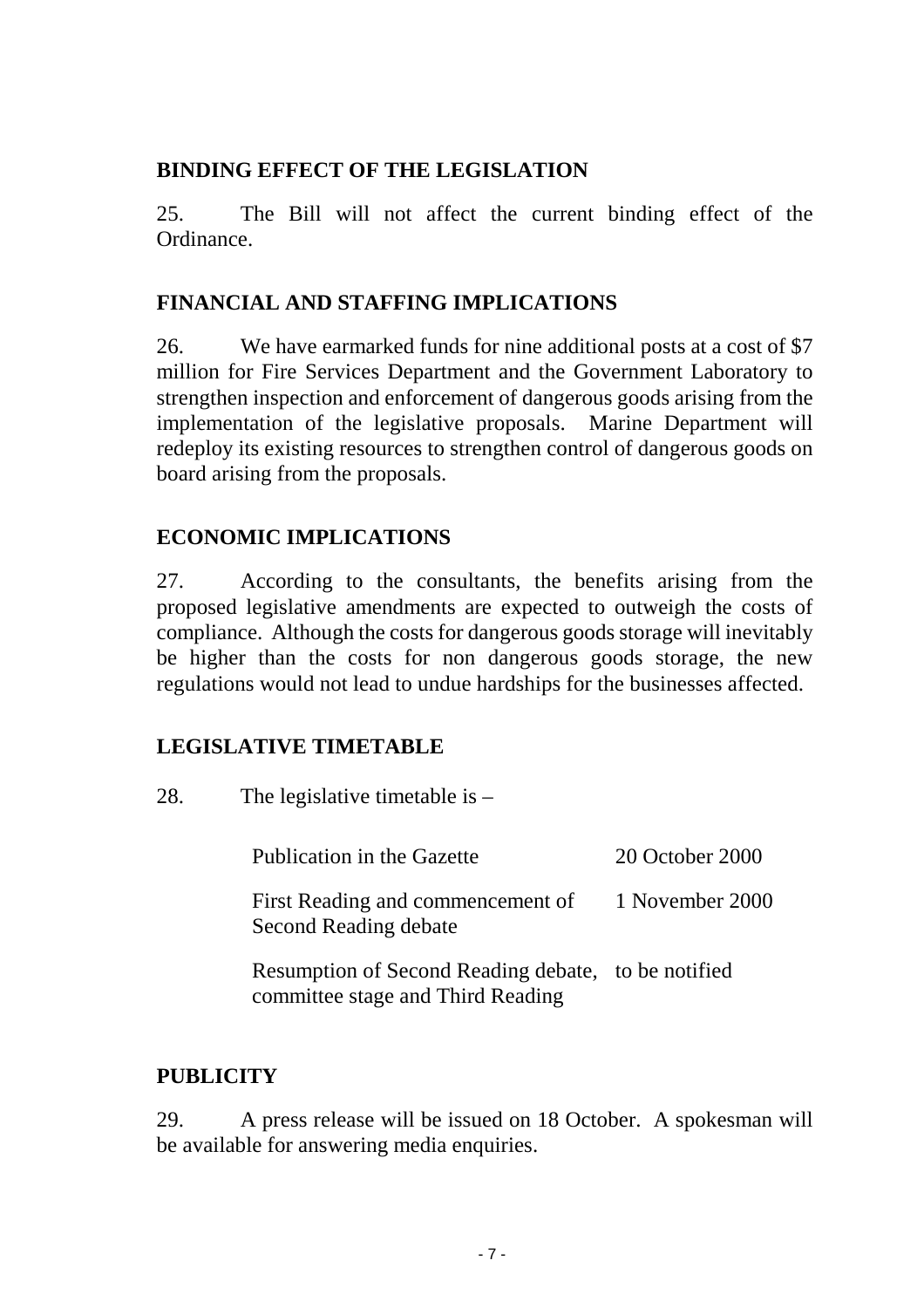# **ENQUIRIES**

30. Enquiries concerning the Bill may be directed to Mr David WONG, Principal Assistant Secretary of the Security Bureau at 2810 3435.

**Security Bureau 18 October 2000**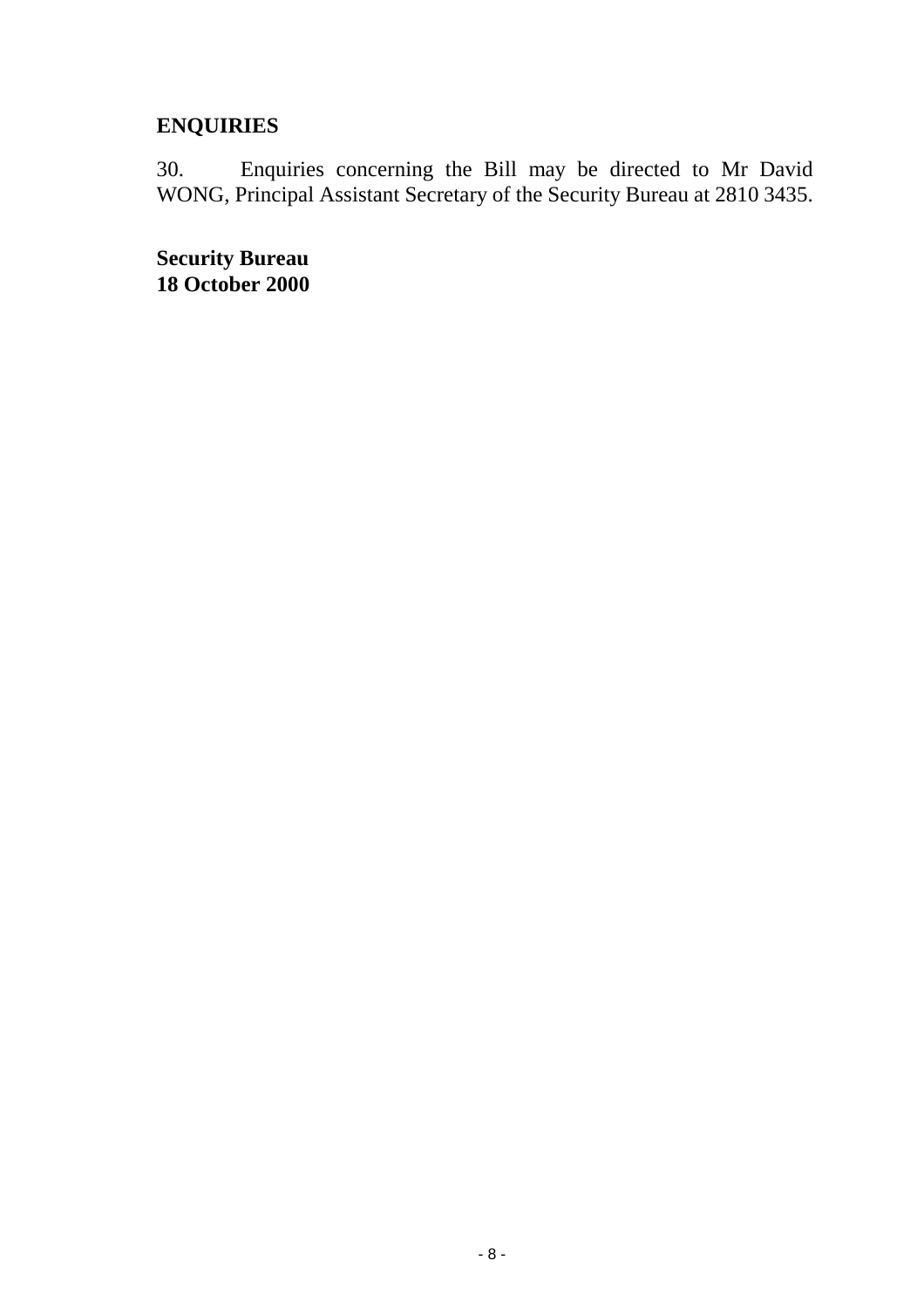# **LEGISLATIVE COUNCIL BRIEF**

Dangerous Goods Ordinance

(Chapter 295)

# **DANGEROUS GOODS (AMENDMENT) BILL 2000: ANNEXES**

| Annex A   | $\blacksquare$               | Dangerous Goods (Amendment) Bill 2000                                                |  |  |  |  |
|-----------|------------------------------|--------------------------------------------------------------------------------------|--|--|--|--|
| Annex B   | $\qquad \qquad \blacksquare$ | Proposed Amendments to the Dangerous Goods Ordinance<br><b>Consultation Document</b> |  |  |  |  |
| Annex $C$ | $\qquad \qquad \blacksquare$ | Existing provisions of the Dangerous Goods Ordinance being<br>amended                |  |  |  |  |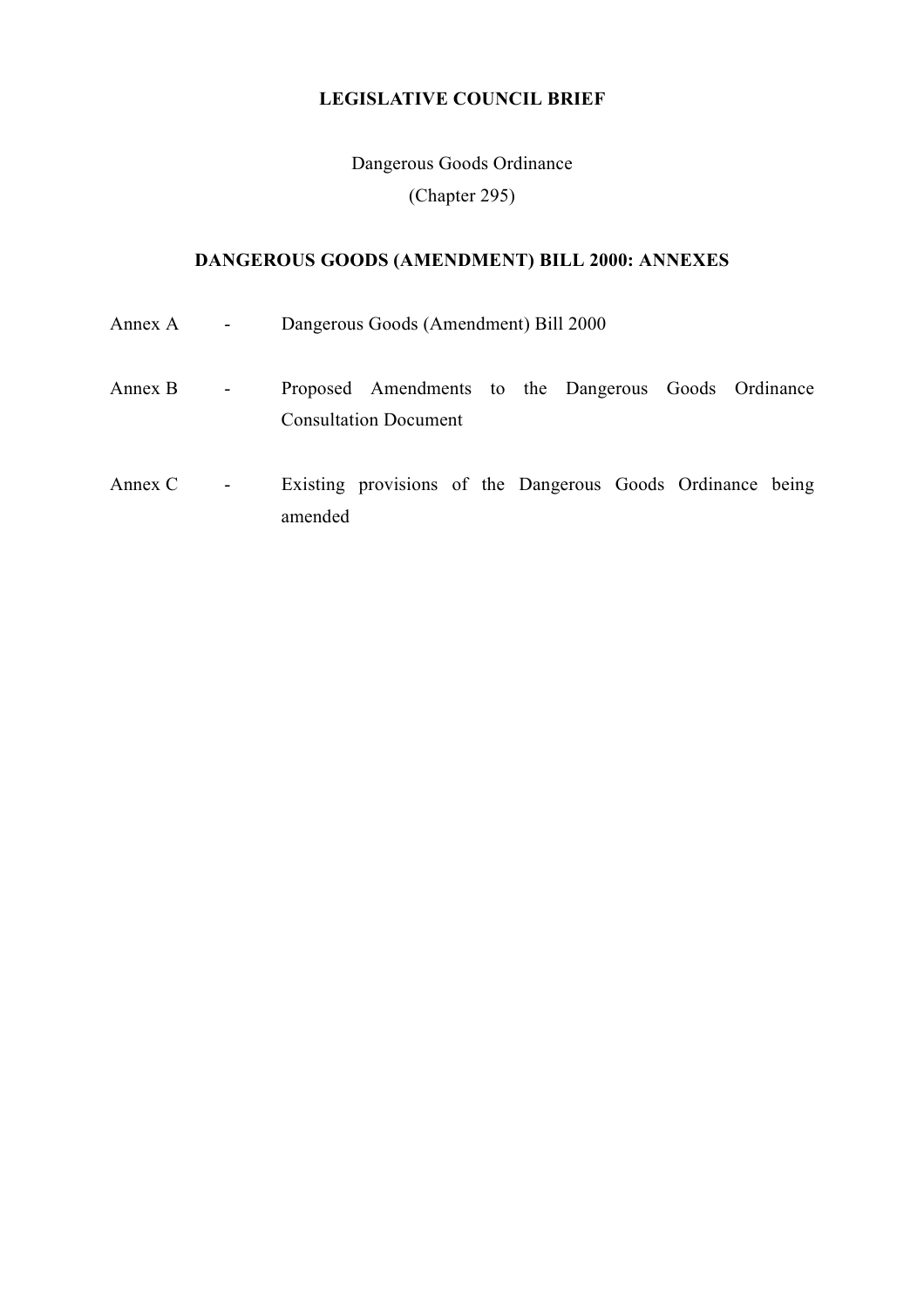## **Annex A**

# **DANGEROUS GOODS (AMENDMENT) BILL 2000**

# **CONTENTS**

| Clause           |                                                                               | Page           |
|------------------|-------------------------------------------------------------------------------|----------------|
| 1.               | Short title and commencement                                                  | $\mathbf{1}$   |
| 2.               | Interpretation                                                                | $\mathbf{1}$   |
| 3.               | Application                                                                   | $\mathfrak{Z}$ |
| $\overline{4}$ . | Regulations                                                                   | $\overline{4}$ |
| 5.               | Section added<br>Codes of practice<br>5A.                                     | 8              |
| 6.               | Penalty for breach of licence                                                 | 10             |
| 7.               | Marking of dangerous goods and giving of notice of their<br>character         | 10             |
| 8.               | Power of entry, etc.                                                          | 10             |
| 9.               | Regulations for management of depots                                          | 10             |
| 10.              | Offences and penalties                                                        | 11             |
| 11.              | Section added<br>Application of IMDG Code<br>19A.                             | 11             |
|                  | <b>Consequential Amendments</b><br><b>Shipping and Port Control Ordinance</b> |                |
| 12.              | Interpretation                                                                | 12             |
|                  | <b>Merchant Shipping (Safety) Ordinance</b>                                   |                |
| 13.              | Interpretation                                                                | 13             |
|                  | <b>Merchant Shipping (Local Vessels)</b><br>Ordinance                         |                |
| 14.              | Interpretation                                                                | 14             |
| 15.              | Interpretation                                                                | 14             |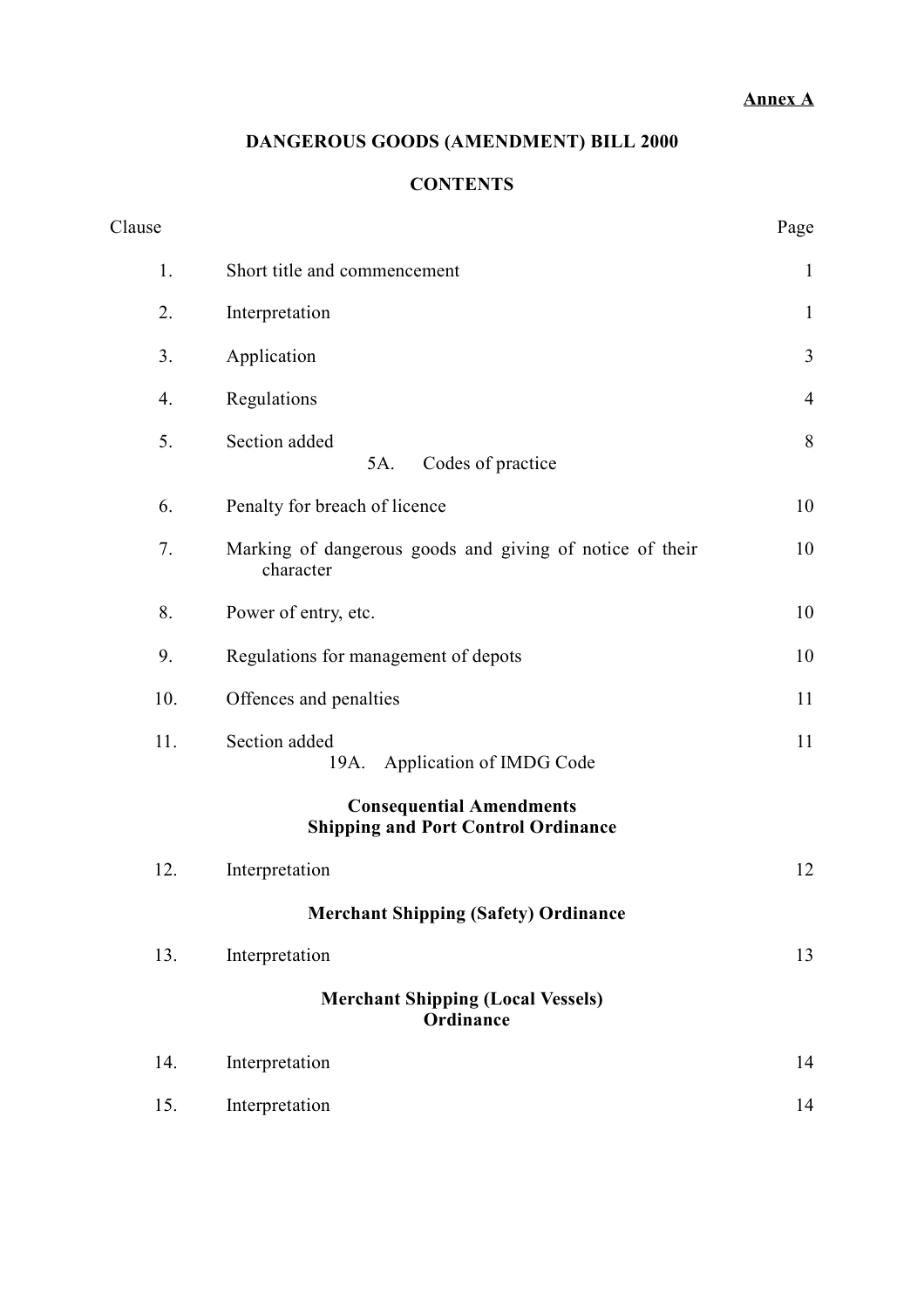To

Amend the Dangerous Goods Ordinance.

Enacted by the Legislative Council.

## **1. Short title and commencement**

(1) This Ordinance may be cited as the Dangerous Goods (Amendment) Ordinance 2000.

(2) This Ordinance shall come into operation on a day to be appointed by the Secretary for Security by notice published in the Gazette.

## **2. Interpretation**

Section 2 of the Dangerous Goods Ordinance (Cap. 295) is amended -

- (a) in the definition of "dangerous goods", by repealing "goods or substances" and substituting "substances, materials or articles";
- (b) by repealing the definition of "explosive" and substituting -

""explosive"(爆炸品)means -

- (a) any solid or liquid substance or any mixture of solid or liquid substances, or both, which is -
	- (i) capable by chemical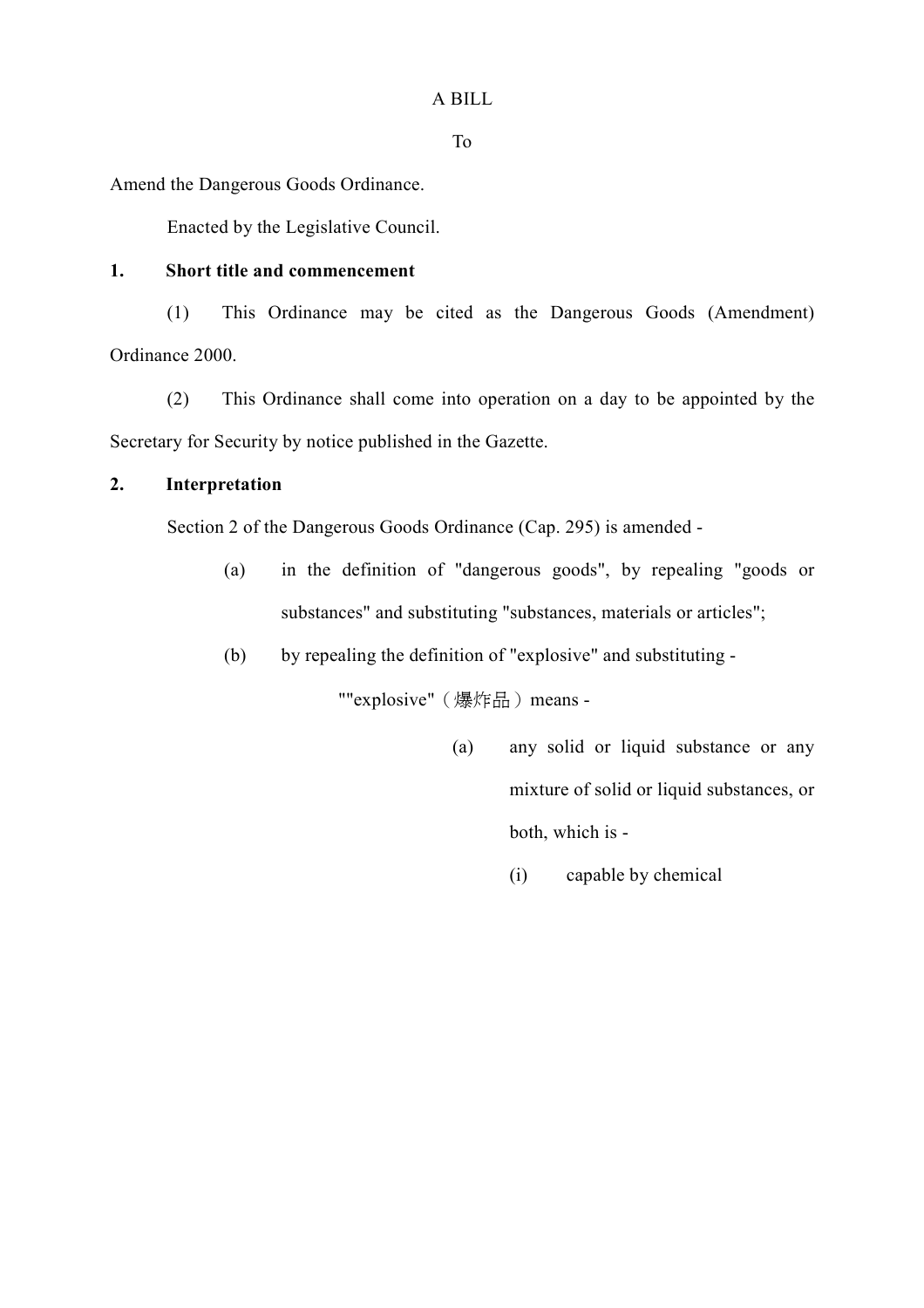reaction in itself of producing gas at such a temperature and pressure and at such a speed as could cause damage to surroundings; or

- (ii) designed to produce an effect by heat, light, sound, gas or smoke, or a combination of these, as a result of nondetonative self-sustaining exothermic chemical reactions; or
- (b) any article containing any substance or mixture referred to in paragraph (a);";
- (c) by repealing the definition of "vessel" and substituting -

""vessel" (船隻) includes -

(a) any ship, junk, boat, dynamically supported craft, seaplane, or any other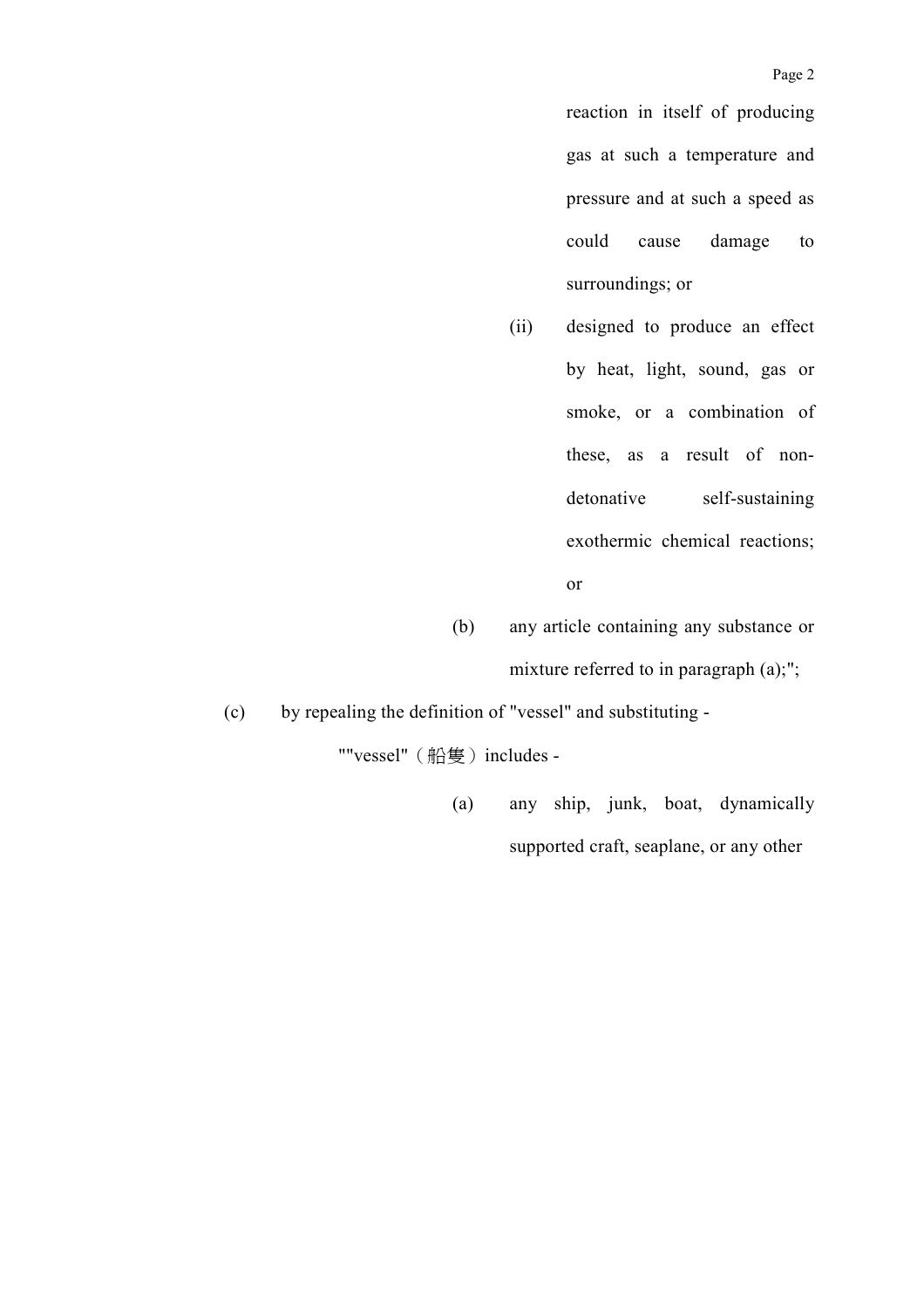description of vessel used in navigation; and

(b) any other description of vessel in Hong Kong or in the waters of Hong Kong not used in navigation or not constructed or adapted for use in navigation;";

(d) by adding -

""IMDG Code"(《規則》)means the International Maritime Dangerous Goods Code published by the International Maritime Organization, as amended or revised by the Organization from time to time;".

## **3. Application**

Section 3 is amended by repealing everything from "This" to "section 5" and substituting -

"This Ordinance shall apply to -

- (a) explosives;
- (b) gases;
- (c) flammable liquids or solids;
- (d) substances liable to spontaneous combustion;
- (e) substances that, in contact with water, emit flammable gases;
- (f) oxidizing substances;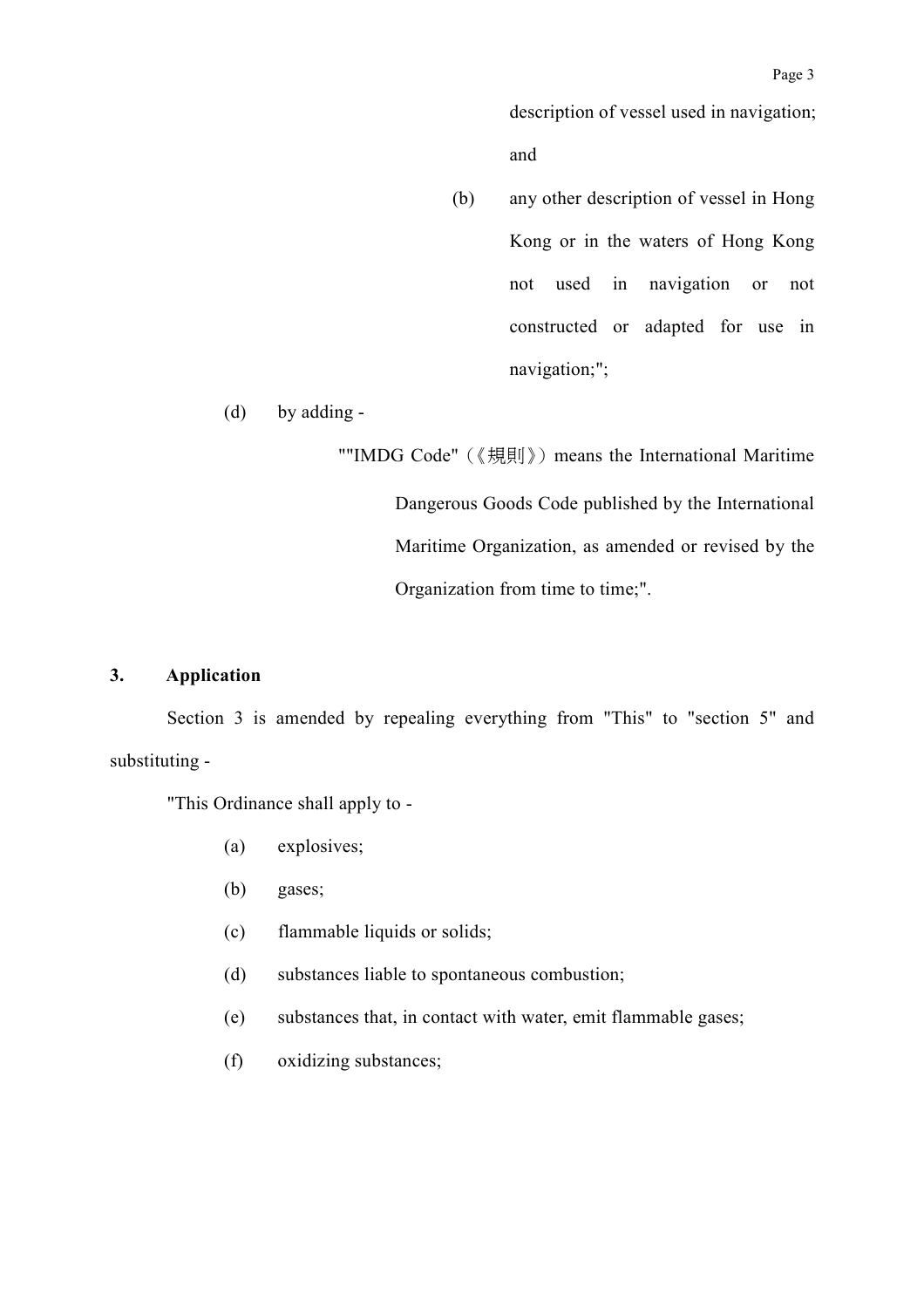- (g) organic peroxides;
- (h) toxic substances;
- (i) infectious substances;
- (j) radioactive material;
- (k) corrosive substances; and
- (l) such substances, materials or articles to which the Ordinance is applied by the Chief Executive in Council under section 5".

## **4. Regulations**

Section 5 is amended -

- (a) in subsection  $(1)$  -
	- (i) in paragraph (a), by adding ", materials" after "substances";
	- (ii) in paragraph (b), by adding ", material" after "substance";
	- (iii) by adding -

"(ba) the application to or exemption from -

- (i) any section of this Ordinance; or
- (ii) any provision of the regulations,
- in respect of dangerous goods on land or

dangerous goods at sea;";

(iv) in paragraph (d), by repealing "storage,"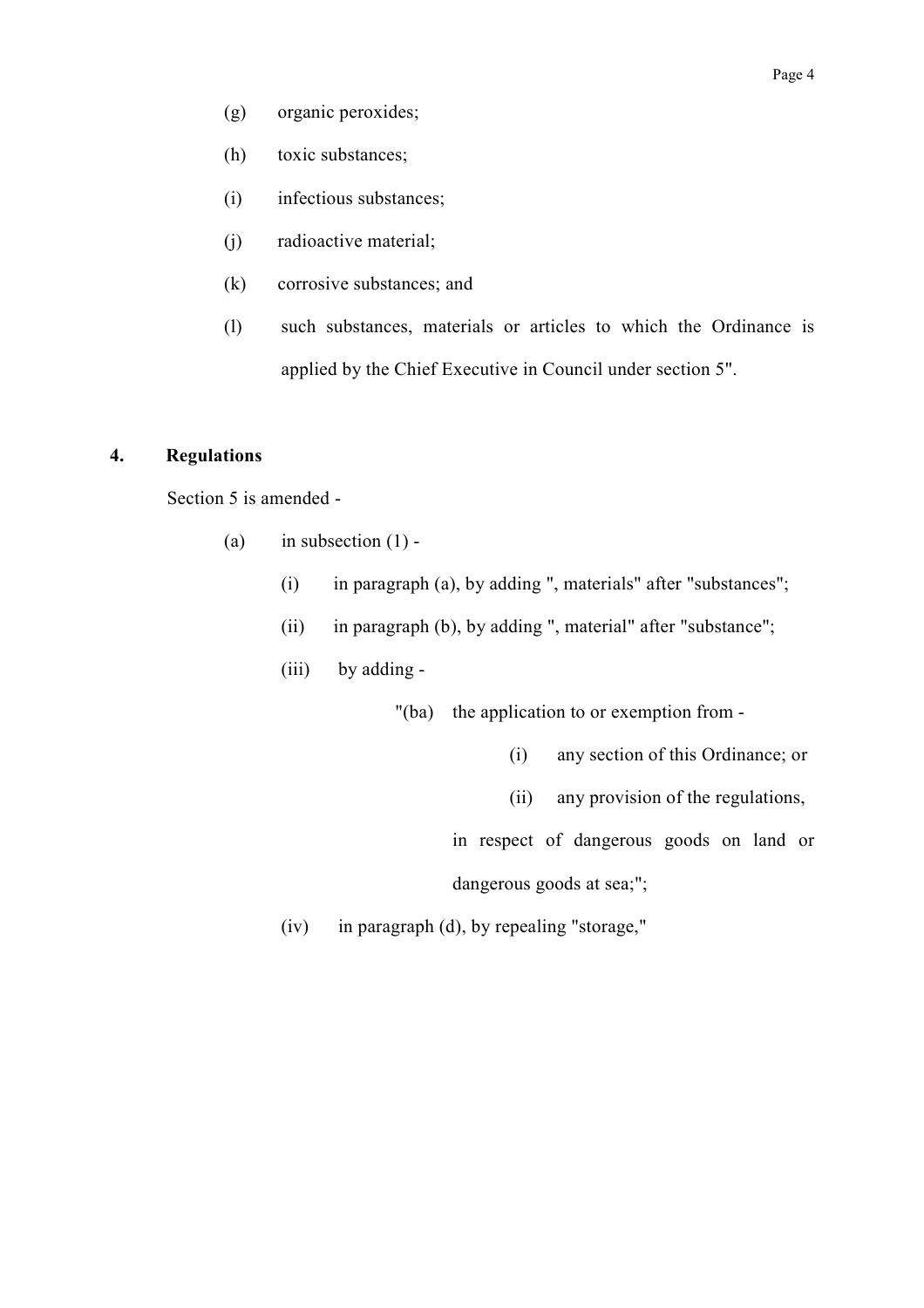- (v) in paragraph  $(e)$  -
	- (A) by adding ", placard, mark or sign" after "label";
	- (B) by adding ", freight container" after "case";
- (vi) by adding
	- "(ga) the implementation of all or part of the IMDG Code, any other publication issued by the International Maritime Organization or any other international agreement dealing with dangerous goods, including the utilization of -
		- (i) a system of classification of dangerous goods;
		- (ii) testing requirements used to determine whether or not a substance, material or article constitutes dangerous goods to which regulations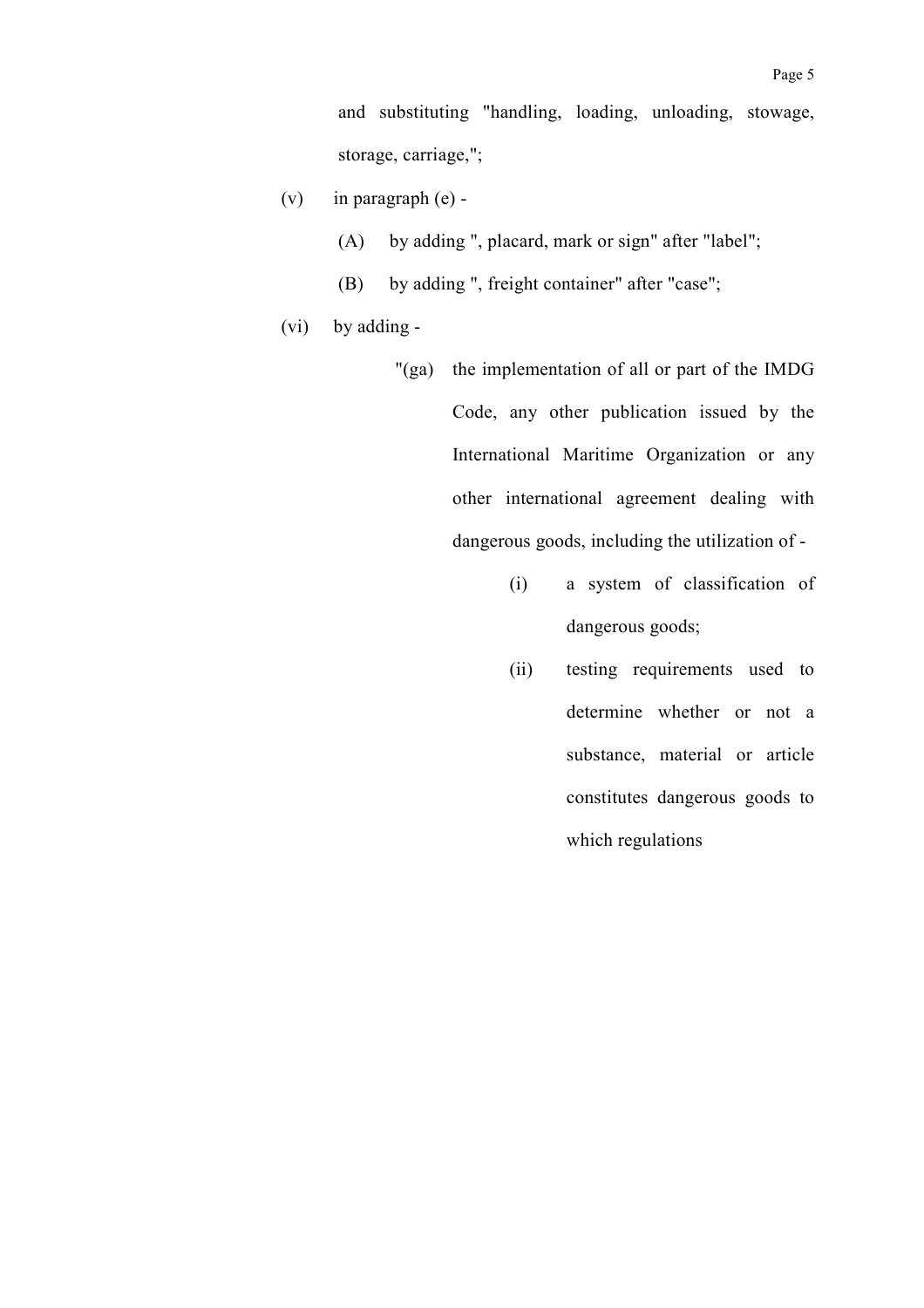should apply,

contained in such code, publication or other international agreement;".

- (vii) in paragraph (h)
	- (A) by adding "and declaration" after "information" where it twice appears;
	- (B) by adding "and other persons" after "public officers";
- (viii) in paragraph (i), by adding "and warning signs" after "signals";
- (ix) by adding
	- "(ma) empowering the Director of Marine to grant an exemption from all or any of the provisions of a regulation relating to vessels, and such an exemption may be made -
		- (i) by regulation in respect of a class of cases; or
		- (ii) by order published in the Gazette in respect of a specific case;
	- (mb) the detention of any vessel in respect of which

any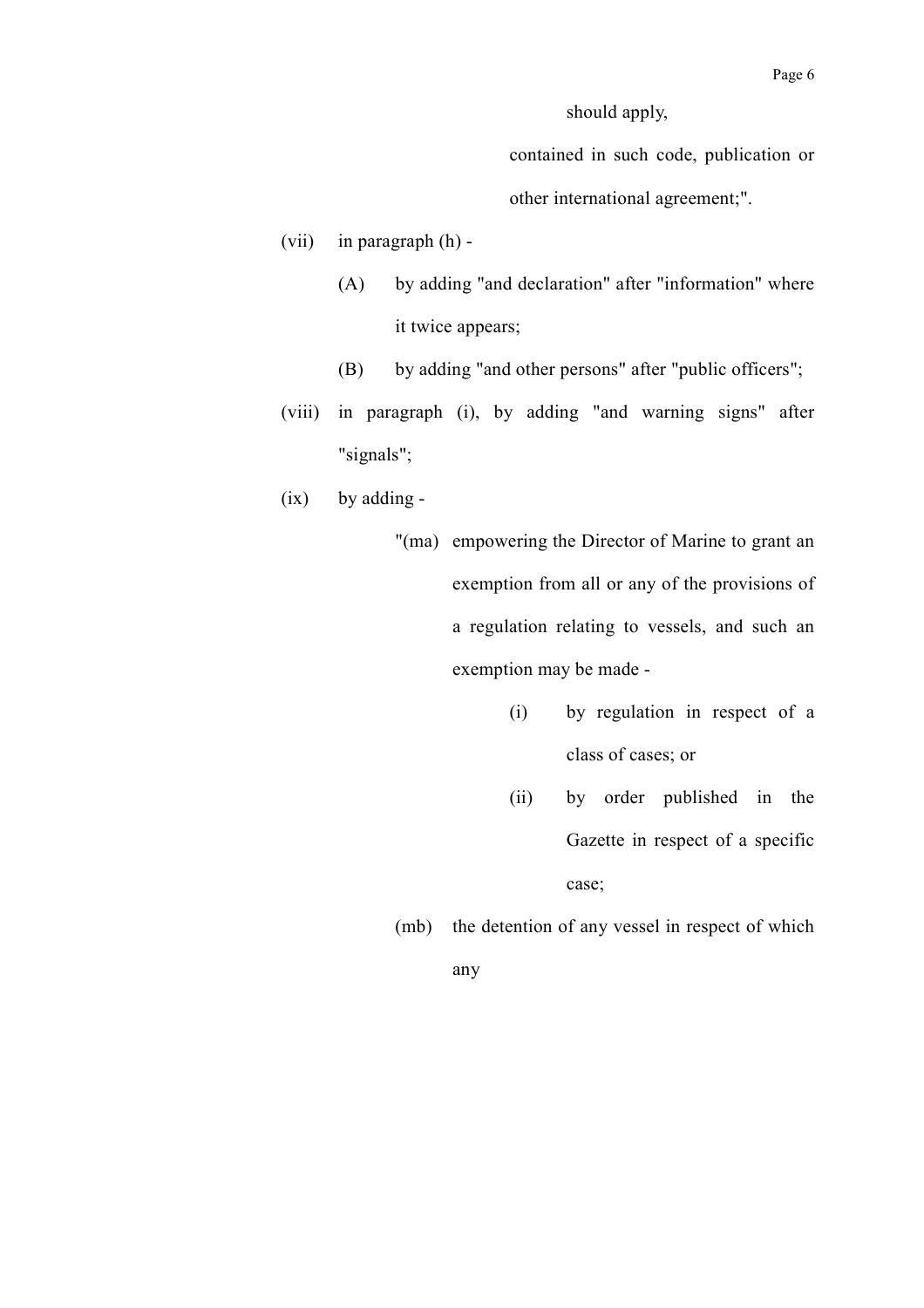contravention of a provision of this Ordinance or regulations made under this Ordinance is believed to have occurred;

- (mc) prohibiting or controlling the employment of any person or class of persons in connection with the manufacture, loading, unloading, shipment, transhipment, storage, carriage, movement, sale or use of dangerous goods, for the purpose of ensuring proper standards are maintained in the course of any such activity;
- (md) the imposition of duties on drivers of vehicles carrying dangerous goods;";
- (b) in subsection (2), in the proviso, by repealing "of \$25,000" and substituting "at level 6";
- (c) by adding -

"(3) For the avoidance of doubt, an order made under subsection (1) (ma) (ii) is not subsidiary legislation.".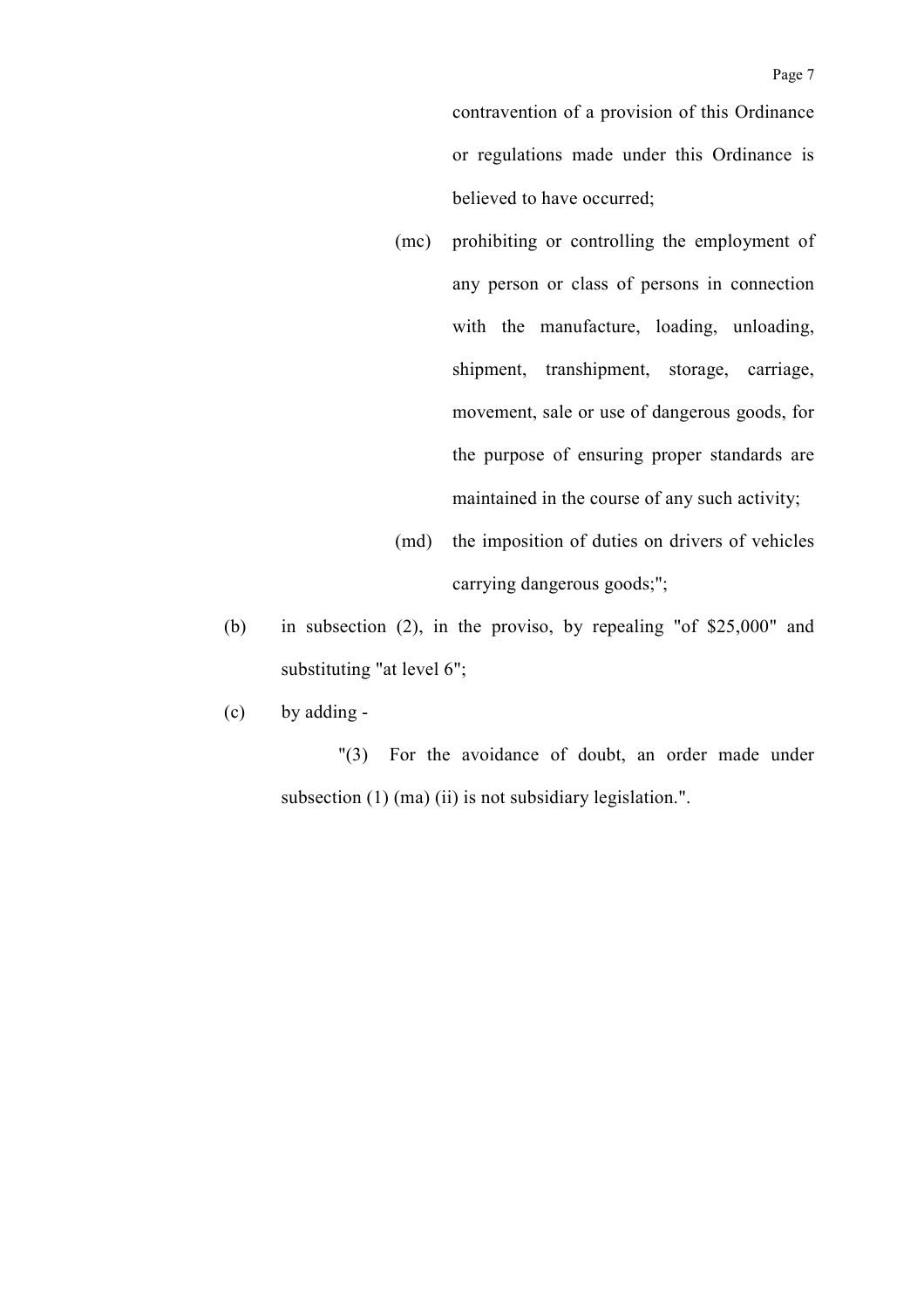## **5. Section added**

The following is added before Part II -

## **"5A. Codes of practice**

(1) In this section, "Director"(處長)means the Director of Fire Services or the Director of Marine, as the case may be.

(2) For the purpose of providing practical guidance in respect of any one or more of the requirements of this Ordinance or of regulations made under this Ordinance, the Director may issue such codes of practice (whether prepared by the Director or not) as the Director considers appropriate.

(3) The Director may amend or revoke a code of practice issued by him under subsection (2).

(4) Where the Director exercises a power under subsection (2) or (3), he shall, as soon as may be reasonably practicable, publish notice thereof in the Gazette and the notice shall be in such form as the Director considers appropriate.

(5) A failure by any person to observe a provision of such a code shall not of itself cause him to incur any criminal liability, but where -

- (a) in any criminal proceedings the defendant is alleged to have committed an offence either -
	- (i) by reason of a contravention of or a failure to comply with, whether by act or omission, this Ordinance or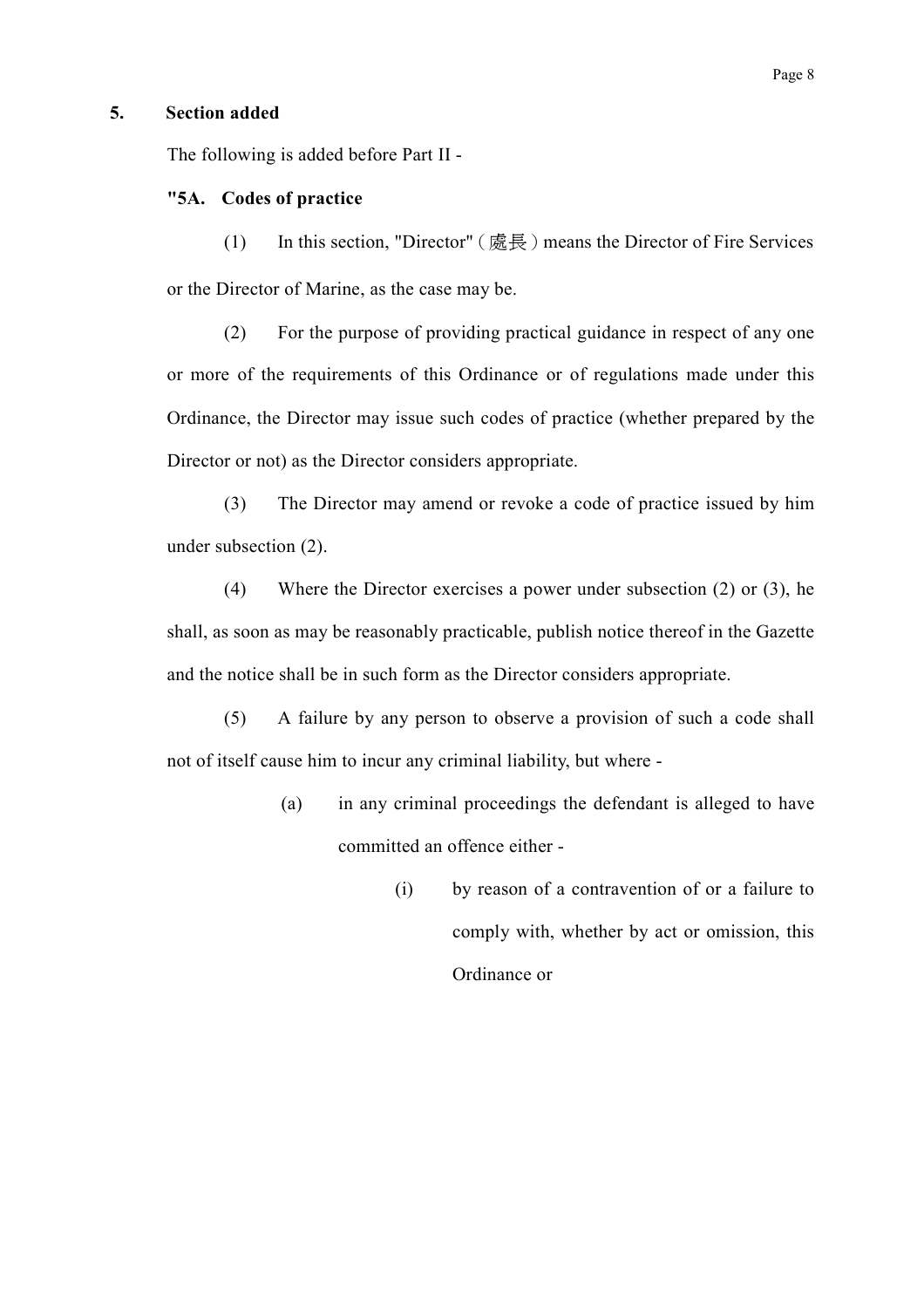regulations made under this Ordinance; or

- (ii) by reason of a failure to discharge or perform a duty imposed by this Ordinance or such regulations; and
- (b) the matter to which the alleged contravention or failure relates is one to which, in the opinion of the court, such a code relates,

then subsection (6) shall apply as regards the proceedings.

(6) In any criminal proceedings to which this subsection applies, the following namely -

- (a) compliance with a provision of a code found by the court to be relevant to a matter to which a contravention or failure alleged in the proceedings relates;
- (b) a contravention of or failure to comply with, whether by act or omission, any such provision so found,

may be relied on by any party to the proceedings as tending to establish or to negative any liability which is in question in the proceedings.

(7) In any criminal proceedings, any document which purports to be a copy of a particular code shall, in the absence of evidence to the contrary, be regarded by the court as being a true copy of that code.".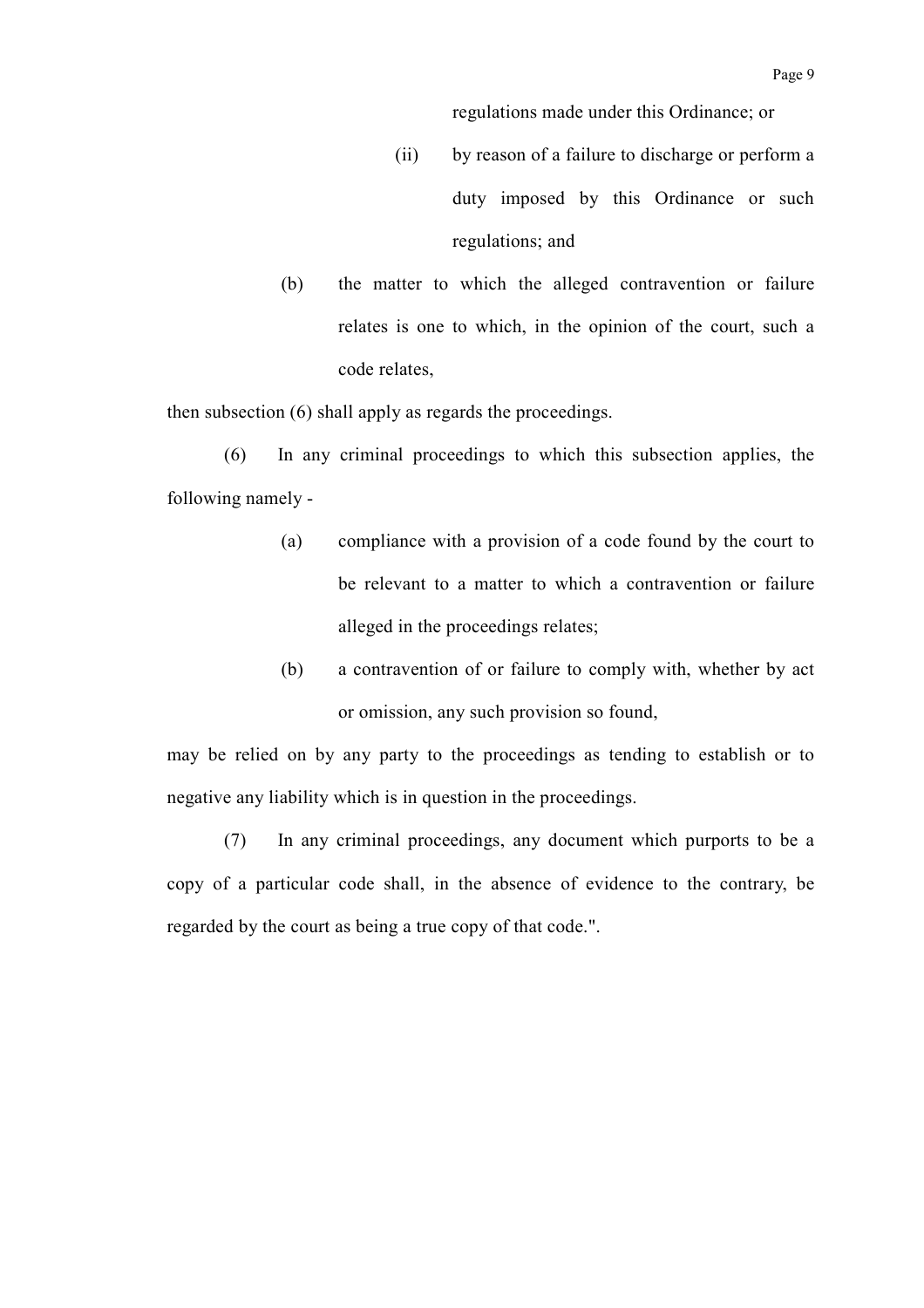## **6. Penalty for breach of licence**

Section 9B is amended by repealing everything after "conviction" and substituting -  $"$ 

- (a) for a first offence, by a fine at level 5 and imprisonment not exceeding 1 month;
- (b) for a subsequent offence, by a fine at level 6 and imprisonment not exceeding 3 months.".

## **7. Marking of dangerous goods and giving of notice of their character**

Section 10 is amended by repealing "No" and substituting "Except as otherwise provided in this Ordinance or regulations made under this Ordinance, no".

## **8. Power of entry, etc.**

Section 12(1) is amended -

- (a) by adding "and any officer of the Marine Department not below the rank of Marine Inspector II" after "Commissioner of Mines,";
- (b) in paragraph (b), by adding ", material or article" after "substance".

## **9. Regulations for management of depots**

Section 13E(2) is amended by repealing "of \$25,000" and substituting "at level 6".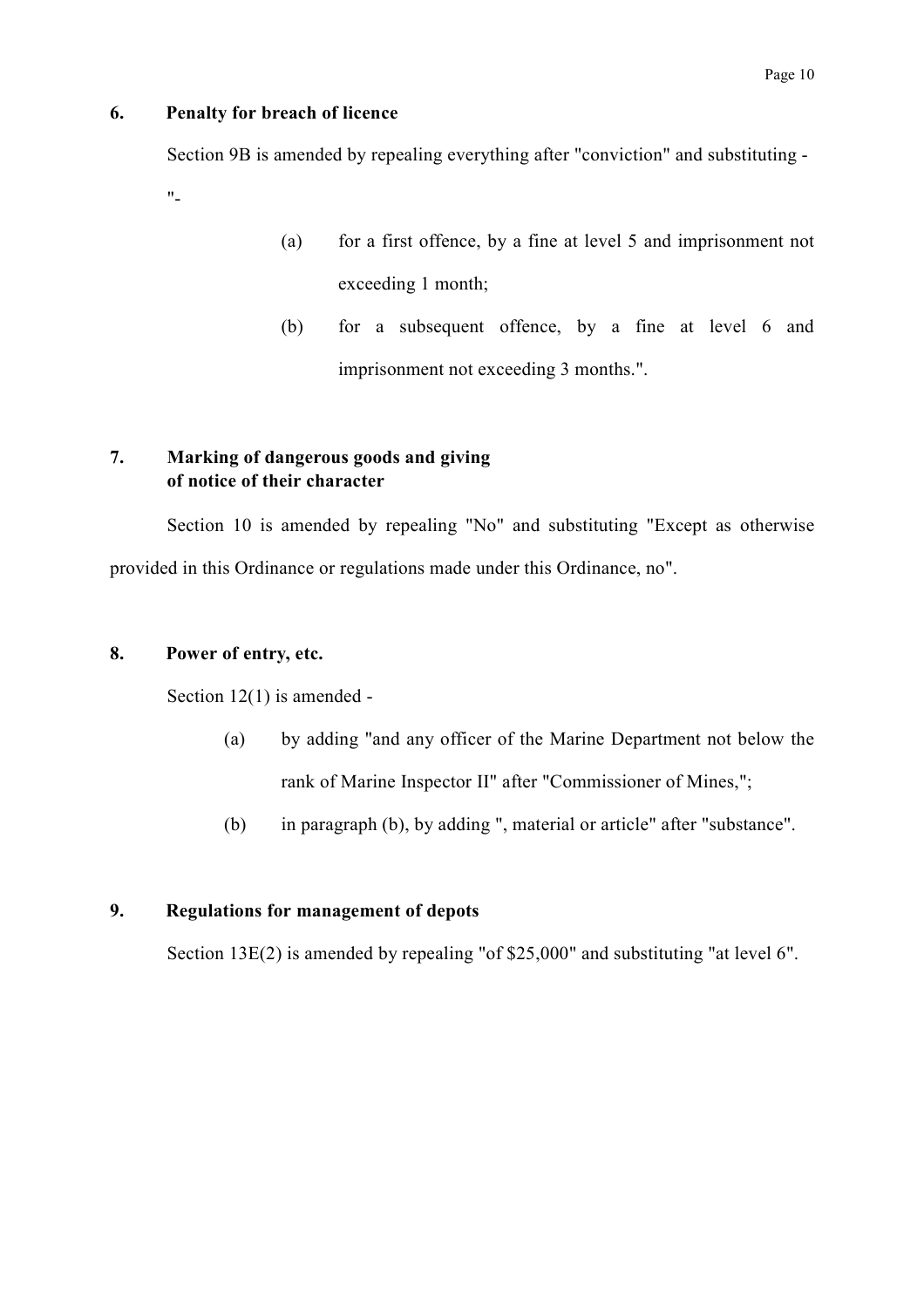### **10. Offences and penalties**

Section 14 is amended -

(a) in subsection (1), by repealing everything from "Any" to "months" and substituting -

"Any person who contravenes -

- (a) section 6 shall be guilty of an offence and shall be liable -
	- (i) for a first offence, to a fine at level 6 and to imprisonment for 6 months;
	- (ii) for a subsequent offence, to a fine of \$200,000 and to imprisonment for 12 months;
- (b) section 7, 8 or 10 shall be guilty of an offence and shall be liable to a fine at level 6 and to imprisonment for 6 months";
- (b) in subsection (2), by repealing "of \$1,000" and substituting "at level 2";
- (c) in subsection (3), by repealing "of  $$20,000"$  and substituting "at level 6".

## **11. Section added**

The following is added -

## **"19A. Application of IMDG Code**

(1) Where dangerous goods are being carried, or intended to be carried, on board a vessel and such goods are packed, marked and labelled in accordance with the IMDG Code,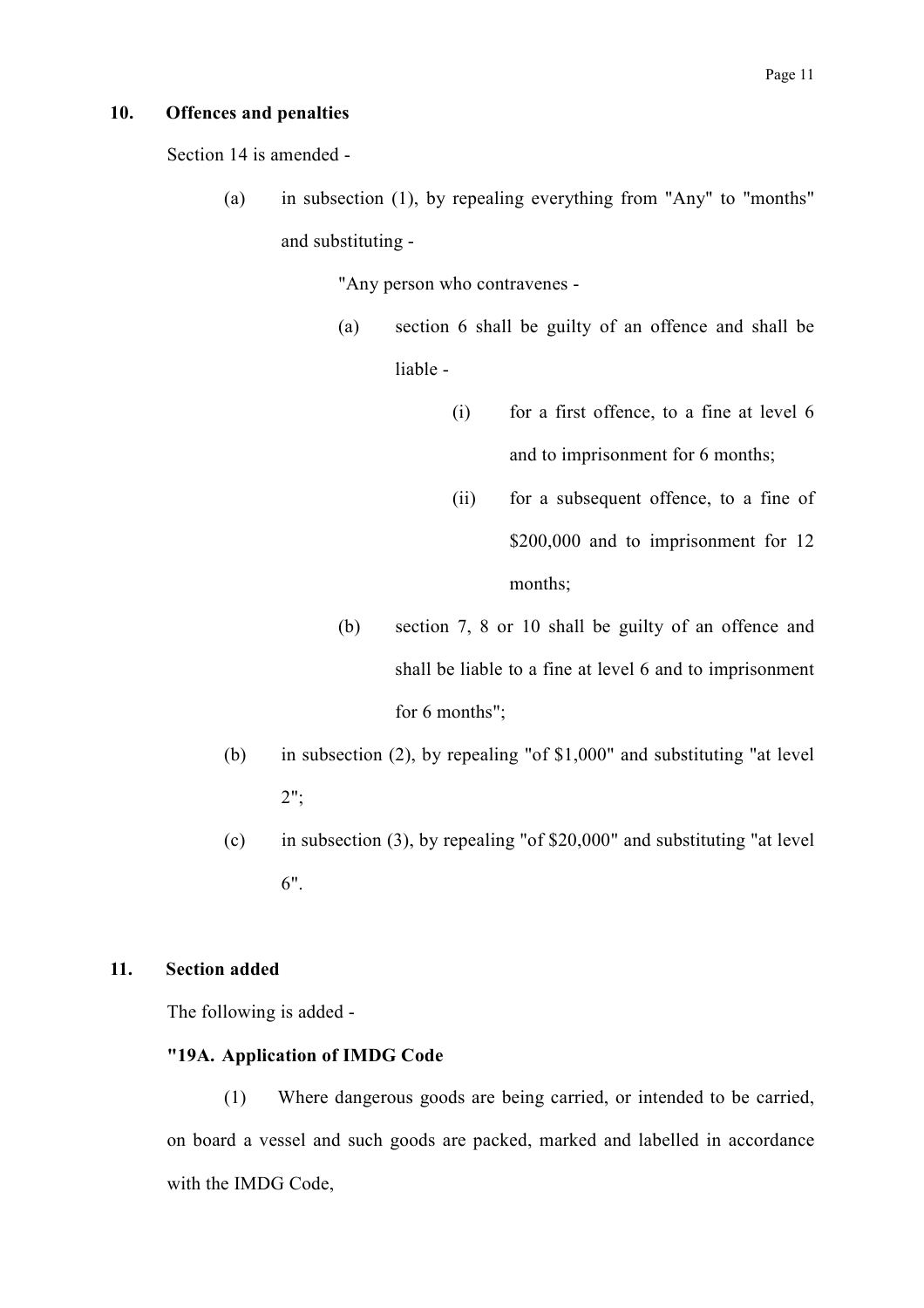they shall be deemed to comply with the requirements of any regulations made under this Ordinance in respect of the packing, marking and labelling of such goods for conveyance by vessels or by vehicles transporting them to or from any berth where the vessel on which they have been, or will be, conveyed is located.

(2) Where dangerous goods are passing through Hong Kong as part of an international journey and such goods are packed, marked and labelled in accordance with the IMDG Code, they shall be deemed to comply with the requirements of any regulations made under this Ordinance in respect of the packing, marking and labelling of such goods for conveyance by vessels or by vehicles across the territory.".

### **Consequential Amendments**

### **Shipping and Port Control Ordinance**

### **12. Interpretation**

Section 2 of the Shipping and Port Control Ordinance (Cap. 313) is amended by repealing the definition of "dangerous goods" and substituting -

""dangerous goods"(危險品)means dangerous goods within the meaning of section

2 of the Dangerous Goods (Shipping) Regulations (Cap. 295 sub. leg.);".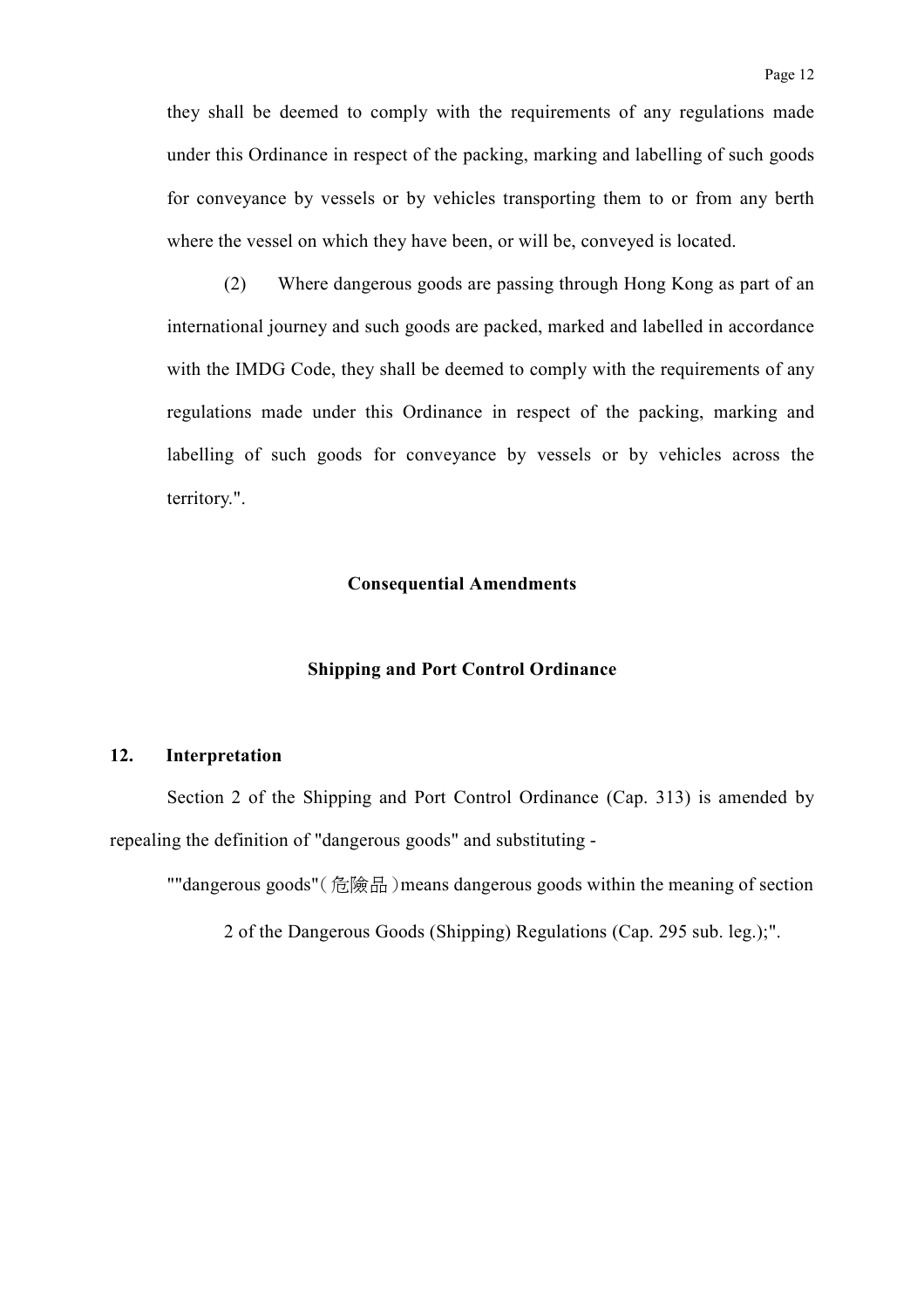## **Merchant Shipping (Safety) Ordinance**

### **13. Interpretation**

Section 2(1) of the Merchant Shipping (Safety) Ordinance (Cap. 369) is amended -

(a) by repealing the definition of "dangerous goods" and substituting -

""dangerous goods" (危險品) means substances, materials or

articles -

- (a) that are classified in the IMDG Code as dangerous for carriage by sea;
- (b) the properties of which would reasonably be considered to be dangerous when carried by sea,

and includes empty receptacles and residues in tanks or cargo holds which have been used previously for the carriage of dangerous goods, unless such receptacles, tanks or cargo holds have, after such use, been -

- (i) cleaned and dried;
- (ii) gas freed or ventilated where appropriate; or
- (iii) where the previous contents were radioactive materials,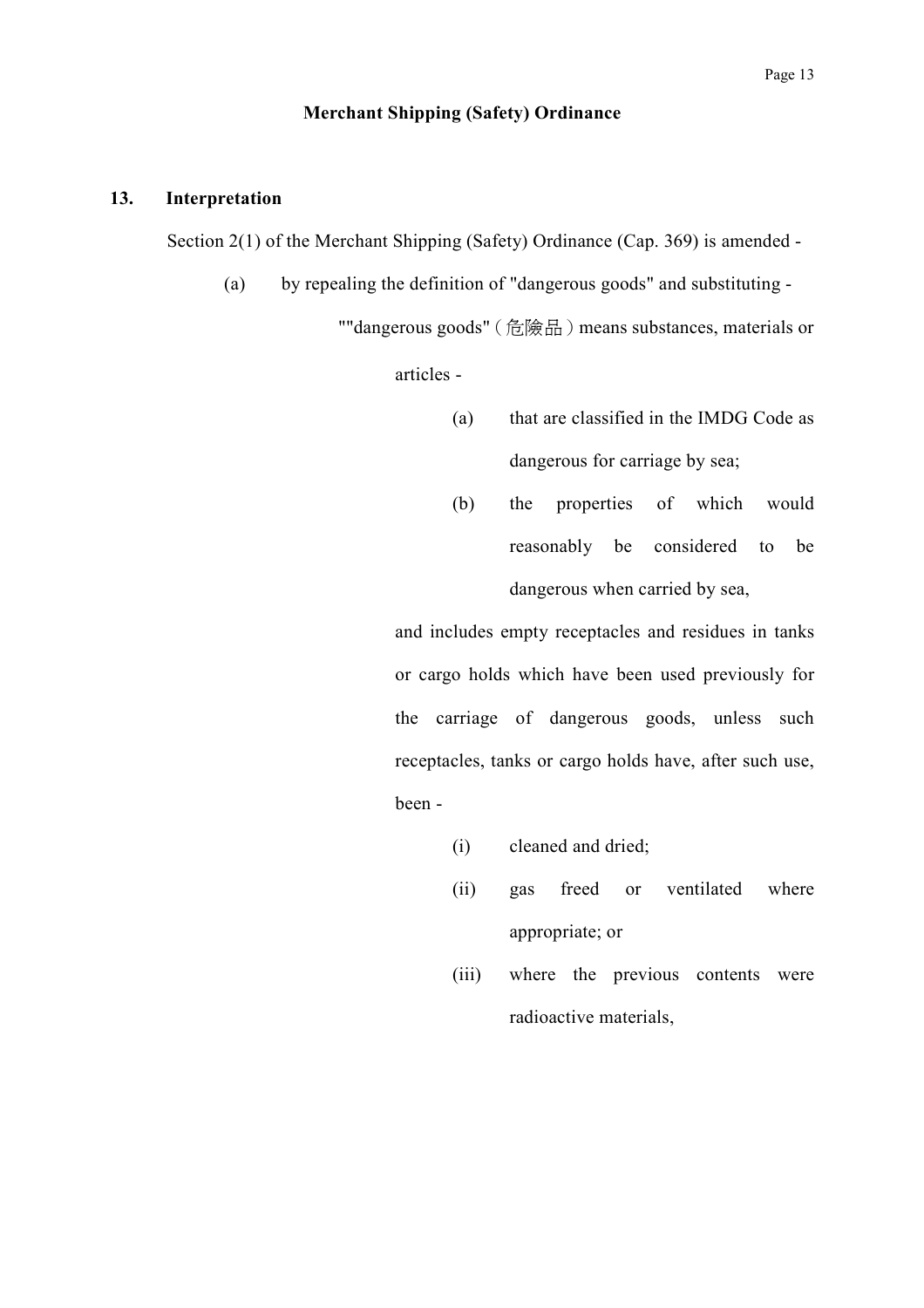cleaned and adequately closed,

but does not include substances, materials or articles forming part of the equipment or stores of a vessel;";

(b) by adding -

""IMDG Code" (《規則》) means the International Maritime Dangerous Goods Code published by the International Maritime Organization, as amended or revised by the Organization from time to time;".

## **Merchant Shipping (Local Vessels) Ordinance**

## **14. Interpretation**

Section 2 of the Merchant Shipping (Local Vessels) Ordinance (Cap. 548) is amended by repealing the definition of "dangerous goods" and substituting -

""dangerous goods"(危險品)means dangerous goods within the meaning of section

2 of the Dangerous Goods (Shipping) Regulations (Cap. 295 sub. leg.);".

### **15. Interpretation**

Section 37 is amended, in the definition of "修理", in paragraph (b), by repealing " 貨物" and substituting "品".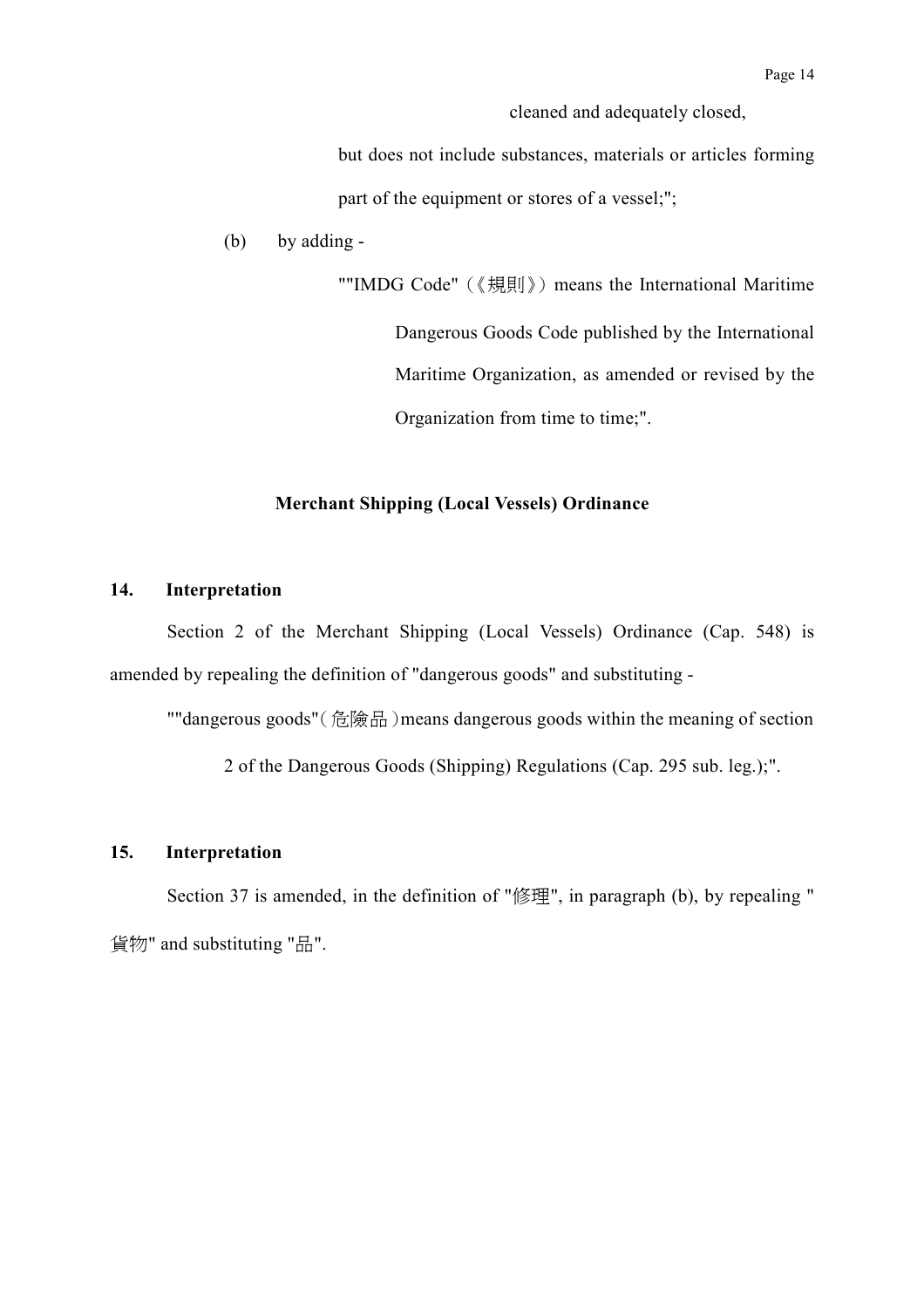### **Explanatory Memorandum**

The purpose of this Bill is to make miscellaneous amendments to the Dangerous Goods Ordinance (Cap. 295) ("the Ordinance").

- 2. The Bill
	- (a) revises the definitions of "dangerous goods", "explosive" and "vessel" and introduces a new definition of "IMDG Code" (clause 2);
	- (b) amends section 3 to reflect the terminology used in the IMDG Code to classify dangerous goods (clause 3);
	- (c) amends the regulation making section to provide for implementation of the IMDG Code, other publications issued by the International Maritime Organization and other international agreements, empower the Director of Marine to grant exemptions in respect of shipping and to set the maximum fine at level 6 (clause 4);
	- (d) enacts a new section empowering the Director of Fire Services and the Director of Marine to issue codes of practice (clause 5);
	- (e) increases the penalties for breach of a licence (clause 6);
	- (f) creates an exception to the notice, labelling and marking requirements in respect of dangerous goods (clause 7);
	- (g) amends the search and seizure provisions to include officers of the Marine Department in the group of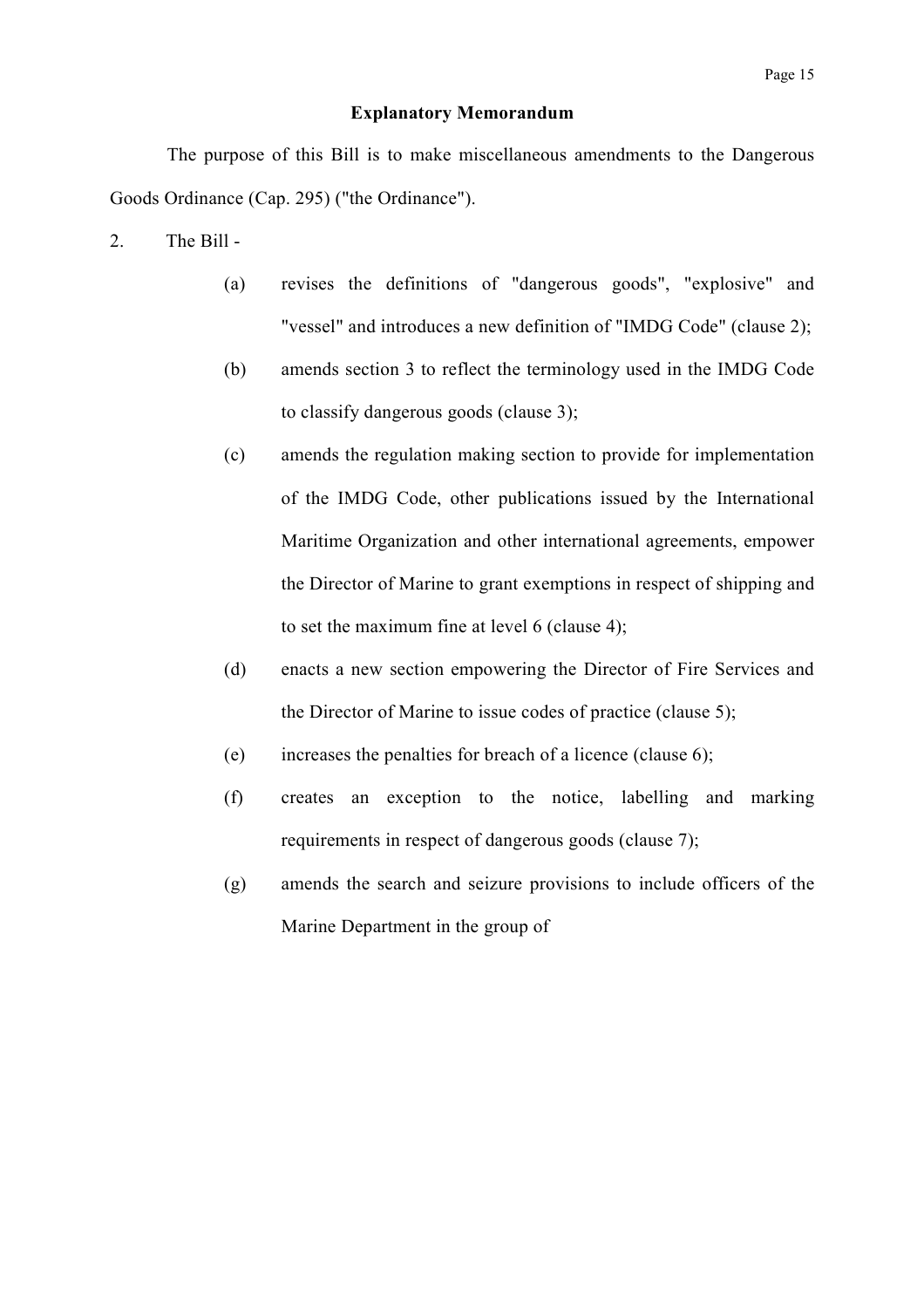officers authorized to exercise the powers (clause 8);

- (h) amends sections to set the fines at various levels (clauses 9 and 10);
- (i) enacts a new section that provides for compliance with the International Maritime Dangerous Goods Code as an alternative to complying with the requirements under the Ordinance (clause 11);
- (j) makes consequential amendments to other Ordinances (clauses 12 to 15).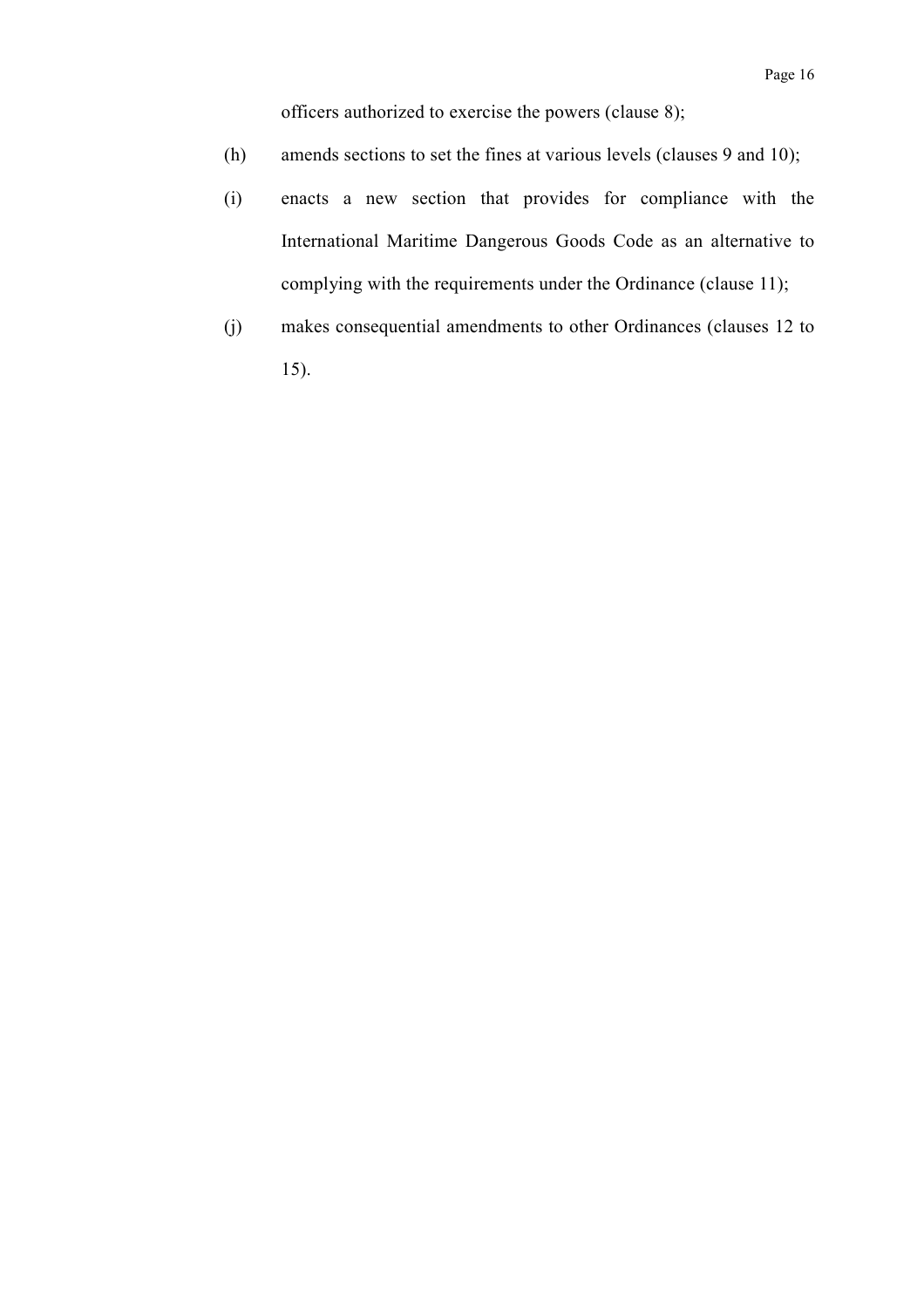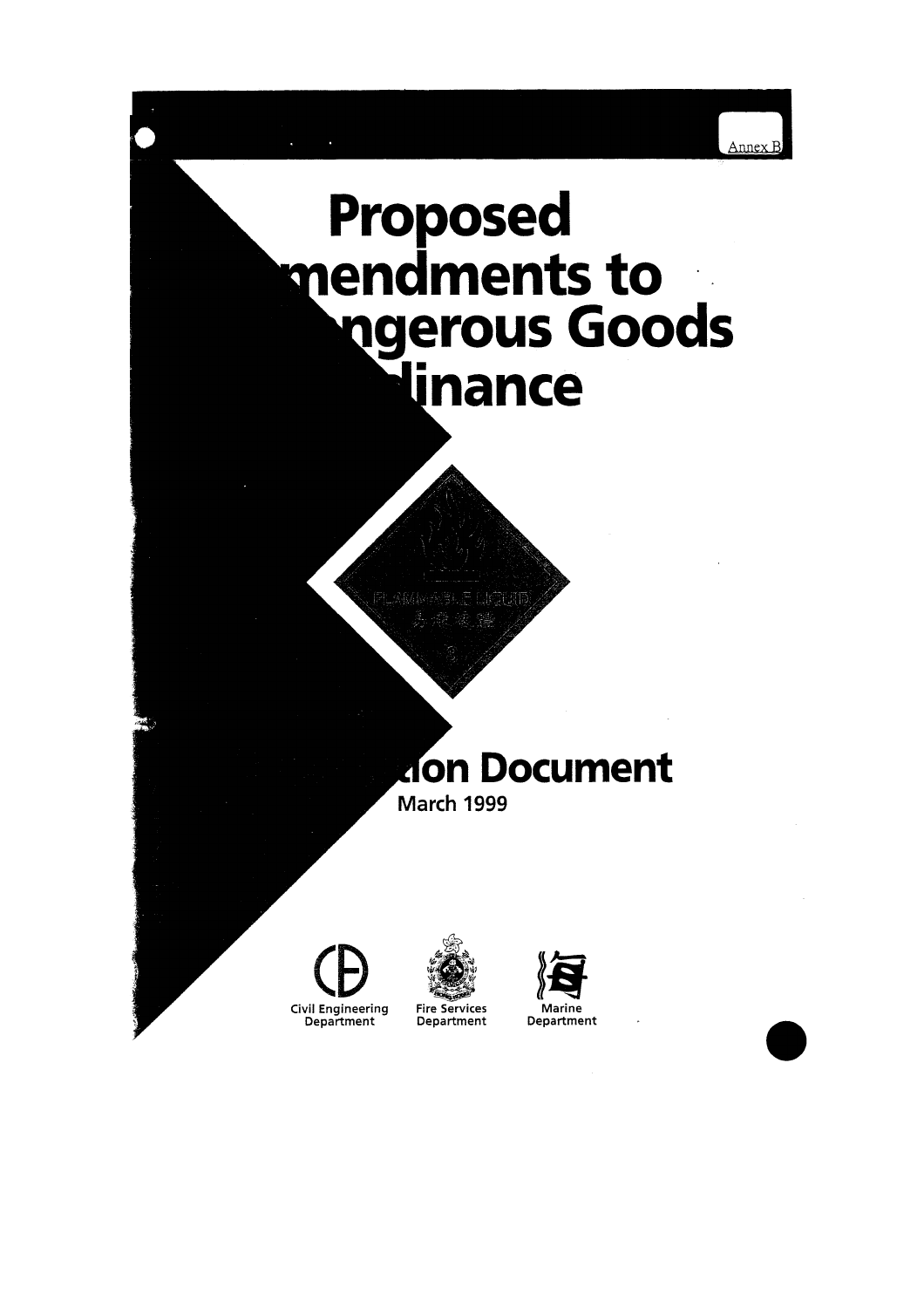## **1. Purpose**

1.1 This document introduces the proposed legislative amendments to the Dangerous Goods Ordinance, Chapter 295, Laws of Hong Kong and its 4 Subsidiary Regulations (collectively named "the Legislation"). These proposals include bringing the provisions for classification, labelling and packaging in line with international standards, updating the provisions for exempted quantities and the penalties, and tightening the control over conveyance of dangerous goods other than Category 1 (Explosives), Category 2 (Compressed Gases) and Category 5 (Flammable Liquids).

1.2 Comments on these proposals are hereby invited. Please send your comments to the Fire Services Department (FSD) by mail, facsimile (fax) or electronic-mail (E-mail) at the following addresses before *30 April 1999*:-

|        | <b>FSD</b>                                          |
|--------|-----------------------------------------------------|
| Mail   | FIRE PROTECTION COMMAND HEADQUARTERS, 5TH FLOOR,    |
|        | FSHQ BUILDING, No. 1 HONG CHONG ROAD, TSIM SHA TSUI |
|        | EAST, KOWLOON.                                      |
| Fax    | 2723 2197                                           |
| E-mail | hkfsdfpb@hkstar.com.                                |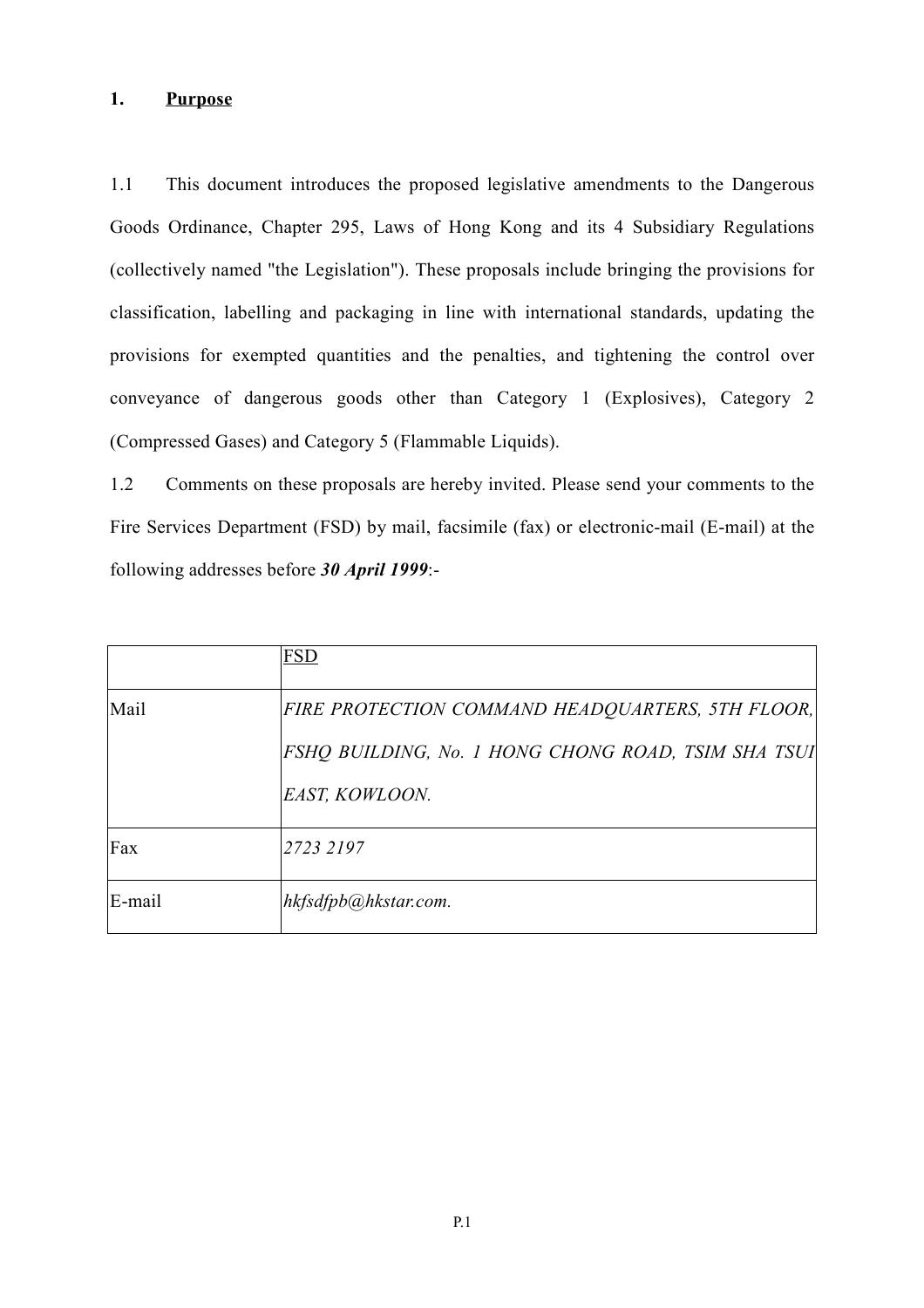1.3 We would wish either in discussion or in any subsequent report, whether privately or publicly, to be able to refer to and attribute comments submitted in response to this consultation document. Any request to treat all or part of a response in confidence will be respected, but if no such request is made it will be assumed that the response is not intended to be confidential.

## **2. Background**

2.1 The Dangerous Goods Ordinance (the Ordinance), Chapter 295, Laws of Hong Kong is a piece of legislation which provides for the controlling measures of dangerous goods on land and at sea. Under the Ordinance, there are 4 Subsidiary Regulations, which are:-

- Dangerous Goods (Application and Exemption) Regulations
- Dangerous Goods (General) Regulations
- Dangerous Goods (Government Explosives Depots) Regulations
- Dangerous Goods (Shipping) Regulations

2.2 "The Legislation" now stipulates about 400 types of dangerous goods which are classified into 10 Categories in accordance with their characteristics, e.g. inflammable, toxic, corrosive, spontaneous combustible, dangerous when wet, etc. In addition to the classification of such goods, "the Legislation" also provides for the control of such goods in other aspects, including proper labelling and packaging of such goods, safety precautions during manufacture, storage, use or conveyance of such goods on land and safety measures in the course of shipment and transshipment of such goods.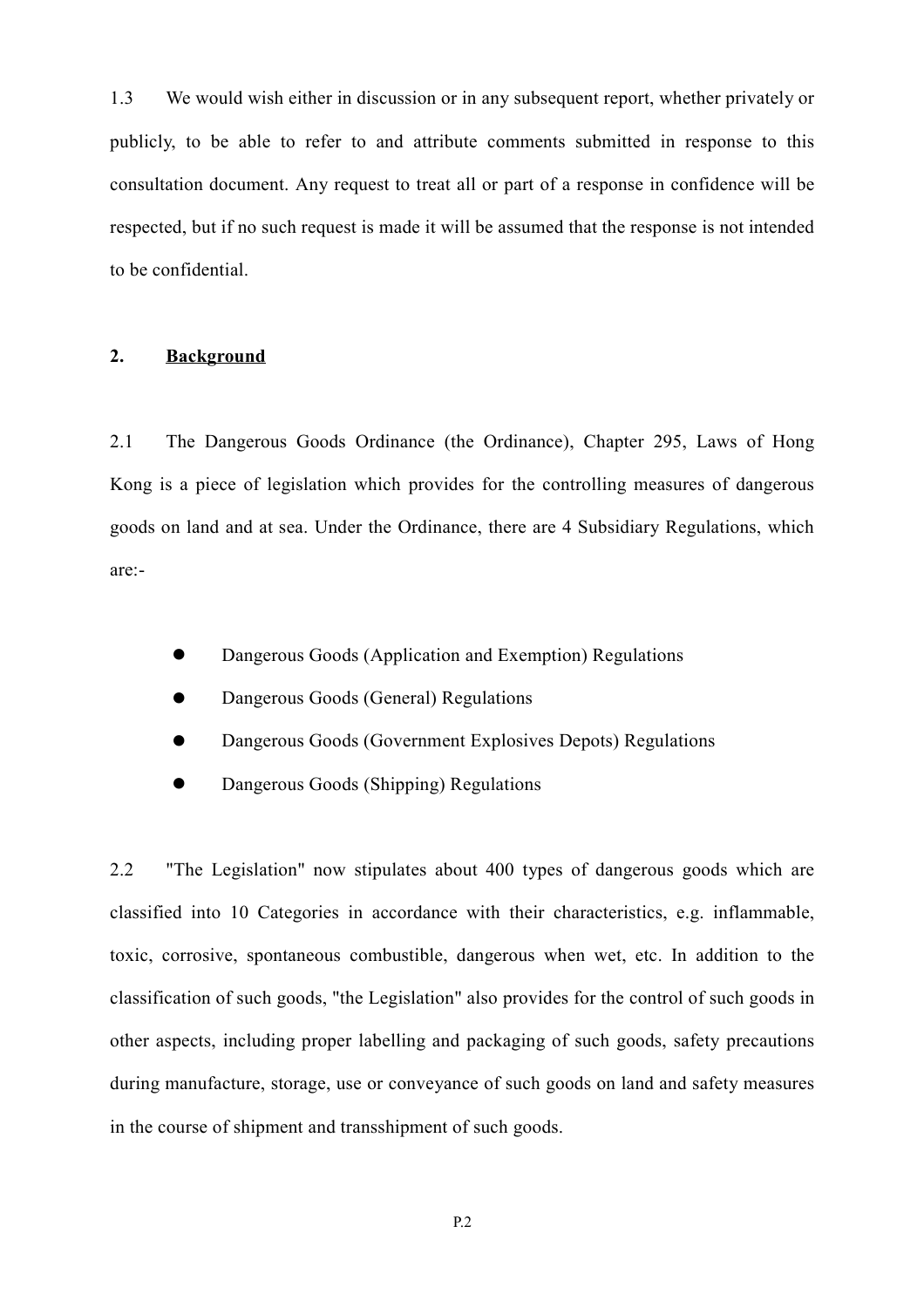2.3 Presently, the provisions for classification, labelling and packaging are different in many ways from the United Nations' (UN') Recommendations and International Maritime Dangerous Goods (IMDG) Code, on which most overseas countries' dangerous goods legislation is based. When dangerous goods are imported, exported or re-exported, they are required to comply with two distinctive sets of requirements prevailing in Hong Kong and other countries. This has created practical difficulty to the local trades and users. Furthermore, these international standards have stipulated a total of about 2,000 types of dangerous goods and that most of these dangerous goods are often found in Hong Kong but are not covered by "the Legislation". In order to bring these provisions in line with the international standards, the Commisioner of Mines of the Civil Engineering Department (CED), Director of Fire Services and Director of Marine (i.e. the controlling authorities under "the Legislation") had carried out a comprehensive review of the provisions within the purview of their Departments. The review also covered the provisions for *exempted quantities* (*#see the meaning in para. 3.2.4.1 below*) and the penalties for offences under "the Legislation".

2.4 In addition to the above review, the Director of Fire Services had also engaged a consultant to study the conveyance of dangerous goods other than Category 1 (Explosives), Category 2 (Compressed Gases) and Category 5 (Flammable Liquids) on road by vehicles in the wake of the cyanide spillage incident at Tai Po Road occurred in December 1997. This study was completed in late December 1998 and it was recommended that the proposed measures for strengthening the control over the conveyance of these goods on road by vehicles should be included into the above proposals as one package.

2.5 The Government is undertaking a territory-wide consultation on the proposals to amend "the Legislation". Comments on such proposals are much welcome.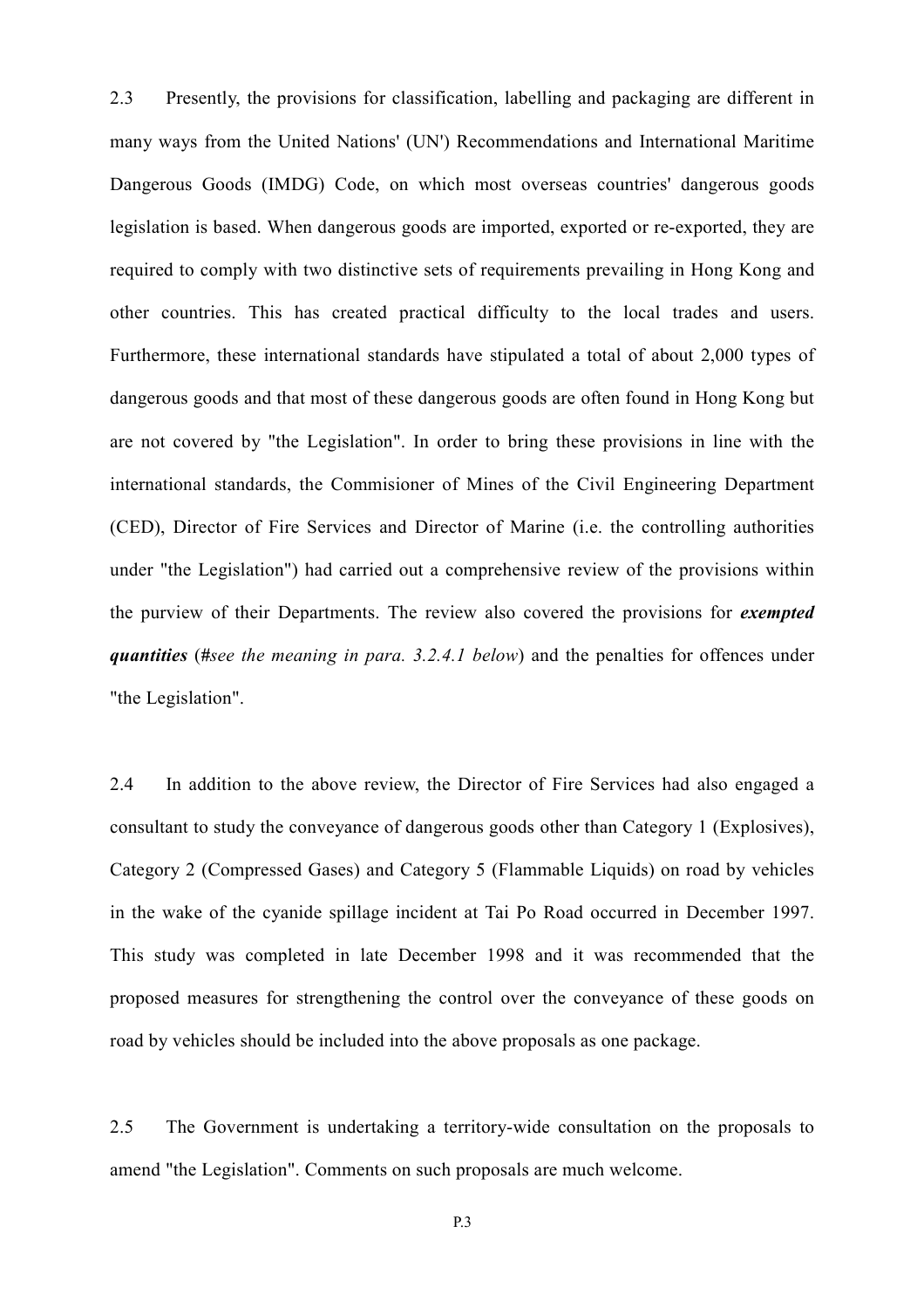## **3. The Proposals**

The following paragraphs give more detailed information on the proposed amendments to "the Legislation".

## 3.1 Scope of Amendments

The proposed amendments include the provisions for the following controlling measures:-

- Classification;
- $\bullet$  Labelling;
- $\bullet$  Packaging;
- $\bullet$  Exempted Quantities;
- Conveyance of dangerous goods other than Categories 1,2 and 5 on road by vehicles; and
- Penalties

## 3.2 Detailed Proposals

## 3.2.1 Classification

3.2.1.1 In view that most dangerous goods in Hong Kong are imported and exported by sea, we propose the classification of dangerous goods in Hong Kong to follow the IMDG Code with minor variations to suit local circumstances where appropriate. To that effect, the dangerous goods listed in "the Legislation" will be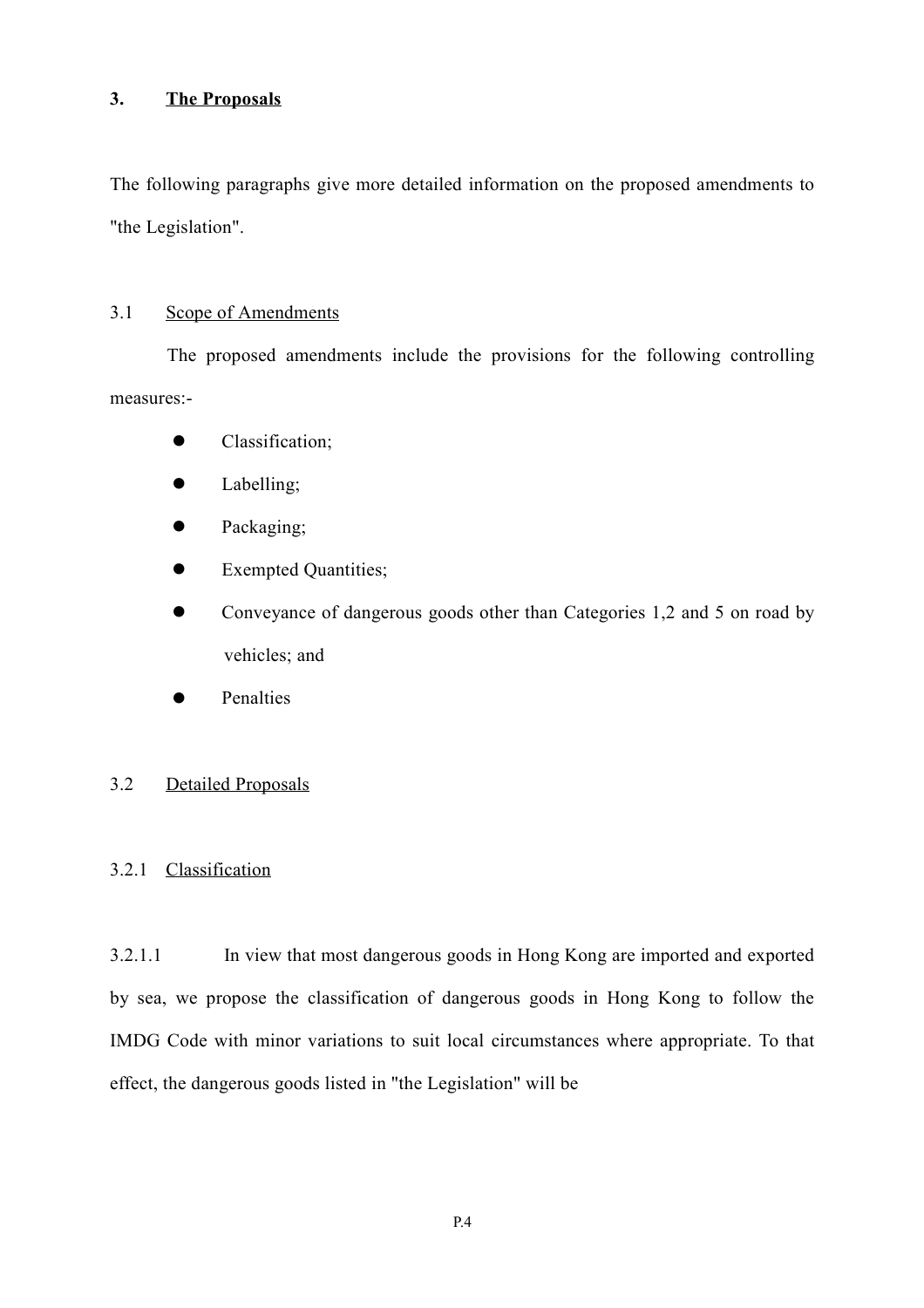classified into 9 Classes (currently there are 10 Categories). The proposed Class 3 includes Classes 3.1, 3.2, 3.3 and 3.4. The proposed Class 4 includes Classes 4.1, 4.2 and 4.3. The proposed Classes 5 and 6 include Classes 5.1 and 5.2 and Classes 6.1 and 6.2 respectively. With these changes, the classification system currently stipulated in the Dangerous Goods (Application and Exemption) Regulations will be substantially revised. Having said that, there will however, be some difference between the list of dangerous goods for which the control on land and the list for which the control at sea shall apply (see the following paragraphs).

3.2.1.2 We plan to reclassify the dangerous goods currently stipulated in the Dangerous Goods (Application and Exemption) Regulations in accordance with the IMDG Code and set out such goods in a list conforming to the classification under the IMDG Code. In addition to these goods, we also plan to include all dangerous goods currently listed in the IMDG Code (1997 Edition) into that list with the exception of dangerous goods in Class 1, Class 6.2 and Class 7 and some other dangerous goods (see paragraphs 3.2.1.3 to 3.2.1.6 below). To that effect, the total number of dangerous goods in that list will be increased to about 1,600. Any goods appearing in that list shall be subject to "the Legislation"'s control on land.

3.2.1.3 Regarding the control over shipment and transshipment of dangerous goods at sea, we propose that any goods stipulated in IMDG Code shall be subject to the control of the Dangerous Goods (Shipping) Regulations. As the list of dangerous goods to be applied on land is slightly different from that at sea, a provision will be introduced to provide for the interface between the control at sea and control on land.

3.2.1.4 Presently, infectious substances and radioactive substances are not included in the Dangerous Goods (Application and Exemption) Regulations. That is to say, such goods are not controlled by "the Legislation". In fact, such goods are being controlled under the Pharmacy and Poisons Ordinance (Chapter 138, Laws of Hong Kong) and the Radiation Ordinance (Chapter 303, Laws of Hong Kong). To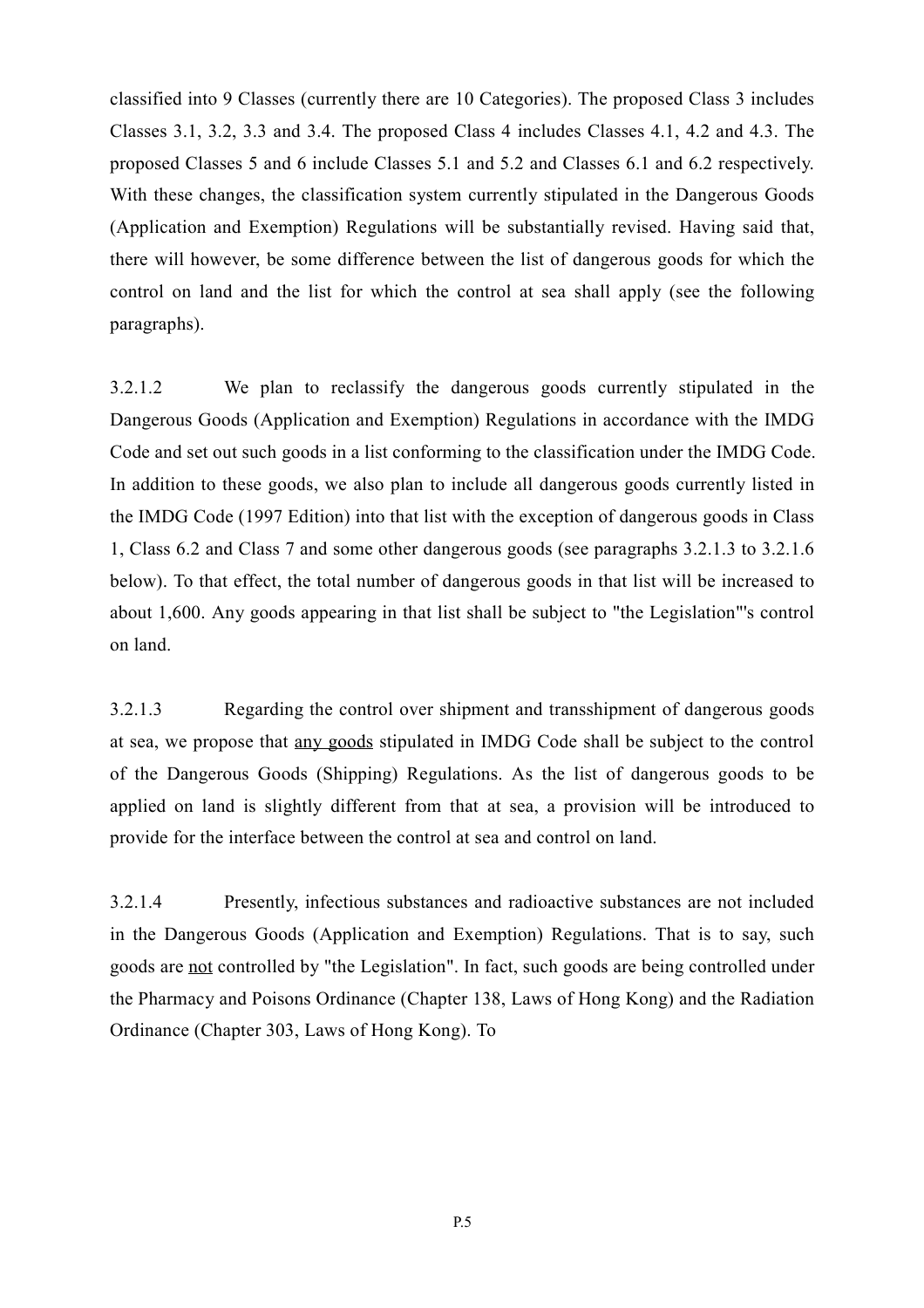maintain this position, we propose that dangerous goods currently stipulated in Class 6.2 (Infectious substances) and Class 7 (Radioactive substances) of the IMDG Code should not be included into the list referred to in paragraph 3.2.1.2 and thus, "the Legislation"'s control on land shall not apply to such goods.

3.2.1.5 In addition, the proposed list of dangerous goods for which "the Legislation"'s control on land applied will also be different in some other ways from that under the IMDG Code. Firstly, the IMDG Code does not regard diesel oil and furnace oil with a flash point over 61(E016) (i.e. dangerous goods in the existing Category 5, Class 3) as dangerous goods. However, we propose to introduce a Class 3.4 to cover such goods with a view to maintaining the control over such goods both on land and at sea. Similarly, we also propose to introduce a Class 9A to incorporate matches/plastics/rubber, etc. currently stipulated in Category 9A of "the Legislation" to maintain the control over the storage of such goods on land. However, we do not intend to extend this variation to the IMDG Code to cover the control over shipment and transshipment of such goods. Secondly, we also plan to maintain the current position of excluding certain goods, e.g. asbestos, ammonium nitrate fertilizers, etc. from "the Legislation" 's control on land albeit such goods are currently stipulated in the IMDG Code. To that effect, such goods will not be incorporated into the list referred to in paragraph 3.2.1.2. However, we propose that such goods should be subject to "the Legislation" 's control at sea under the Dangerous Goods (Shipping) Regulations.

3.2.1.6 Furthermore, as regards dangerous goods in Class 1 (Explosives), we plan to introduce a registration system under "the Legislation". Any person who wishes to manufacture, store, use or convey any explosives in Hong Kong is required to apply for registration of such explosives with the Commissioner of Mines, otherwise he/she shall commit an offence. The register of explosives will be revised and published in the gazette by the Commissioner of Mines from time to time.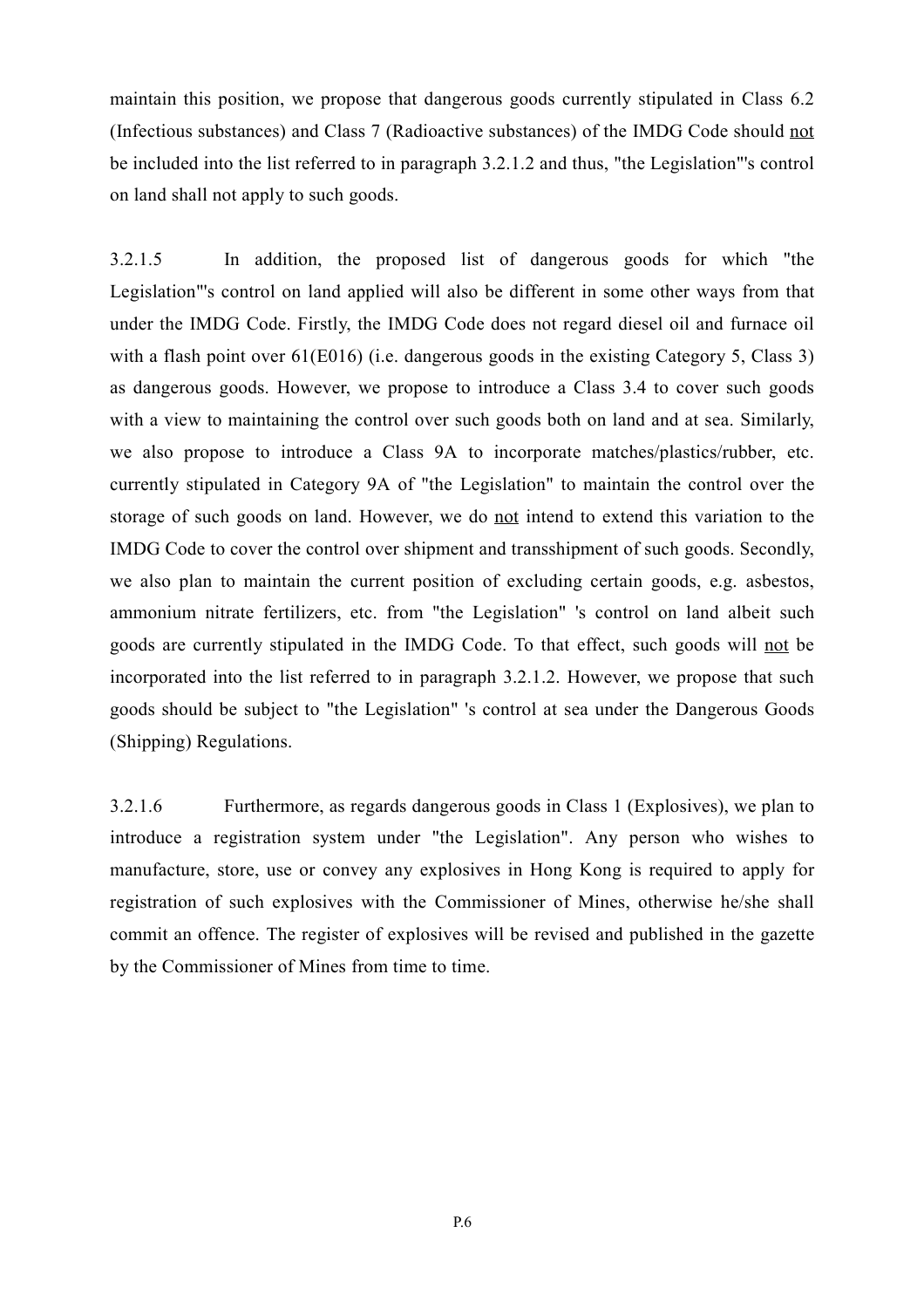3.2.1.7 A comparison of the proposed classification system and the existing classification system is at **Annex I**. Your attention is, in particular, drawn to the difference between the flash points in the definitions of the existing Category 5 and the proposed Class 3.

### 3.2.2 Labelling

3.2.2.1 We propose that the labelling of dangerous goods should follow the IMDG Code with minor variations where appropriate. For IMDG Code's dangerous goods labels, there may or may not be literal descriptions of the risks concerned. If literal descriptions are shown, the language used to describe the risks is optional to the local authorities. With this option, we propose that Hong Kong's dangerous goods labels should bear both Chinese and English descriptions with a view to making them more user friendly, especially to members of the general public. The English descriptions will follow IMDG Code's recommendations whereas the Chinese descriptions will follow the "國際海上危險貨物運輸規則" issued by the Central People's Government of the People's Republic of China.

3.2.2.2 To that effect, the dangerous goods labels currently specified in the First Schedule to the Dangerous Goods (General) Regulations have to be replaced completely. However, we intend that such proposed labels should be applied to dangerous goods on land only. As regards the shipment and transshipment of dangerous goods at sea or when the dangerous goods are conveyed on land through Hong Kong as part of their international journey, we propose that either such bilingual labels or the IMDG Code's labels shall be acceptable and applicable. This is for the purpose of facilitating the shipment, transshipment and conveyance on land of such goods across the territory.

P.7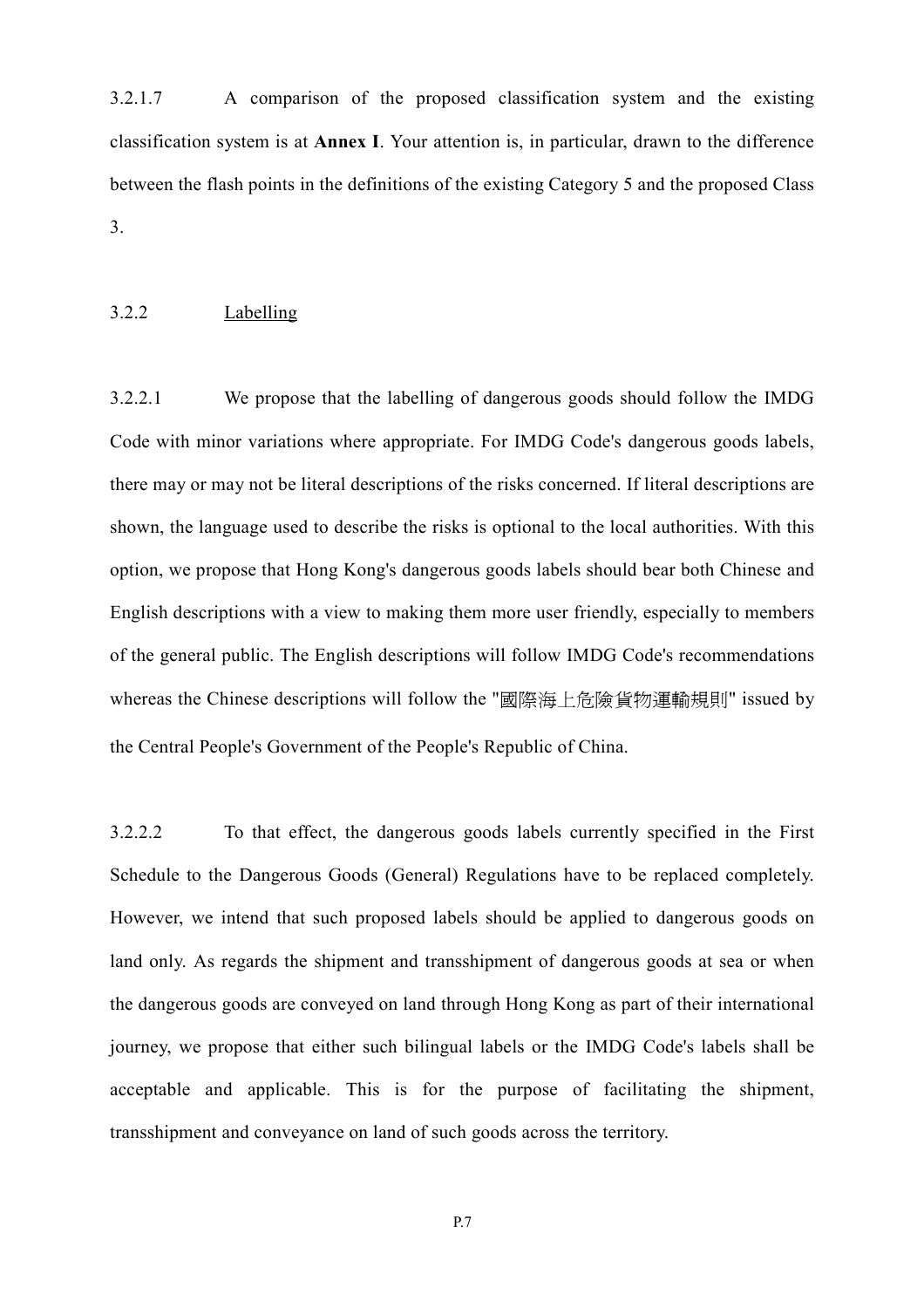3.2.2.3 With a view to conforming to the international rules, we also plan to introduce a provision to require freight containers used to convey dangerous goods to bear the labels of such goods. Again, we propose that such labels should either conform to the labels as proposed in para. 3.2.2.1 above or conform to the IMDG Code's labels.

3.2.2.4 A comparison between the existing and the proposed dangerous goods labels is at **Annex II**. More specifically, we propose that the labels should be of diamond shape with their colour, signs and literal descriptions conforming to those shown in Annex II. Furthermore, each type of dangerous goods will be required to have its outer package to bear a "Label of Class" to give warning of the main risk of such goods. If the dangerous goods also possess other subsidiary risk(s), its outer package will have to bear such other label or labels to give warning of the subsidiary risk(s). Your attention is drawn, in particular that only the "Label of Class" will show the Class number on its bottom corner. For subsidiary labels, no Class number will be shown.

## 3.2.3 Packaging

3.2.3.1 Currently, each type of dangerous goods is required to be packed in accordance with the packaging methods stipulated in the Dangerous Goods (General) Regulations to provide proper containment of such goods to safeguard the users and any other persons who may come into contact with such goods. More specifically, such goods is required to be stored inside a proper inner/main packing, which is then required to be enclosed in a proper outer packing to give further containment of such goods. Appropriate absorbent materials may need to be filled inside the space between the inner/main packing and outer packing to absorb any leaked contents or the vibration force. In addition, there are also specific requirements for the percentage of air space (i.e. ullage) inside the inner/main packing, the material used for making the inner/main packing and outer packing and the maximum gross quantity of the contents in each type of inner/main packing, etc..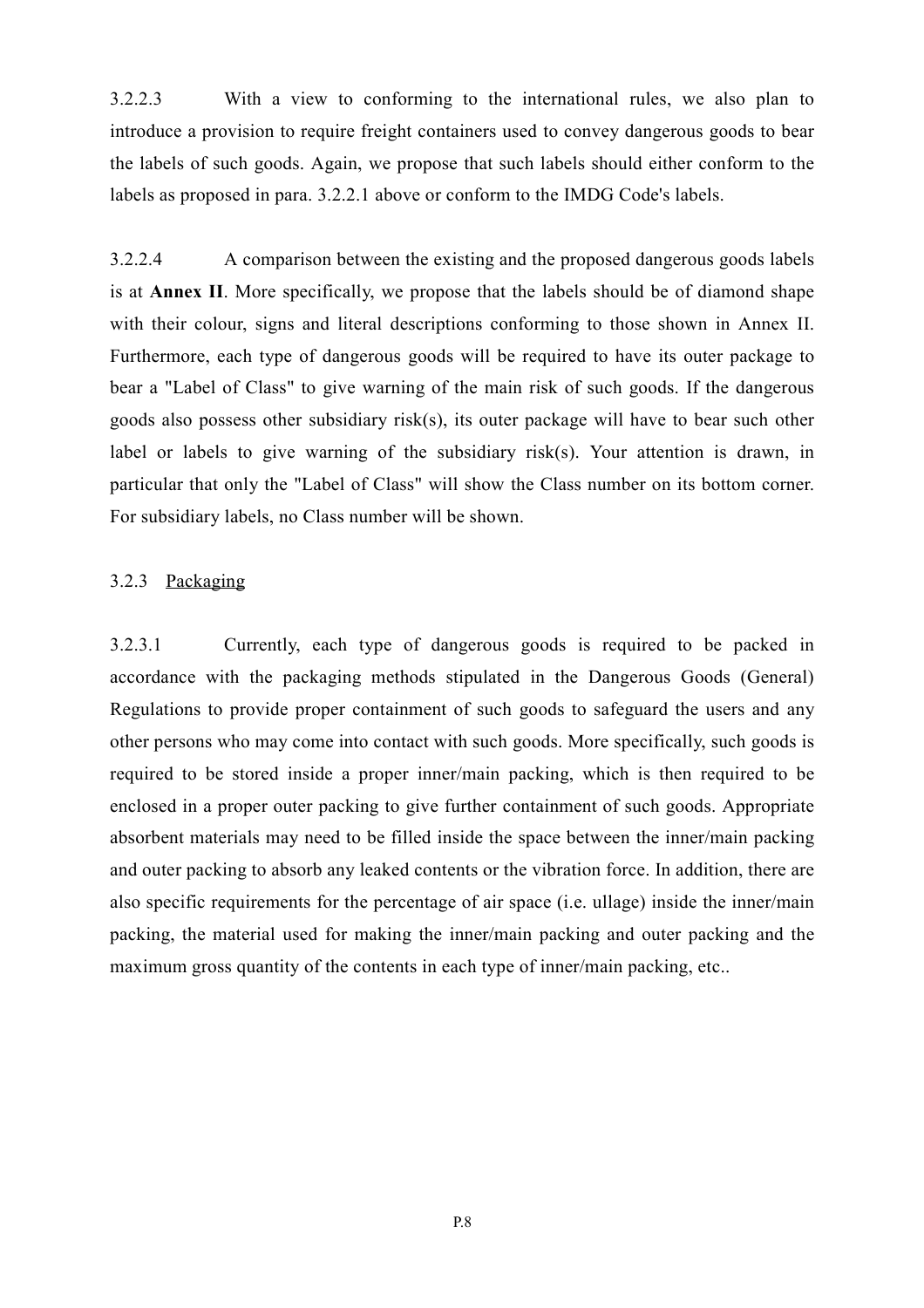3.2.3.2 We propose the packaging requirements to follow the IMDG Code, for which there are also specific requirements on the inner/main packing, outer packing and the ullage. However, with regard to the maximum gross quantity of the contents inside the inner/main packing, there will be 3 different levels dependent upon the level of risk of such goods stored inside such packing. In this regard, each type of dangerous goods (except those in Classes 1 and 2 and those possessing some distinctive characteristics) will be given a Packaging Group Number, i.e. Packaging Group I, Packaging Group II and Packaging Group III, representing the level of risk posed by such goods shown below:-

- Packaging Group I (PkG I) Great Danger
- Packaging Group II (PkG II) Medium Danger
- Packaging Group III (PkG III) Danger

3.2.3.3 As regards the packaging requirements for cylinders used to store compressed gases in Class 2 and tanks used to store dangerous goods in liquid form in bulk on land, we propose to depart from the IMDG Code with a view to adopting the current packaging requirements for such goods under Regulation 64 and 99A of the Dangerous Goods (General) Regulations to ensure a more rigid control over such packings on land. That is to say, such cylinders and tanks will be required to be approved by the Director of Fire Services before they can be used to store such goods. However, "the Legislation" only requires the storage tanks for diesel/furnace oil in Category 5, Class 3 (i.e. proposed Class 3.4) to be approved by the Director of Fire Services whereas the tanks used to store other dangerous goods in liquid form in bulk are not subject to such requirement. As such, we propose to extend the above requirement (i.e. for applying the Director's approval) to the storage tanks for such other dangerous goods in liquid form. Such departure from IMDG Code will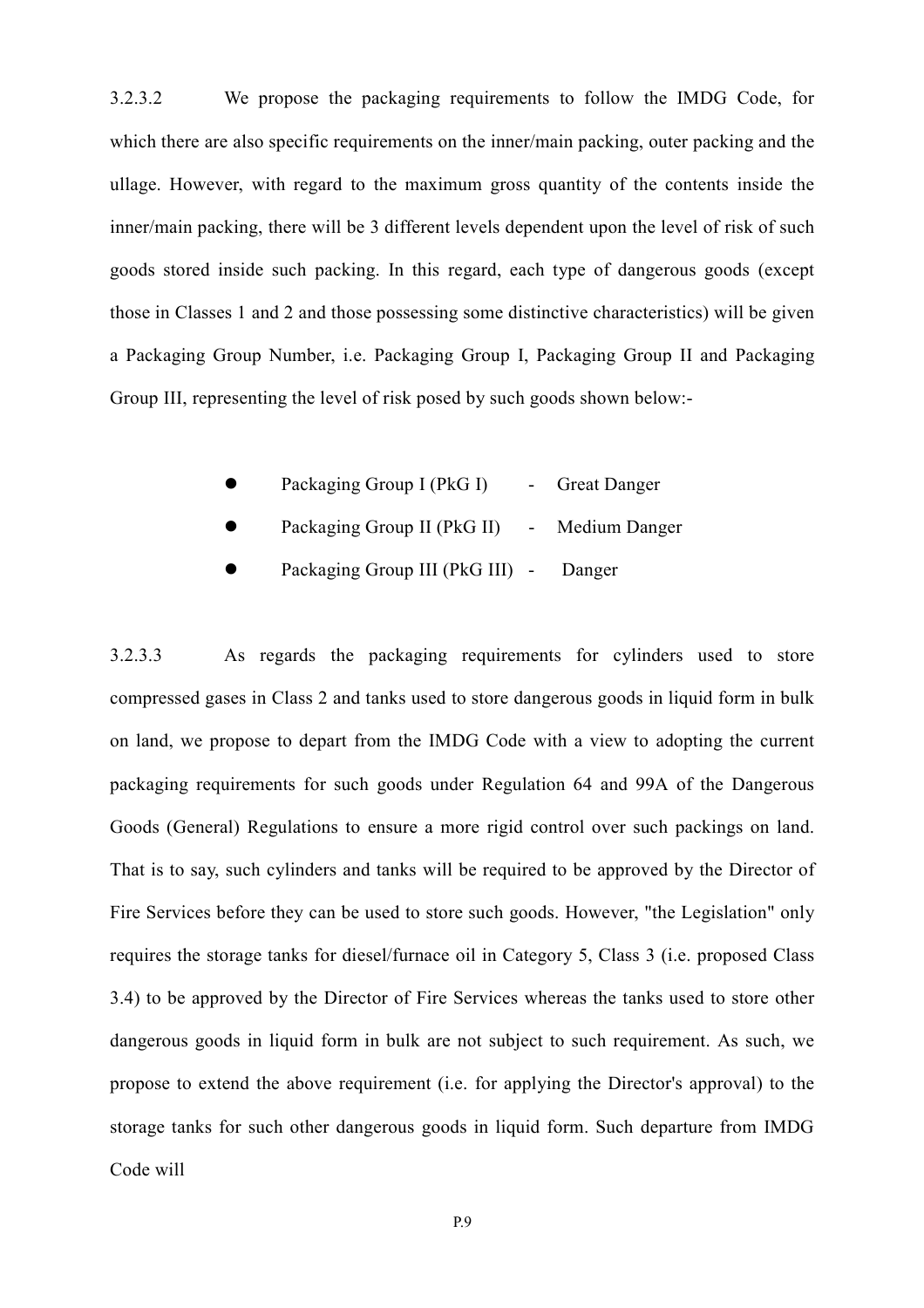not be applied to dangerous goods at sea. That is to say, the packaging requirements for dangerous goods at sea will follow the IMDG Code.

3.2.3.4 Furthermore, we also plan to follow the UN's Recommendations to exempt small containers of dangerous goods from the proposed labelling and packaging requirements on the ground that the legislation is dedicated to provide for the control of medium and large quantity of dangerous goods. Such "limited quantity" for the disapplication of the provisions for labelling and packaging under "the Legislation" is enclosed in **Annex III**.

### 3.2.4 Exempted Quantities

#

3.2.4.1 The exempted quantity of dangerous goods means the maximum quantity of such goods, for which the licensing control over the storage, use or conveyance of such goods under Section 6 of the Ordinance shall not apply. The purpose of introducing such provision is to permit certain dangerous goods to be stored, used or conveyed generally in such small quantity that the premises or vehicle concerned need not be subject to the above licensing requirements.

3.2.4.2 Presently, the provisions for exempted quantities are stipulated in the Dangerous Goods (General) Regulations. For dangerous goods in Category 1 (i.e. proposed Class 1) and Category 2 (i.e. proposed Class 2), there is only one level of exempted quantities. However, as regards dangerous goods in other Categories, there are two levels. One level is to be applied generally and the other is to be applied when such goods is used for medical, laboratory purposes, etc. Whether or not a dangerous goods is provided with an exempted quantity is dependent on the risk posed by such goods. For example, there is no exempted quantity provided for the toxic gas "Hydrogen Cyanide".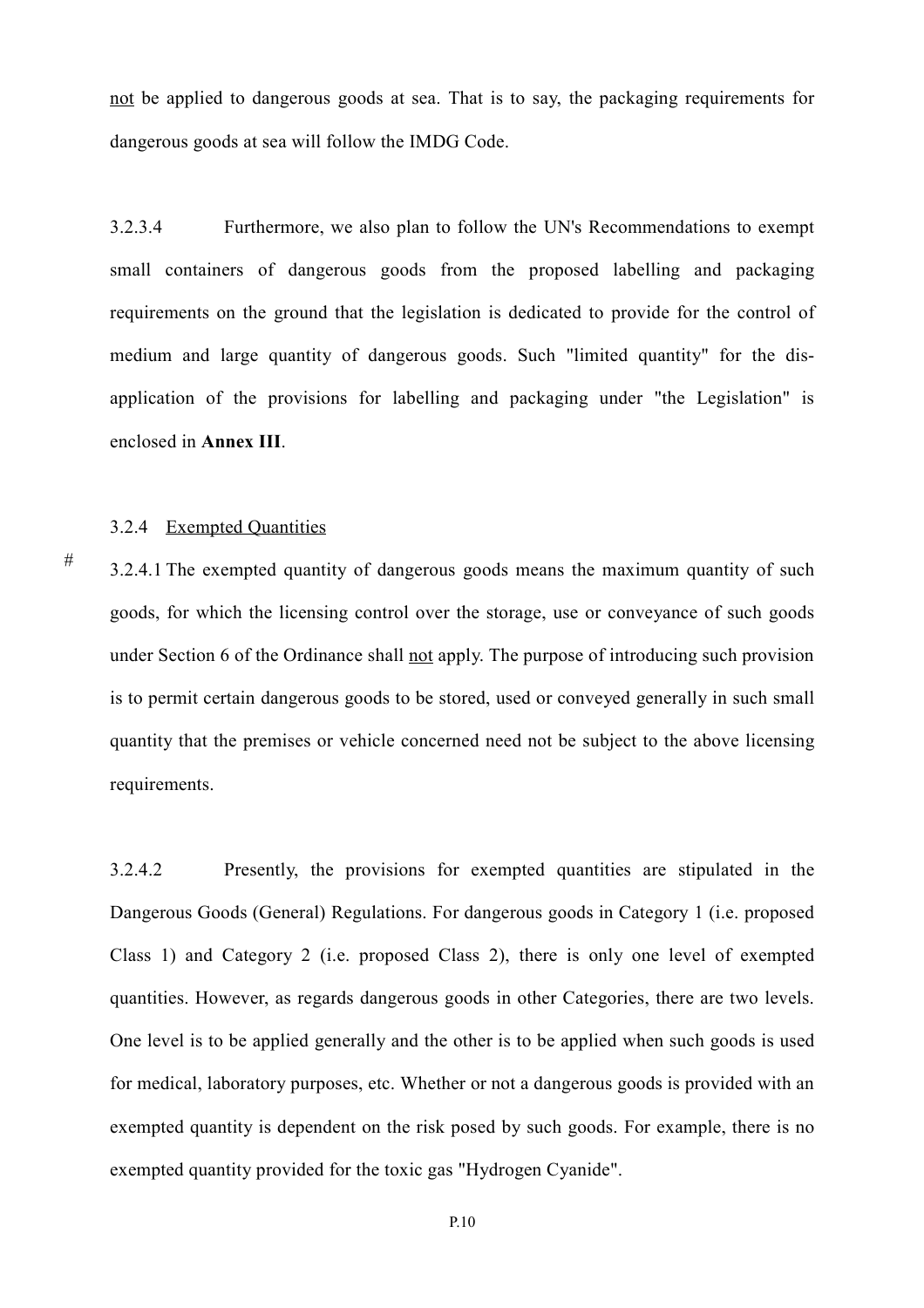3.2.4.3 We propose that the provisions for exempted quantities should be revised and updated to suit local circumstances and that such provisions should be removed to the Dangerous Goods (Application and Exemption) Regulations. We plan to introduce two levels of exempted quantities for dangerous goods in Class 2 to Class 9 dependent on whether such goods are used in industrial buildings/premises or non-industrial buildings/premises. Exempted quantities provided for the level of "industrial" will generally be higher than "non-industrial". When the dangerous goods are used for medical, laboratory purposes, etc, we propose that the level for "industrial" should be applied. As regards dangerous goods in Class 1, we propose to extend the provisions for exempted quantities to cover the storage of certain explosives which are to be used for exigency purposes.

3.2.4.4 In view of the enhancement of fire protection in buildings, we plan to increase the exempted quantities for certain dangerous goods with a view to providing greater flexibility to the trades, in particular those in chemical wastes disposal. Regarding compressed gases in Class 2, we propose to express their exempted quantities in terms of water capacity (currently they are expressed in terms of "number of cylinders") with a view to giving a more accurate measurement. In simple terms, water capacity means the quantity of water, measured in litres, required to fill the internal volume of a gas cylinder.

3.2.4.5 We propose to extend the aggregate limit currently governing the mixed storage or conveyance of different types of dangerous goods in Category 2 and Category 5, Class 1 and Class 2 to cover dangerous goods in other Classes with a view to avoiding a further increase in the aggregate of quantities over the storage or conveyance of different types of dangerous goods pursuing to the proposed increase in the exempted quantities for dangerous goods. To that effect, if the aggregate of the quantities of any dangerous goods stored in a premises or conveyed on a vehicle exceeds such limit, the licensing control under Section 6 of the Ordinance shall apply whether or not, the exempted quantities for such goods are exceeded.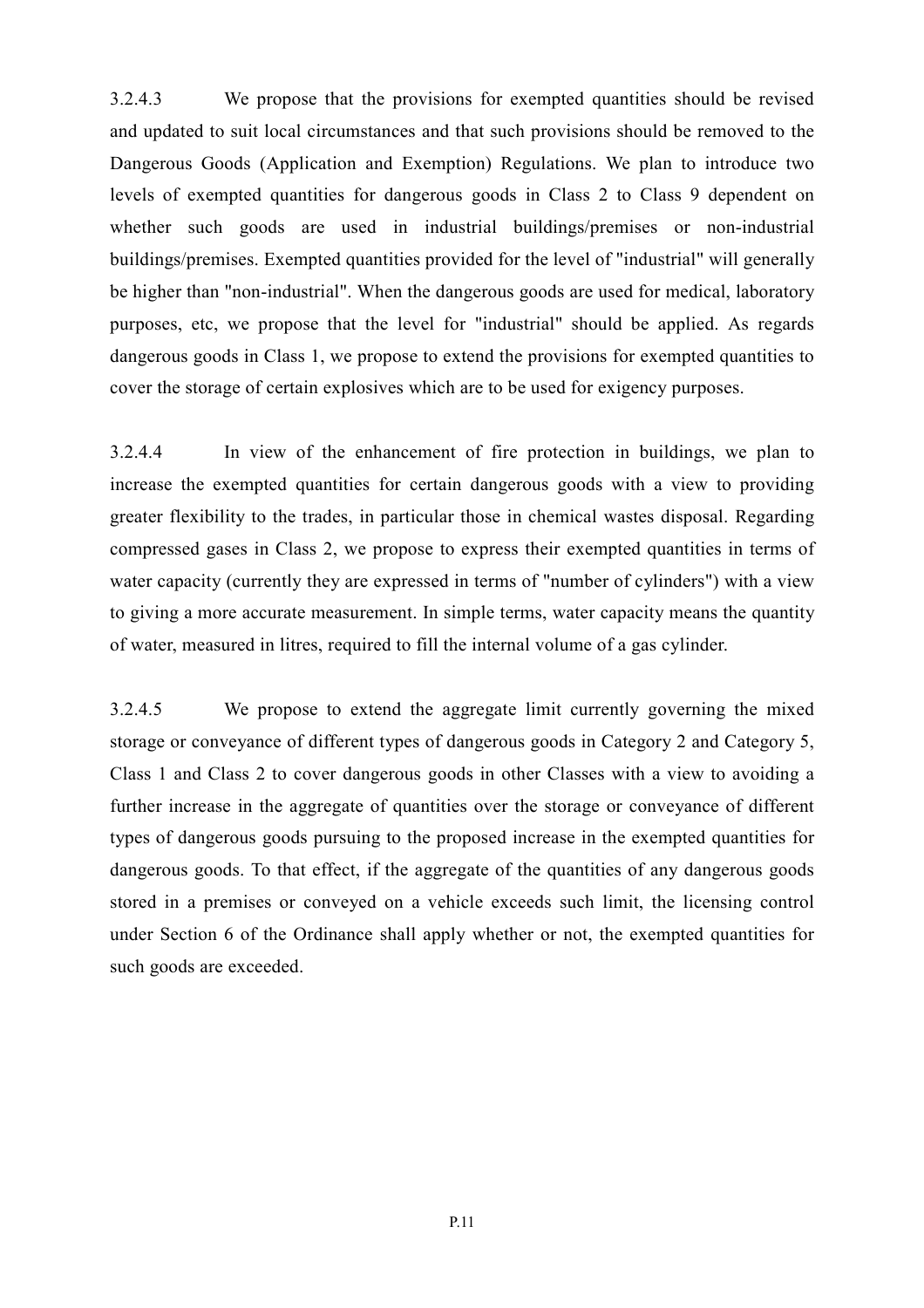3.2.4.6 The proposed aggregate limit for dangerous goods in Class 2 will be 450 litres water capacity for "industrial" and 300 litres water capacity for "non-industrial". In cases where both compressed gases and refrigerated gases are involved, we propose one litre of refrigerated gas to be deemed equivalent to 6 litres water capacity. The proposed aggregate quantity limit for dangerous goods in Classes 3.1 to 3.3 will be 150 litres for "industrial" and 100 litres for "non-industrial". As regards dangerous goods in Classes 4 to 9, we propose that the aggregate limit should be 1000 litres or kilogrammes for "industrial" and 100 litres or kilogrammes for "non-industrial". For calculation propose, we propose that one kilogramme of dangerous goods in Classes 4 to 9 in solid form should be deemed equivalent to one litre of dangerous goods in such Classes in liquid form.

3.2.4.7 With regard to the conveyance of dangerous goods in Classes 2 to 9, we propose that the respective aggregate limits for "non-industrial" should apply.

3.2.4.8 The proposed aggregate limits for governing the storage and conveyance of dangerous goods in different Classes are summarized in **Annex IV** for easy reference.

### 3.2.5 Conveyance

3.2.5.1 Presently, the licensing control under Section 6 of the Ordinance applies to the conveyance on land of dangerous goods in Categories 1,2 and 5 only (i.e. proposed Classes 1, 2 and 3). The safe conveyance on land of dangerous goods in other Categories is dependent upon the proper packaging and labelling of such goods as well as the proper handling by the persons involved in the conveyance of such goods.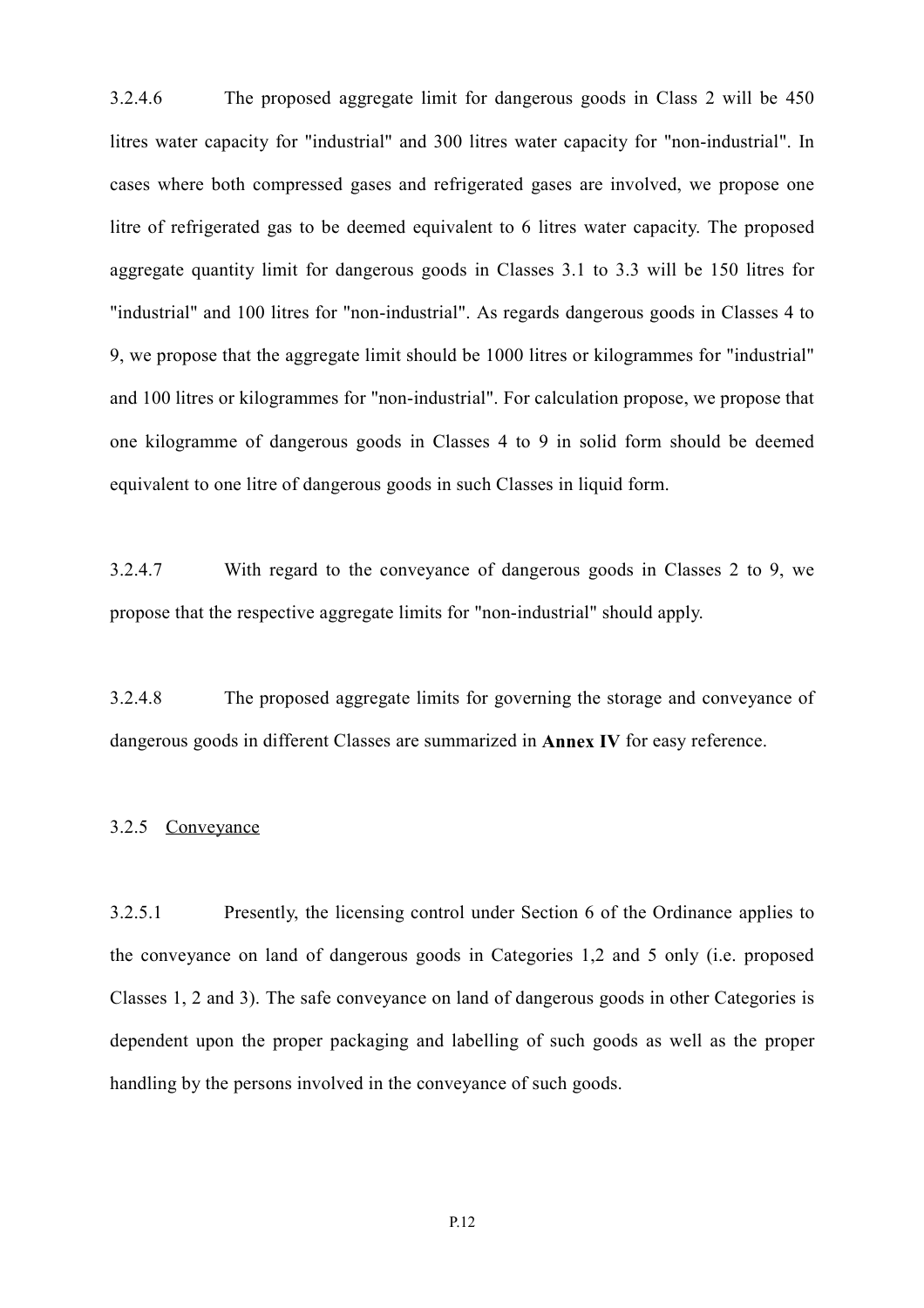3.2.5.2 The consultant mentioned in paragraph 2.4 above recommends that the control over the conveyance on land of dangerous goods other than Classes 1,2 and 3 should be strengthened by imposing a package of legislation, similar to that adopted by UK, USA, Australia and Singapore. The main legislative measures recommended by the consultant are as follows:-

- The vehicles used to convey such goods shall be licensed by FSD and that these vehicles shall be permitted to convey together with any other goods, except dangerous goods in Class 1 (Explosives), Class 2 (Compressed Gases) and Class 3 (Flammable Liquids) and certain incompatible goods.
- The above licensing requirment shall not apply when the aggregate of the quantities of such goods does not exceed 100 kg or 100 litres or when such goods are being conveyed on land through Hong Kong as part of their international journey.
- Drivers of these vehicles shall be required to undertake a basic training course and shall be issued with a certificate after completing the course. In the longer term, only those drivers who possess such certificate shall be permitted to convey such goods.
- z Consignors of such goods shall provide a transport document and a declaration in writing to the operators of these vehicles (i.e. the persons who undertake to use the vehicles to consign such goods), giving relevant information on such goods, including their classification, quantities, safety instructions, emergency handling procedures, etc. and declaring that such goods are properly packed.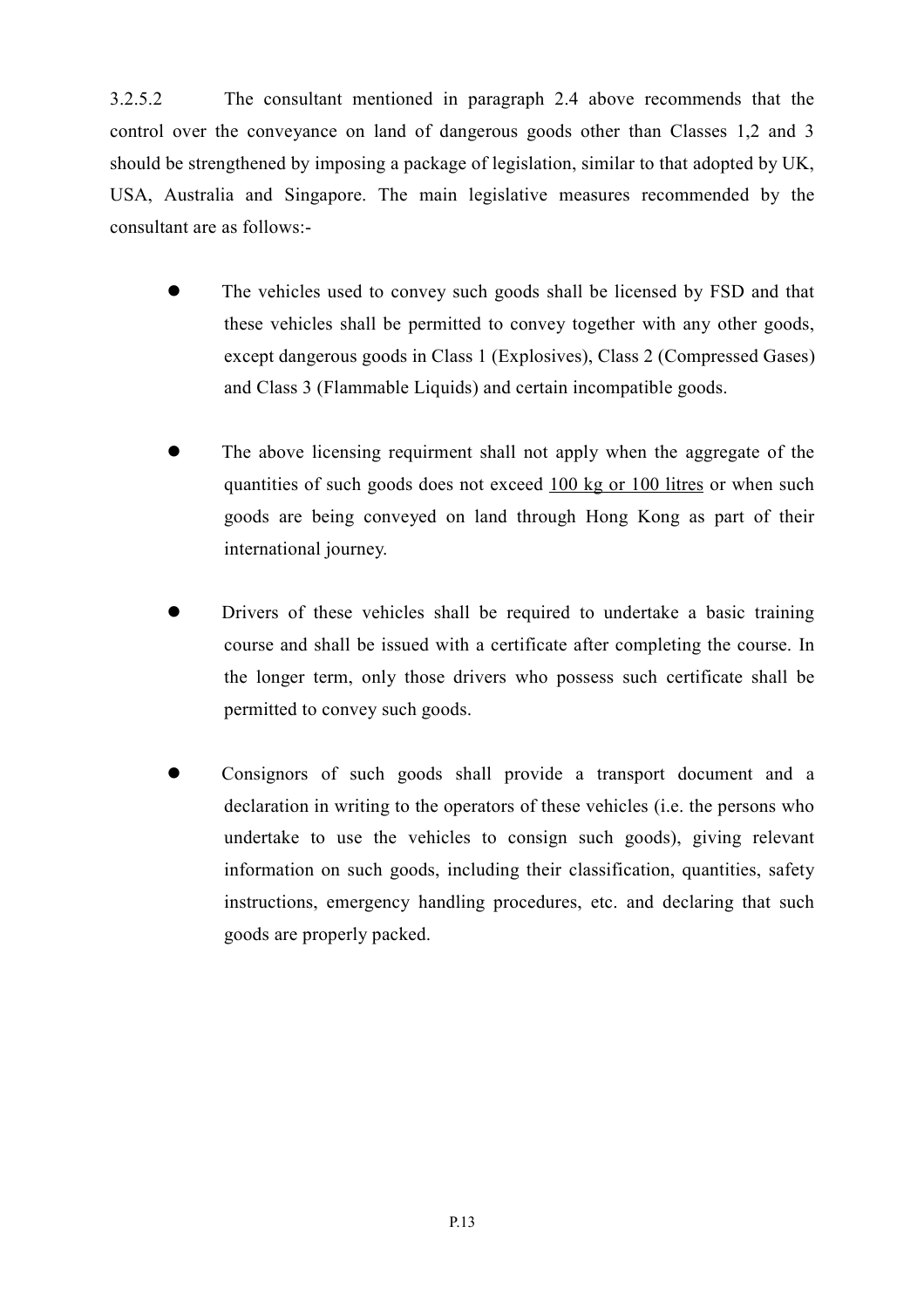- The operators and drivers shall inspect such goods against the aforesaid document and declaration and shall not commence the journey unless the results of inspection are satisfactory. Such document and declaration shall be passed to the drivers and thence, the consignees together with such goods.
- The operators shall ensure such goods are properly loaded and secured on board the vehicle and shall provide proper placards and emergency equipment to the vehicles.
- The drivers shall observe the safety instructions and emergency procedures for such goods as stipulated in the transport document as well as required to adopt other safety practices, including no smoking, eating, or drinking on board the vehicles, no attempt to unseal the packings of such goods, etc.

3.2.5.3 The above recommendations have been examined and endorsed by the Steering Group for the study, comprising representatives of the Fire Services Department, Electrical and Mechanical Services Department, Environmental Protection Department, Transport Department and Government Laboratory. We propose to introduce new regulations in "the Legislation" to implement such recommendations.

### 3.2.6 Penalties

3.2.6.1 The Ordinance was enacted in 1956 and the penalty provisions were last revised in 1984. As such, we consider it necessary to revise and update the penalty provisions in conjunction with the above review and study.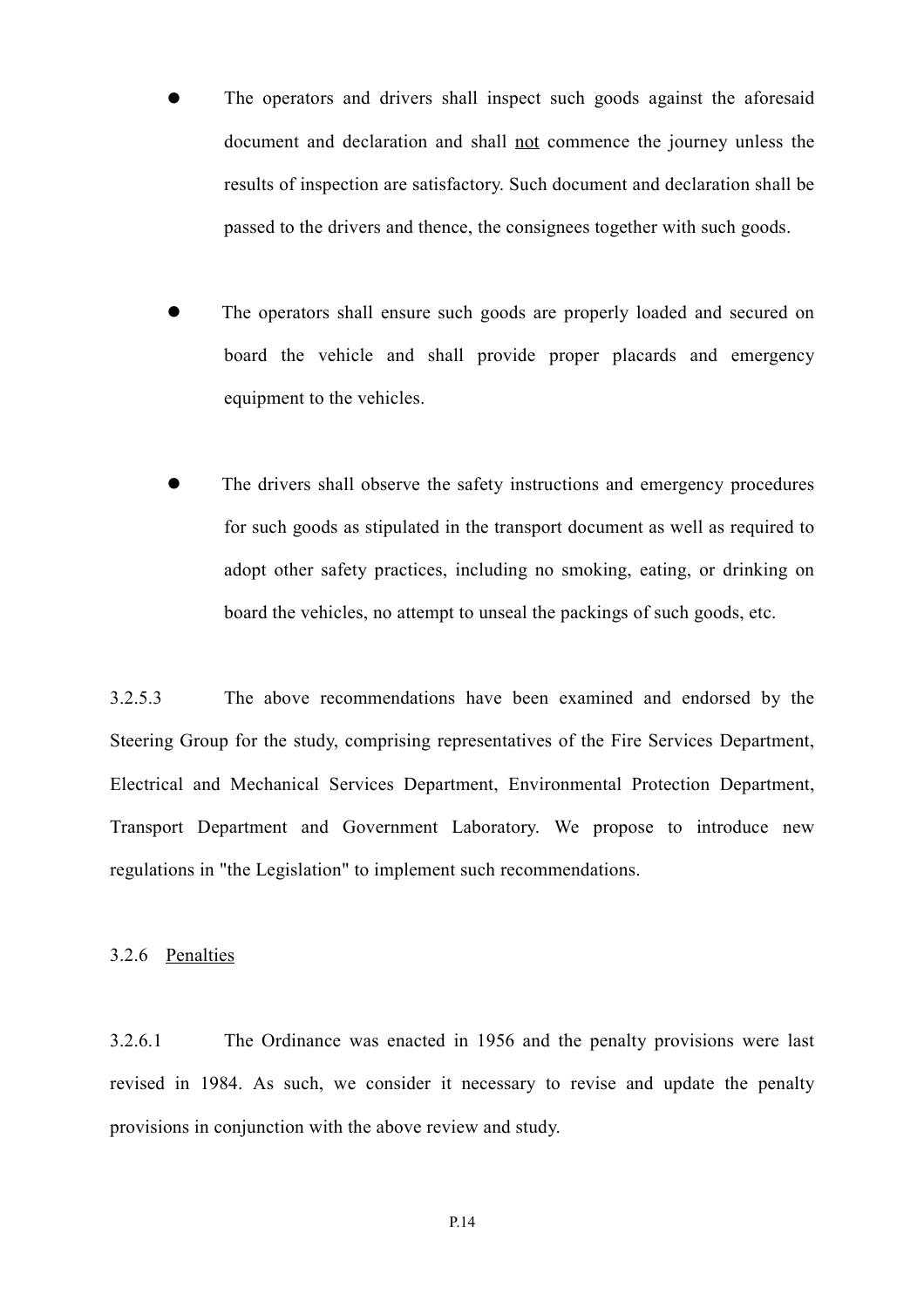3.2.6.2 The review of the penalty mentioned in paragraph 2.3 above has taken account of the penalties imposed by court in 1993-1998, the penalty provisions in other legislation and the cumulated inflation since the enactment of the relevant provisions.

3.2.6.3 The above review notes that the composite consumer price indices have increased by about 300% after the enactment of such provisions. As such, the maximum fines under these provisions are proposed to be suitably adjusted with a view to maintaining their deterrent effect. Furthermore, in the wake of the recent incidents involving dangerous goods, we also propose to introduce a higher level of penalties to those persons who are found guilty for the offences regarding to the manufacture, storage, use or conveyance of dangerous goods without a valid licence (Section 6 of the Ordinance refers) or the failure to comply with the licensing conditions (Section 9 of the Ordinance refers) for more than one time. That is to say, the accused is liable to be subject to more severe punishment on a second and subsequent conviction for these two offences.

3.2.6.4 In this regard, we propose to increase all maximum fines under "the Legislation" by 3 to 4 times with the highest maximum fines becoming \$100,000 (currently \$25,000). However, as regards to the second or subsequent conviction of the above two offences, we propose that the penalty for contravening the licensing control (i.e. Section 6 of the Ordinance) shall be subject to a maximum fine of \$200,000 and 12 months imprisonment whereas the penalty for the breach of licensing requirements (i.e. Section 9 of the Ordinance) will be subject to a maximum fine of \$100,000 and 3 months imprisonment.

3.2.6.5 Furthermore, we also plan to express such maximum fines in terms of "level of fines" as stipulated in Schedule 8 of the Criminal Procedure Ordinance (Chapter 221, Laws of Hong Kong) to facilitate future adjustment in accordance with changes in consumer price indices.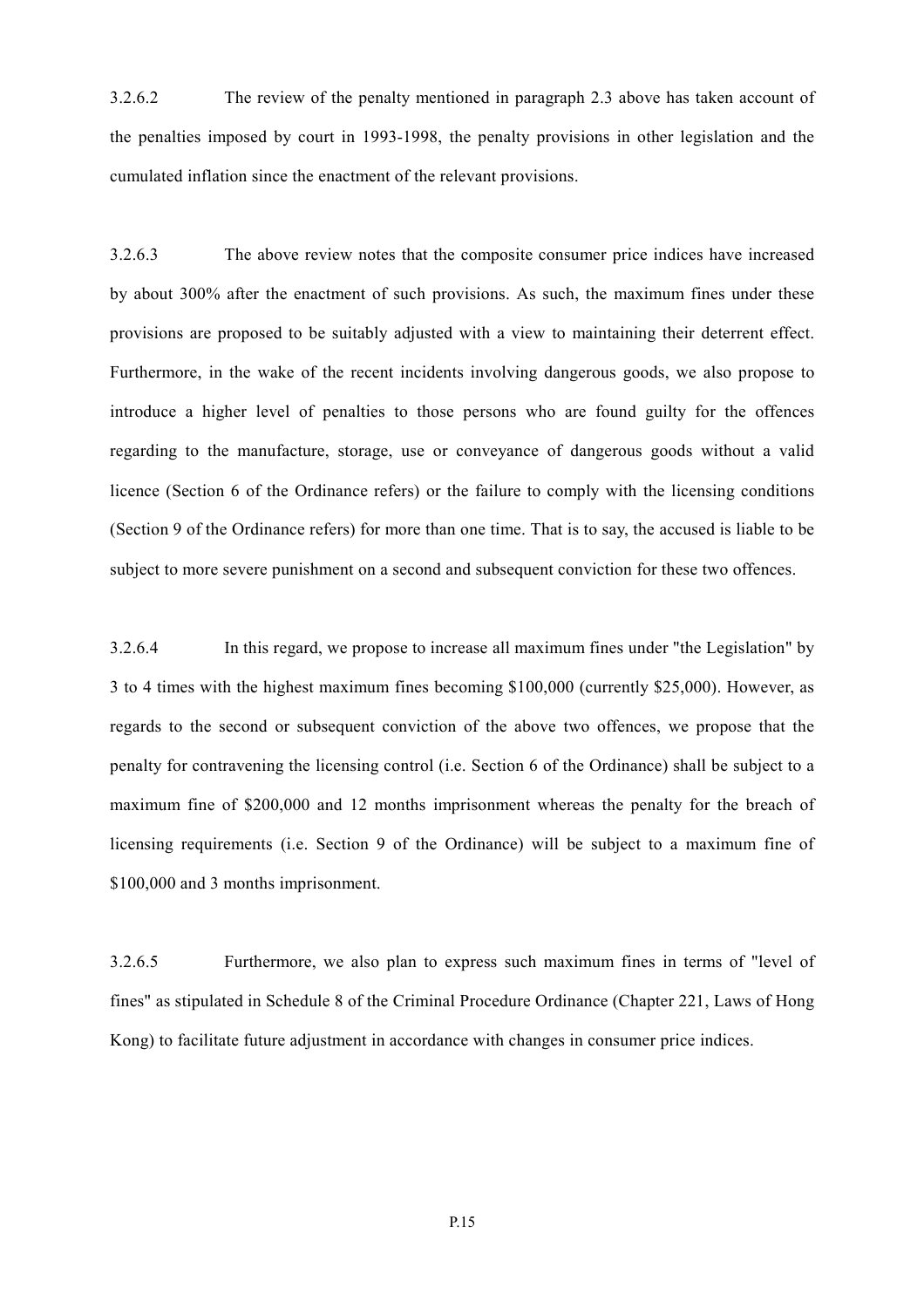### 3.2.7 Other Legislative Amendments

3.2.7.1 With the above changes a provision will be introduced to provide for the interface between the control of dangerous goods at sea and on land. Furthermore, minor consequential legislative amendments will also be made in other legislation, e.g. the Merchant Shipping (Fees) Regulations (Chapter 281, Laws of Hong Kong), Shipping and Port Control Ordinance (Chapter 313, Laws of Hong Kong), Pilotage Ordinance (Chapter 84, Laws of Hong Kong), etc.

3.2.7.2 In addition, we also plan to make other amendments to the legislation. These include the extension of the hydraulic test intervals of certain gas cylinders which are used to store compressed gases for fire suppression purposes and that such cylinders are being secured in a position approved by the Director of Fire Services and less susceptible to damage. To that effect, the first and second hydraulic test intervals of such cylinders as required under "the Legislation" will be extended from 5 years to 10 years.

3.2.7.3 As regards the control over the storage of freight containers loaded with dangerous goods in the container port terminals under the existing Dangerous Goods (General) Regulations, we propose to transfer the controlling authority from the Director of Marine to the Director of Fire Services with a view to streamlining the control of dangerous goods on land and at sea.

3.2.7.4 Furthermore, minor amendments will also be made to the Dangerous Goods (Government Explosives Depots) Regulations to simplify the fee structure for the storage or delivery of explosives.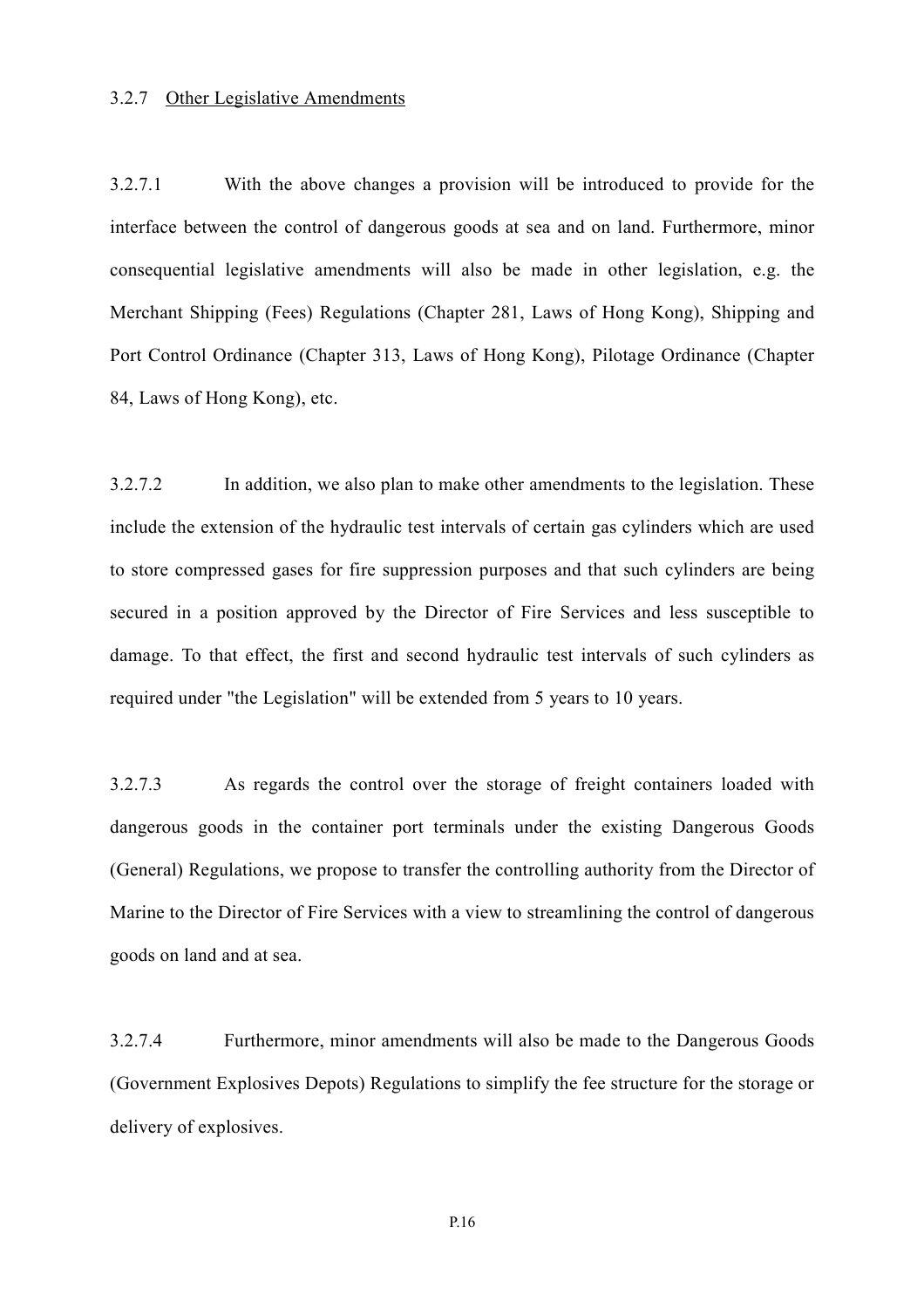### 3.3 Controlling Authorities

If the above proposals are implemented, the controlling authorities will be as follows:-

- The Commissioner of Mines will be the controlling authority over dangerous goods in Class 1 (Explosives) on land [existing Category 1]
- The Director of Fire Services will be the controlling authority over dangerous goods in Class 2 (except \* Liquefied Petroleum Gas (LPG)) to Class 9 and Class 9A (including the proposed Class 3.4 (Diesel Oil and Furnace Oil)) on land [existing Categories 2 to 10, including Category 9A].
- The Director of Marine will be the controlling authority over all dangerous goods currently stiuplated in the IMDG Code plus the proposed Class 3.4 at sea.
- For LPG, the controlling authority will continue to be vested upon with the Director of Electrical and Mechanical Services in accordance with the Gas Safety Ordinance, Chapter 51, Laws of Hong Kong.

### **4. Technical Instructions**

**\***

The Commissioner of Mines and Director of Fire Services propose to prepare and issue Technical Instructions to give details on the controlling measures on the classification, labelling, packaging and exempted quantities for dangerous goods in Class 1 and Classes 2 to 9A respectively. Apart from these measures, the Technical Instructions will also contain some other information pertaining to such goods, for example their properties, UN numbers, etc. with a view to making the Technical Instructions a self-contained publication on such goods.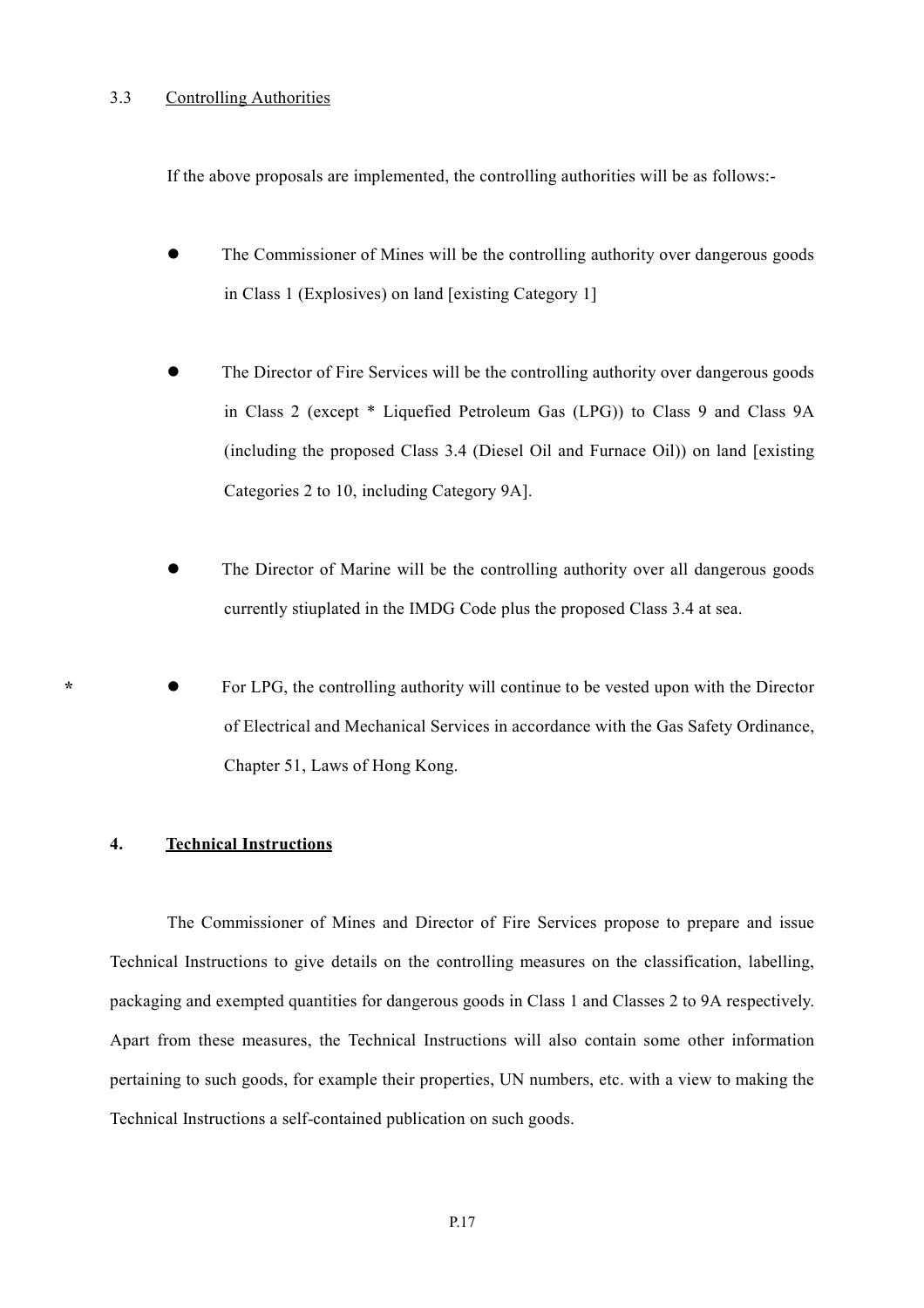## **5. Consultation**

All the above proposals have been submitted to and endorsed by the Dangerous Goods Standing Committee (DGSC), comprising representatives of the relevant government departments, industries and trades. Its function is to constantly review the control over dangerous goods in Hong Kong and to advise the Government on the better control over such goods.

## **6. Enquiry**

For enquiry, you may call the Dangerous Goods Ordinance Review hotline 2733 7590 at the following hours (except Sunday and public holiday):-

(a) Monday to Friday

9:00 am - 12:00 p.m. 14:00 p.m. - 17:00 p.m.

(b) Saturday

9:00 a.m. - 12:00 p.m.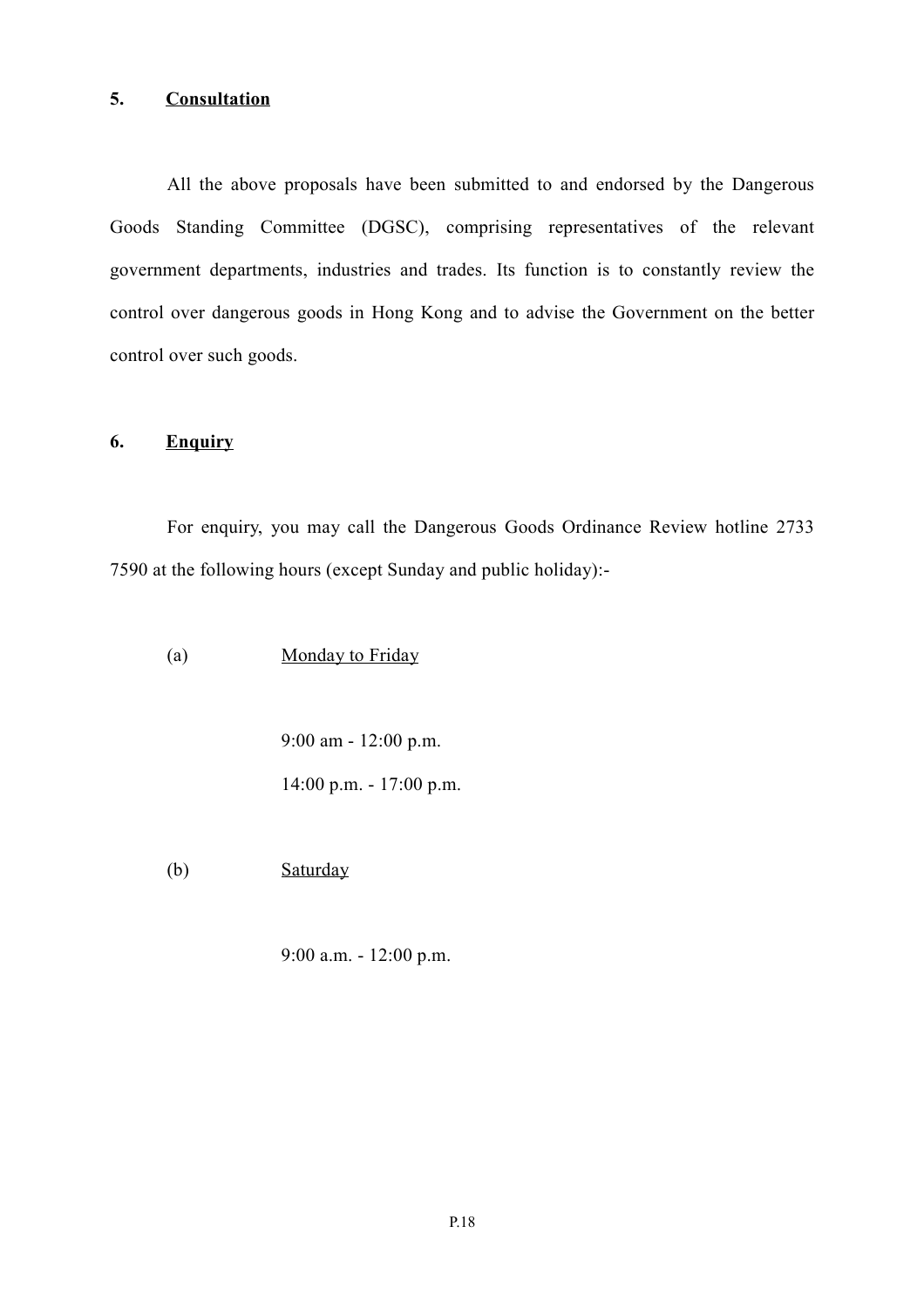# **7. Reference Materials**

- *Annex I -* Comparison of the proposed and existing classification systems
- *Annex II -* Comparison of the existing and proposed labelling systems
- *Annex III* "Limited quantity" for dis-application of labelling and packaging requirements
- *Annex IV* Proposed aggregate limits governing the storage and conveyance on land of dangerous goods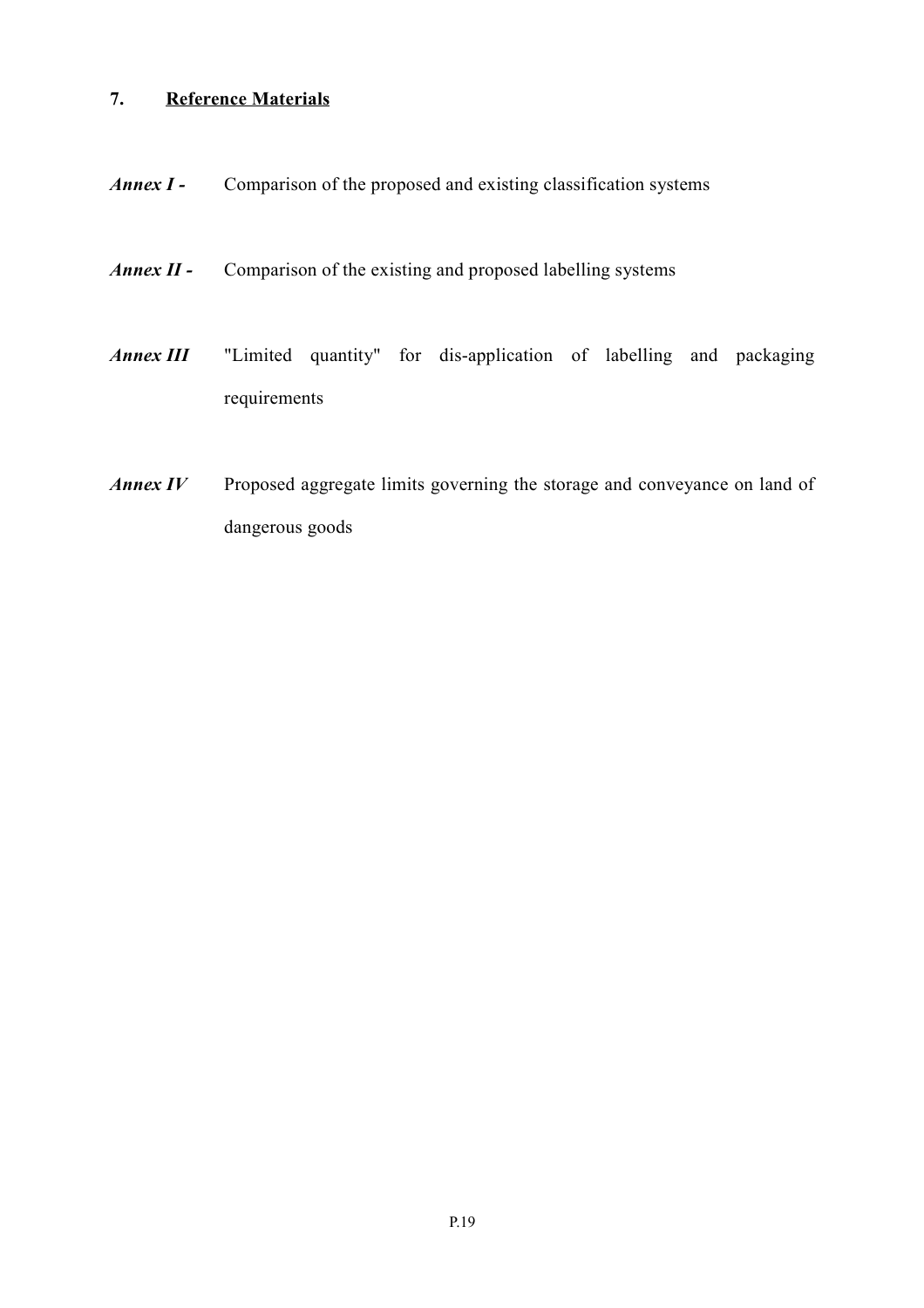| <b>Properties</b>                                                                                                                    | Proposed                    | <b>Existing</b><br><b>Classification</b> |  |
|--------------------------------------------------------------------------------------------------------------------------------------|-----------------------------|------------------------------------------|--|
|                                                                                                                                      | <b>Classification</b>       | under DGO                                |  |
| Explosives                                                                                                                           | Class 1                     | Category 1                               |  |
| Compressed gases                                                                                                                     | Class 2                     | Category 2                               |  |
| Flammable liquids having a flash<br>point below - 18(E016) (0(E014))<br>closed cup test                                              | Class 3.1                   | Category 5                               |  |
| Flammable liquids having a flash<br>point of $-18(E016)(0(E014))$ up to<br>but not including 23(E016)<br>$(73(E014)$ closed cup test | Class $3.2$                 | Class $1*$                               |  |
| Flammable liquids having a flash<br>point of 23(E016) (73(E014)) up to<br>and Including $61(E016) (141(E014))$<br>closed cup test    | Class $3.3$                 | Category 5<br>Class $2*$                 |  |
| Flammable liquids having a flash<br>point exceeding 61(E016) closed cup<br>test                                                      | Class $3.4$                 | Category 5<br>Class $3*$                 |  |
| Flammable solids                                                                                                                     | Class $4.1$                 | Category 8                               |  |
| Substances liable to spontaneous<br>combustion                                                                                       | Class $4.2$                 | Category 9                               |  |
| Substances which become dangerous<br>in contact with water                                                                           | Class $4.3$                 | Category 6                               |  |
| Oxidizing substances                                                                                                                 | Class 5.1                   | Category 7                               |  |
| Organic peroxides                                                                                                                    | Class 5.2                   | Category 10                              |  |
| Toxic substances                                                                                                                     | Class 6.1                   | Category 4                               |  |
| Corrosives                                                                                                                           | $\overline{\text{Class}}$ 8 | Category 3                               |  |
| Miscellaneous #                                                                                                                      | Class 9                     |                                          |  |
| Combustible goods exempted from<br>Section 6 to 11 of the Ordinance                                                                  | Class 9A                    | Category 9A                              |  |

### **Comparison of the Proposed and Existing classification systems**

*Note*: *(i) \*The generic definitions of the existing Class 1, Class 2 and Class 3 in Category 5 are as follows: -*

- *Class 1 Substances having a flash point below 23(E016)*
- *Class 2 Substances having a flash point of or exceeding 23(E016) but not exceeding 66(E016)*
- *Class 3 Substances having a flash point of or exceeding 66(E016)*
- *(ii) #Most of the dangerous goods in the proposed Class 9 are currently not stipulated under "the Legislation".*
- *(iii) "Closed Cup Test" means a testing method conforming to British Standard BS2000 Part 170 or equivalent where a closed receptacle apparatus is utilized to determine the flash point of a flammable liquid.*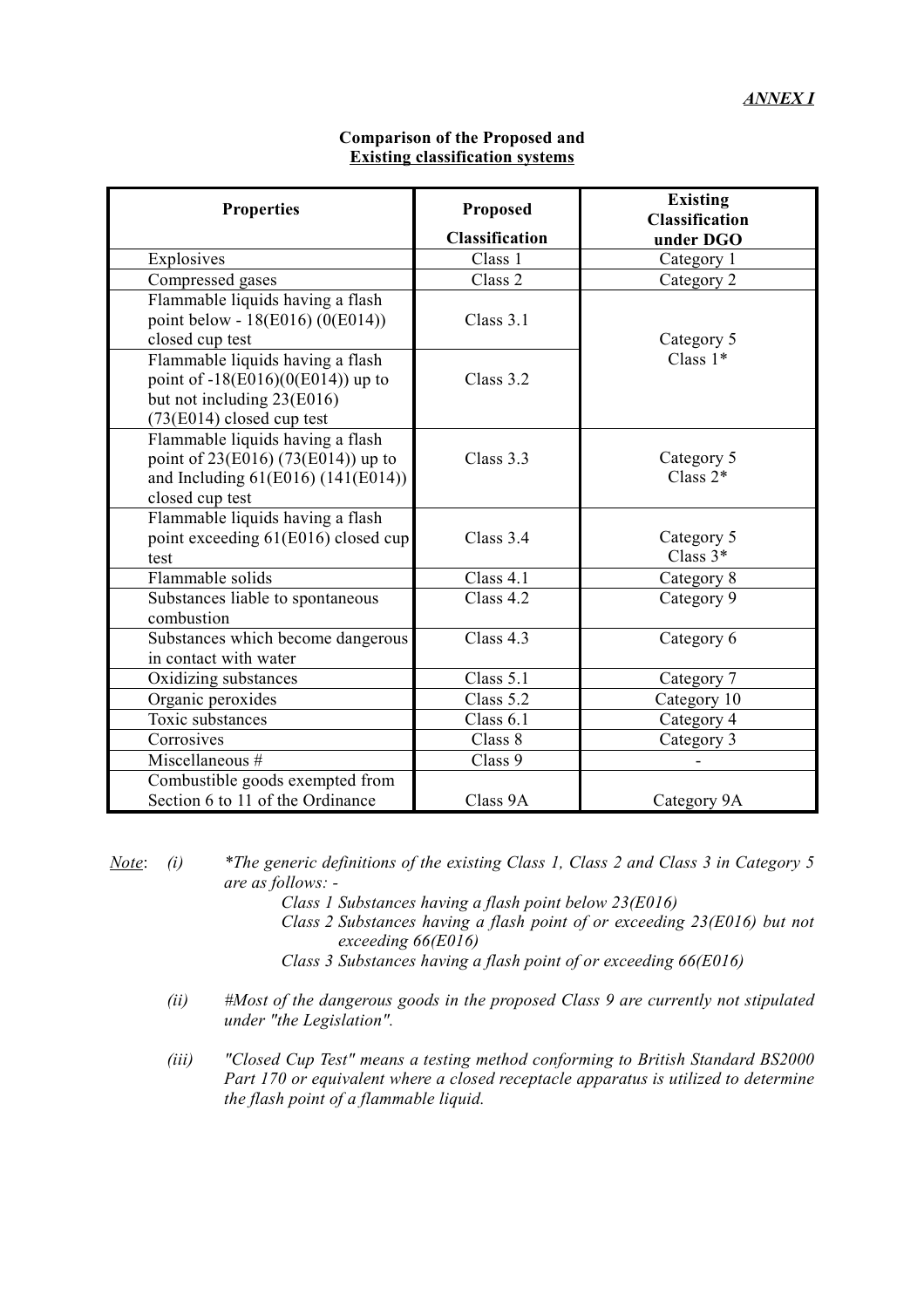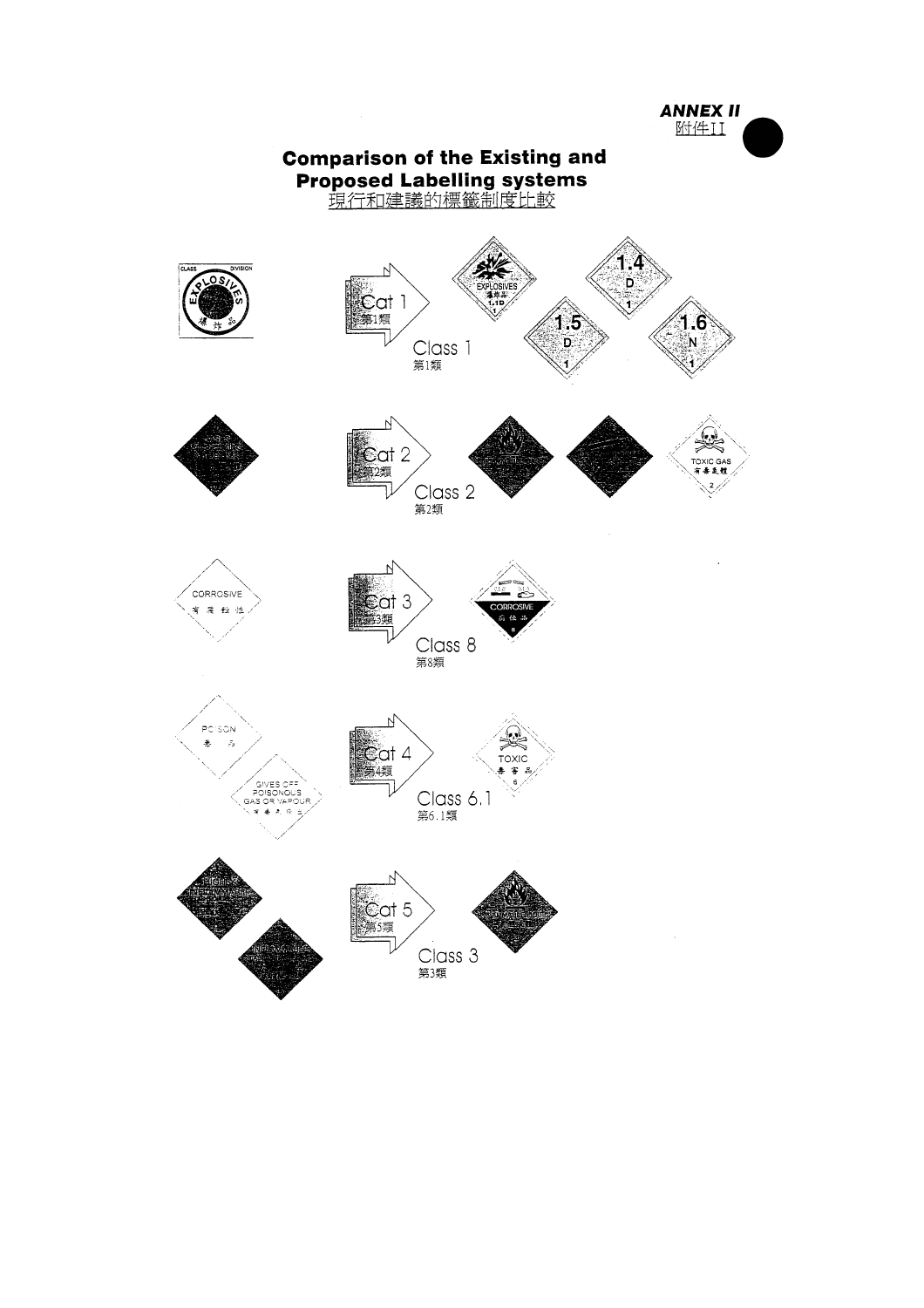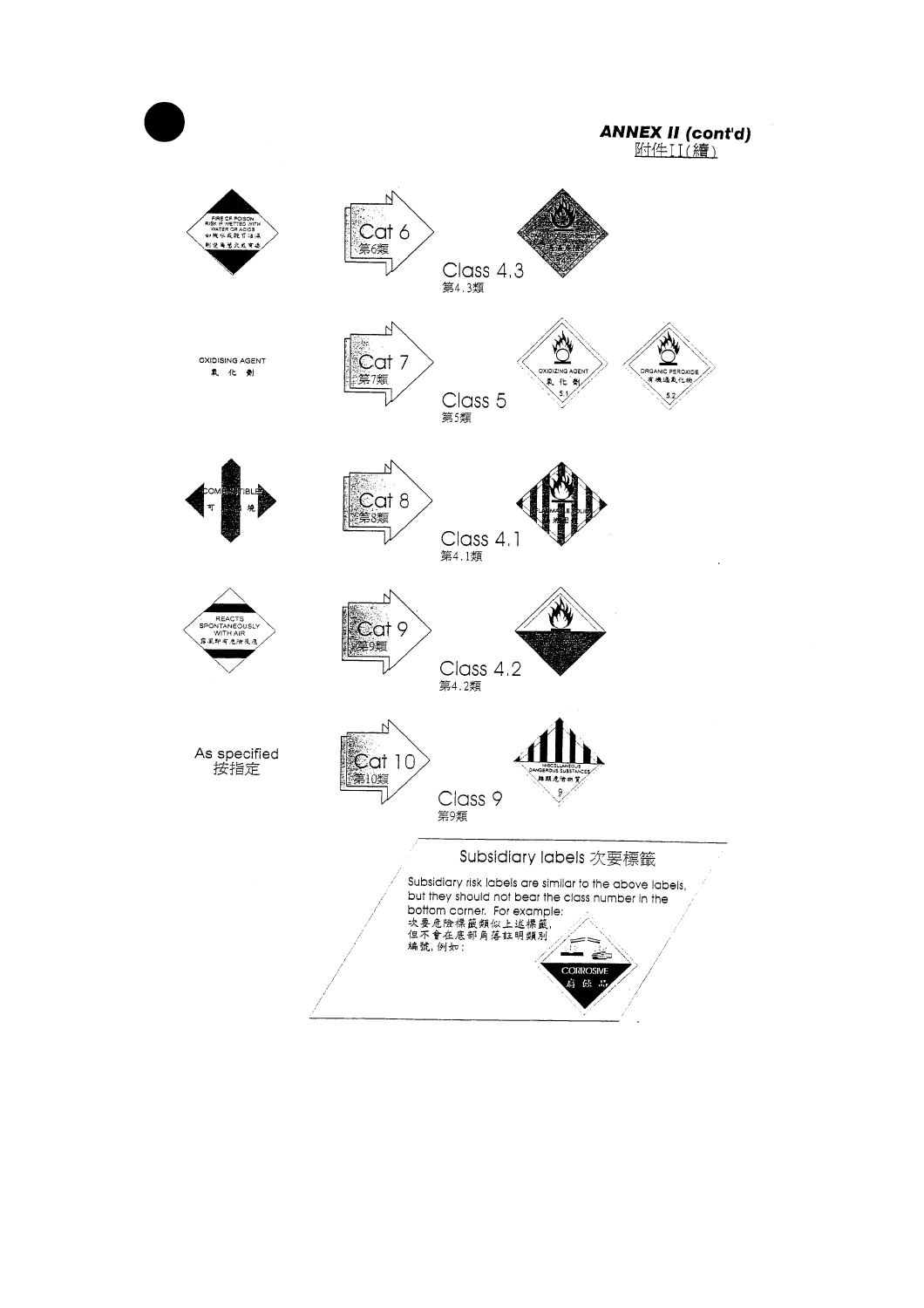| <b>Class</b>   | Packaging group          | <b>State</b>    | <b>Maximum</b> quantity                                  |
|----------------|--------------------------|-----------------|----------------------------------------------------------|
| (1)            | (2)                      | (3)             | per inner packaging                                      |
|                |                          |                 | (4)                                                      |
| $\overline{2}$ | $\overline{\phantom{0}}$ | Gas             | $\#120 \text{ m}(E036)$ (in metal or plastics packaging) |
| $\overline{2}$ |                          | Gas             | 120 m(E036) (in glass packaging)                         |
| $\overline{3}$ | $\rm II$                 | Liquid          | $1$ (E036) (in metal packaging); or 500                  |
|                |                          |                 | m(E036) (in glass or plastics packaging)                 |
| $\overline{3}$ | III                      | Liquid          | 5 (E036)                                                 |
| 4.1            | $\mathbf{I}$             | Solid           | 500 g                                                    |
| 4.1            | III                      | Solid           | 3 kg                                                     |
| 4.3            | $\mathbf{I}$             | Liquid or solid | 500 g                                                    |
| 4.3            | III                      | Liquid or solid | $1 \text{ kg}$                                           |
| 5.1            | $\mathbf{I}$             | Liquid or solid | 500 g                                                    |
| 5.1            | III                      | Liquid or solid | $1 \text{ kg}$                                           |
| $*5.2$         | $\mathbf{I}$             | Solid           | 100 <sub>g</sub>                                         |
| $*5.2$         | $\mathbf{I}$             | Liquid          | 25 m(E036)                                               |
| @5.2           | $\mathbf{I}$             | Solid           | 500 g                                                    |
| @5.2           | $\mathbf{I}$             | Liquid          | 125 m(E036)                                              |
| 6.1            | $\rm II$                 | Solid           | 500 g                                                    |
| 6.1            | $\prod$                  | Liquid          | 100 m(E036)                                              |
| 6.1            | III                      | Solid           | 3 kg                                                     |
| 6.1            | III                      | Liquid          | 1(E036)                                                  |
| 8              | $\mathbf{I}$             | Solid           | $1 \text{ kg}$                                           |
| 8              | $\mathbf{I}$             | Liquid          | $^{44}$ 500 m(E036)                                      |
| 8              | III                      | Solid           | 2 kg                                                     |
| 8              | $\rm III$                | Liquid          | 1(E036)                                                  |

## **"Limited Quantity" for Dis-application of Labelling and Packaging Requirements**

- *Remarks:- (i) # This limit may be increased to 1,000 m(E036) for aerosols not containing toxic substance (s).*
	- *\* Only apply to organic peroxide of type B or C and not require temperature control.*
	- *@ Only apply to organic peroxide of type D, E or F and not require temperature control.*
	- *^^ Glass, porcelain or stoneware inner packaging should be enclosed in a compatible and rigid intermediate packaging.*
	- *(ii) The above "Limited Quantity" shall not apply to:-*
		- *(a) dangerous goods in Class 1, 6.2, 7 and 9;*
		- *(b) dangerous goods in Packaging Group l;*
		- *(c) compressed gases in Class 2 (other than an aerosol) which exhibit a flammable, corrosive, oxidizing or toxic risk; and*
		- *(d) self-reactive substances and desensitized explosives in Class 4.1.*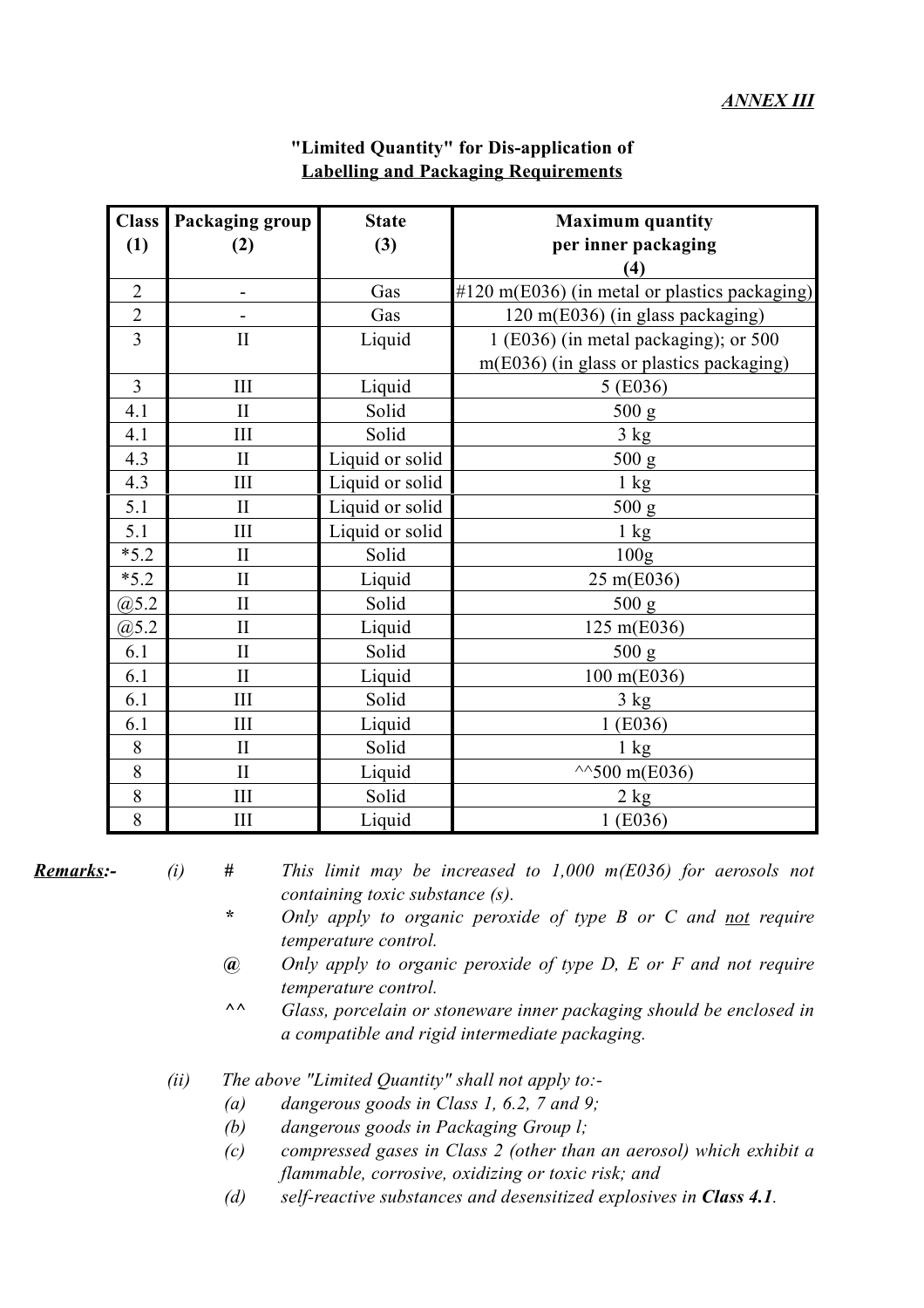| <b>Class</b>                        | <b>Buildings/Premises for which Aggregate Limits for</b><br><b>Storage of Dangerous Goods Shall Apply</b> |                                                |  |  |
|-------------------------------------|-----------------------------------------------------------------------------------------------------------|------------------------------------------------|--|--|
| (1)                                 | Non-industrial<br><b>Buildings/Premises</b>                                                               | <b>Industrial</b><br><b>Buildings/Premises</b> |  |  |
|                                     | (2)                                                                                                       | (3)                                            |  |  |
| Class 2                             | 300 litres water capacity<br>[5 cylinders]                                                                | 450 litres water capacity<br>[5 cylinders]     |  |  |
| [Category 2]                        |                                                                                                           |                                                |  |  |
| Classes $3.1$ to $3.3$              | 100 litres                                                                                                | 150 litres                                     |  |  |
| [Category 5, Class 1 $\&$           | [Class $1:40$ litres                                                                                      | $\int Class 1: 120 litres$                     |  |  |
| Class 2]                            | Class $2:40$ litres]                                                                                      | Class $2:120$ litres]                          |  |  |
| Paint, Enamels,                     | 250 litres                                                                                                | 250 litres                                     |  |  |
| Lacquers, etc.                      | $[250$ litres]                                                                                            | $[250$ litres]                                 |  |  |
|                                     |                                                                                                           |                                                |  |  |
| Class 3.4 (diesel, etc.)            | 2,500 litres                                                                                              | 2,500 litres                                   |  |  |
| [Category 5, Class 3]               | $[2,500 \text{ Litres}]$                                                                                  | $[2,500$ litres]                               |  |  |
| Classes 4 to 9                      | 100 litres/kg                                                                                             | $1,000$ litres/kg                              |  |  |
| [Category 3, 4, 6,<br>7, 8, 9 & 10] | [no aggregate limit]                                                                                      | [no aggregate limit]                           |  |  |

## **Proposed Aggregate Limits Governing the Storage and Conveyance on land of Dangerous Goods**

- **Remarks** (i) The aggregate limits set out in brackets are currently stipulated under the Dangerous Goods (General) Regulations.
	- (ii) It is proposed that the aggregate limits for conveyance of dangerous goods should follow the aggregate limits for the storage of different types of dangerous goods in non-industrial buildings/premises (i.e. column 2).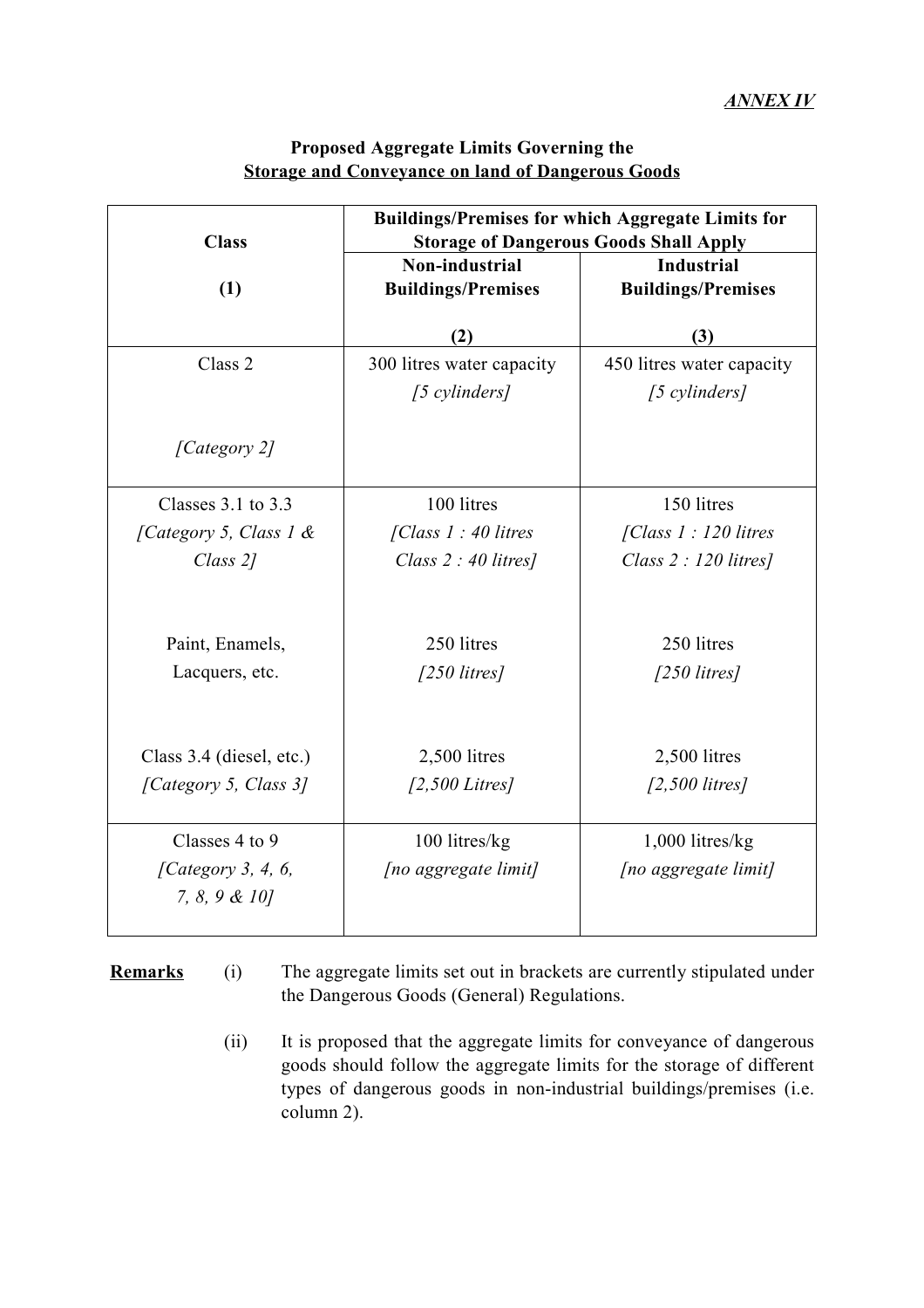#### *Annex C*

| 第 295 章 危險品條例                                                                                                                                                                                                                                                                                                                                                                                                                                                                                                   | <b>CAP. 295</b><br>$\mathfrak{Z}$<br>Dangerous Goods                                                                                                                                                                                                                                                                                                                                                                                                                                                                                                                                                                                                                                                                                                                                                                                                                                                                                                                   |  |  |
|-----------------------------------------------------------------------------------------------------------------------------------------------------------------------------------------------------------------------------------------------------------------------------------------------------------------------------------------------------------------------------------------------------------------------------------------------------------------------------------------------------------------|------------------------------------------------------------------------------------------------------------------------------------------------------------------------------------------------------------------------------------------------------------------------------------------------------------------------------------------------------------------------------------------------------------------------------------------------------------------------------------------------------------------------------------------------------------------------------------------------------------------------------------------------------------------------------------------------------------------------------------------------------------------------------------------------------------------------------------------------------------------------------------------------------------------------------------------------------------------------|--|--|
| 第 295章                                                                                                                                                                                                                                                                                                                                                                                                                                                                                                          | <b>CHAPTER 295</b>                                                                                                                                                                                                                                                                                                                                                                                                                                                                                                                                                                                                                                                                                                                                                                                                                                                                                                                                                     |  |  |
| 危險品條例                                                                                                                                                                                                                                                                                                                                                                                                                                                                                                           | <b>DANGEROUS GOODS</b>                                                                                                                                                                                                                                                                                                                                                                                                                                                                                                                                                                                                                                                                                                                                                                                                                                                                                                                                                 |  |  |
| 本條例旨在綜合和修訂與危險品有關的法例。                                                                                                                                                                                                                                                                                                                                                                                                                                                                                            | To consolidate and amend the law relating to dangerous goods.                                                                                                                                                                                                                                                                                                                                                                                                                                                                                                                                                                                                                                                                                                                                                                                                                                                                                                          |  |  |
| [1956年7月27日]                                                                                                                                                                                                                                                                                                                                                                                                                                                                                                    | $[27$ July 1956]                                                                                                                                                                                                                                                                                                                                                                                                                                                                                                                                                                                                                                                                                                                                                                                                                                                                                                                                                       |  |  |
| 第I部                                                                                                                                                                                                                                                                                                                                                                                                                                                                                                             | <b>PART I</b>                                                                                                                                                                                                                                                                                                                                                                                                                                                                                                                                                                                                                                                                                                                                                                                                                                                                                                                                                          |  |  |
| 導言                                                                                                                                                                                                                                                                                                                                                                                                                                                                                                              | PRELIMINARY                                                                                                                                                                                                                                                                                                                                                                                                                                                                                                                                                                                                                                                                                                                                                                                                                                                                                                                                                            |  |  |
| (由1971年第9號第2條增補)                                                                                                                                                                                                                                                                                                                                                                                                                                                                                                | (Added 9 of 1971 s.2)                                                                                                                                                                                                                                                                                                                                                                                                                                                                                                                                                                                                                                                                                                                                                                                                                                                                                                                                                  |  |  |
| 1.<br>簡稱<br>本條例可引稱為《危險品條例》。                                                                                                                                                                                                                                                                                                                                                                                                                                                                                     | <b>Short title</b><br>1.<br>This Ordinance may be cited as the Dangerous Goods Ordinance.                                                                                                                                                                                                                                                                                                                                                                                                                                                                                                                                                                                                                                                                                                                                                                                                                                                                              |  |  |
| 2.<br>釋義<br>在本條例中,除文意另有所指外——<br>(petroleum)包括原油、從石油、煤、頁巖、泥煤或其他瀝青物質提煉所得的油類、其他石<br>"石油"<br>油產品或上述任何油類的產品,以及含有石油或上述任何油類的混合物;<br>"本條例" (this Ordinance)包括根據第5條訂立的規例;<br>"危險品" (dangerous goods)指根據第3條本條例適用的任何物品或物質;<br>"佔用人" (occupier)包括任何數目的人及任何法團,就任何製造而言,包括任何從事該項製造的<br>人;<br>"承運人" (carrier)包括所有出租由陸路或水路運載物品或乘客的人;<br>(depot)指根據第 13A 條指定為政府爆炸品倉庫的任何地方或船隻;<br>(由1971年第9號<br>"倉庫"<br>第3條增補)<br>"船隻" (vessel)包括任何船舶、船艇、中式帆船,或任何其他各類用於航行的船隻;<br>"貨倉擁有人" (warehouse owner)包括任何擁有或管理任何存放物品的貨倉、貯存所、埠頭、碼頭<br>或其他處所的人; | 2.<br>Interpretation<br>In this Ordinance, unless the context otherwise requires(E001)<br>carrier"(承運人) includes all persons carrying goods or passengers for hire by land or water;<br>dangerous goods"(危險品) means any of the goods or substances to which this Ordinance applies under<br>section 3:<br>depot"(倉庫) means any place or vessel designated as a Government Explosives Depot under section 13A;<br>(Added 9 of 1971 s.3)<br>explosive"(爆炸品) includes any substance used or manufactured with a view to producing a practical<br>effect by explosion or a pyrotechnic effect;<br>licence"(牌照) includes permit; (Added 8 of 1964 s.2)<br>licensed premises"(領有牌照處所) means any premises in which dangerous goods are permitted to be<br>manufactured or stored by virtue of a licence issued under this Ordinance;<br>manufacture"(製造) includes process, compress, liquefy or otherwise alter the nature or form of any<br>substance; (Added 8 of 1964 s.2) |  |  |
| 認可活頁版,由香港特別行政區政府印務局局長印刷及發行<br>第19期                                                                                                                                                                                                                                                                                                                                                                                                                                                                              | Authorized Loose-leaf Edition, Printed and Published by the Government Printer,<br>Hong Kong Special Administrative Region<br><b>Issue 19</b>                                                                                                                                                                                                                                                                                                                                                                                                                                                                                                                                                                                                                                                                                                                                                                                                                          |  |  |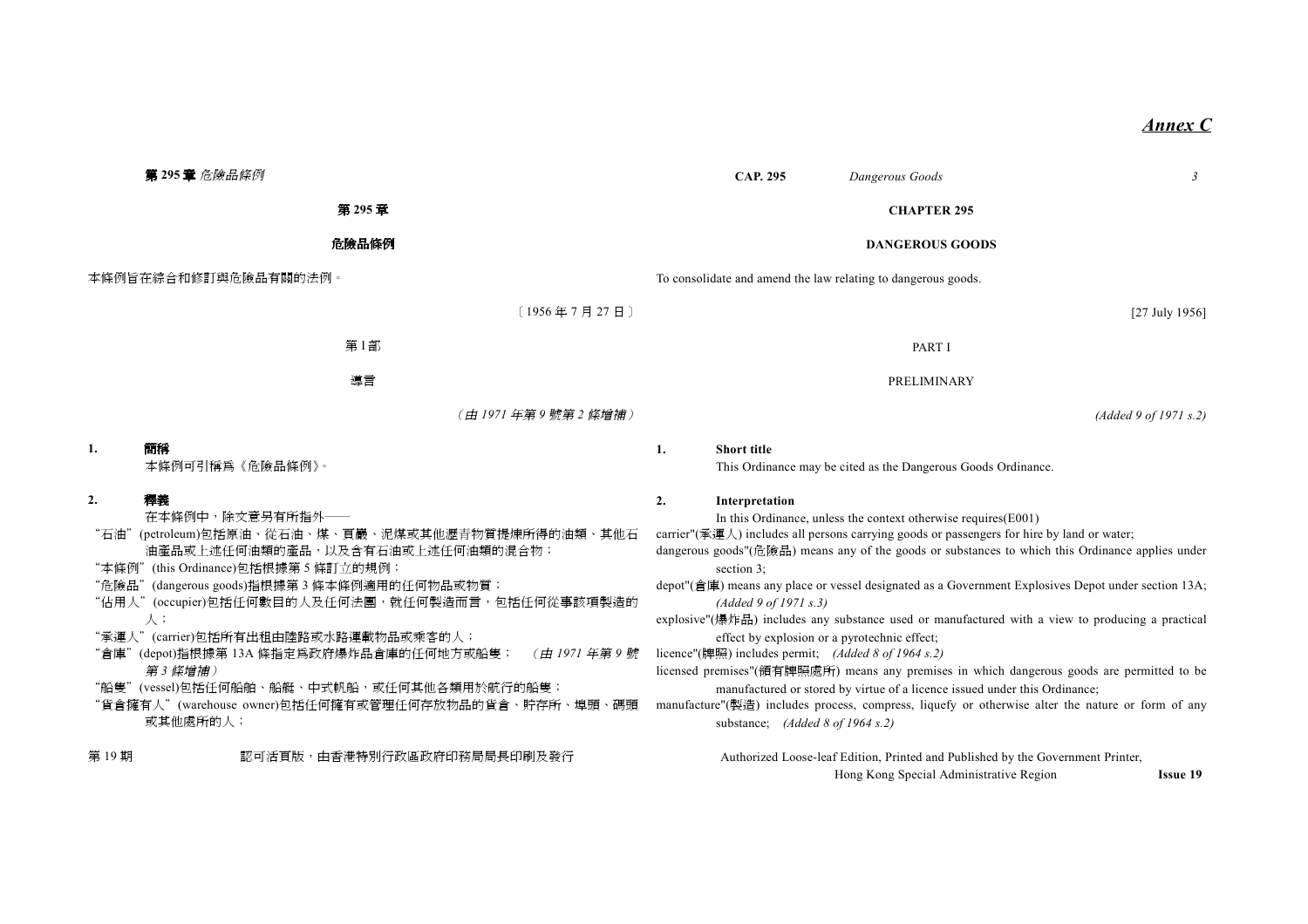#### 4第 **<sup>295</sup>** 章 危險品條例 **CAP. 295** *Dangerous Goods*

- "貯存"、"貯存所"(store)前者用作動詞時,包括管有、保管或控制與此動詞有關的東西; (由
- *1964* 年第 *<sup>24</sup>* 號第 *<sup>2</sup>* 條增補)
- "牌照"(licence)包括許可證; (由 *<sup>1964</sup>* 年第 *<sup>8</sup>* 號第 *<sup>2</sup>* 條增補)
- "違禁品"(prohibited goods)指由任何根據第 <sup>5</sup> 條訂立的規例為施行本條例而宣布為違禁品的任何 危險品; (由 *<sup>1959</sup>* 年第 *<sup>8</sup>* 號第 *<sup>2</sup>* 條增補)
- "過境"(transit)就貨物而言,指――
	- (*a*) 純粹為帶離香港而帶進香港的貨物;及
	- (*b*) ㆒直留在將其帶進香港的船隻、飛機或車輛之內或之㆖的貨物; (由 *1973* 年第 *<sup>25</sup>* 號第 *<sup>2</sup>* 條增補)
- "領有牌照處所"(licensed premises)指任何處所而憑藉根據本條例發出的牌照獲准在其內製造或貯 存危險品者;
- "製造"(manufacture)包括加工、壓縮、液化或以其他方式改變任何物質的性質或形態; (由 *<sup>1964</sup>* 年第 *<sup>8</sup>* 號第 *<sup>2</sup>* 條增補)
- "擁有人"(owner)就任何船隻而言,包括承租人及任何以擁有人的代理人身分行事的人;
- "擁有㆟"(owner)就危險品而言,包括任何以擁有㆟的代理㆟身分行事的㆟;
- "爆炸品"(explosive)包括任何為藉爆炸而產生實際效果或為產生煙火效果而使用或製造的物質。

#### **3.**適用範圍

本條例適用於所有爆炸品、壓縮氣體、石油及其他發出易着火蒸氣的物質、發出有毒氣 體或蒸氣的物質、腐蝕性物質、與水或空氣相互影響時會變為危險的物質、可自然或隨時可能燃燒 的物質、放射性物料,以及根據第 5 條由行政長官會同行政會議規定本條例須適用的物質

但本條例並不適用於-

(*a*) 任何由英國軍用船艦或任何外國的軍用船艦運載的危險品;或 (由 *1998* 年第 *<sup>23</sup>* 號第 *<sup>2</sup>* 條修訂)

第 <sup>19</sup> 期 認可活頁版,由香港特別行政區政府印務局局長印刷及發行 Authorized Loose-leaf Edition, Printed and Published by the Government Printer,

- occupier"(佔用人) includes any number of persons and a body corporate and, in the case of any manufacture, includes any person carrying on such manufacture;
- owner"(擁有㆟), in respect of any vessel, includes a charterer and any person acting as agent for the owner;

owner"(擁有人), in respect of dangerous goods, includes any person acting as agent for the owner; petroleum"(石油) includes crude petroleum, oil made from petroleum or from coal, shale, peat or other

bituminous substance, and other products of petroleum or of any of the above-mentioned oils, and mixtures containing petroleum or any of the above-mentioned oils;

prohibited goods"(違禁品) means any dangerous goods declared by any regulation made under section 5 to be prohibited goods for the purposes of this Ordinance; *(Added 8 of 1959 s.2)*

store"(貯存、貯存所), when used as a verb, includes to have possession or custody of or control over that to which the verb relates; *(Added 24 of 1964 s.2)*

this Ordinance"(本條例) includes regulations made under section 5;

transit"(過境), in relation to cargo, means cargo which(E001)

- (*a*) is brought into Hong Kong solely for the purpose of taking it out of Hong Kong; and
- (*b*) remains at all times in or on the vessel, aircraft or vehicle in or on which it is brought into Hong Kong; *(Added 25 of 1973 s.2)*

 $\frac{1}{2}$ ) includes any ship or boat or junk or any other description of vessel used in navigation;

e owner"(貨倉擁有㆟) includes any person owning or managing any warehouse, store, quay, pier or other premises in which goods are deposited.

#### **3. Application**

This Ordinance shall apply to all explosives, compressed gases, petroleum and other substances giving off inflammable vapours, substances giving off poisonous gas or vapour, corrosive substances, substances which become dangerous by interaction with water or air, substances liable to spontaneous combustion or of a readily combustible nature, radioactive material and to such substances to which it is applied by the Chief Executive in Council under section 5:

Provided that this Ordinance shall not apply(E001)

(*a*) to any dangerous goods carried in Her Majesty's ships of war, or in the ships of war of any foreign state; or *(Amended 23 of 1998 s.2)*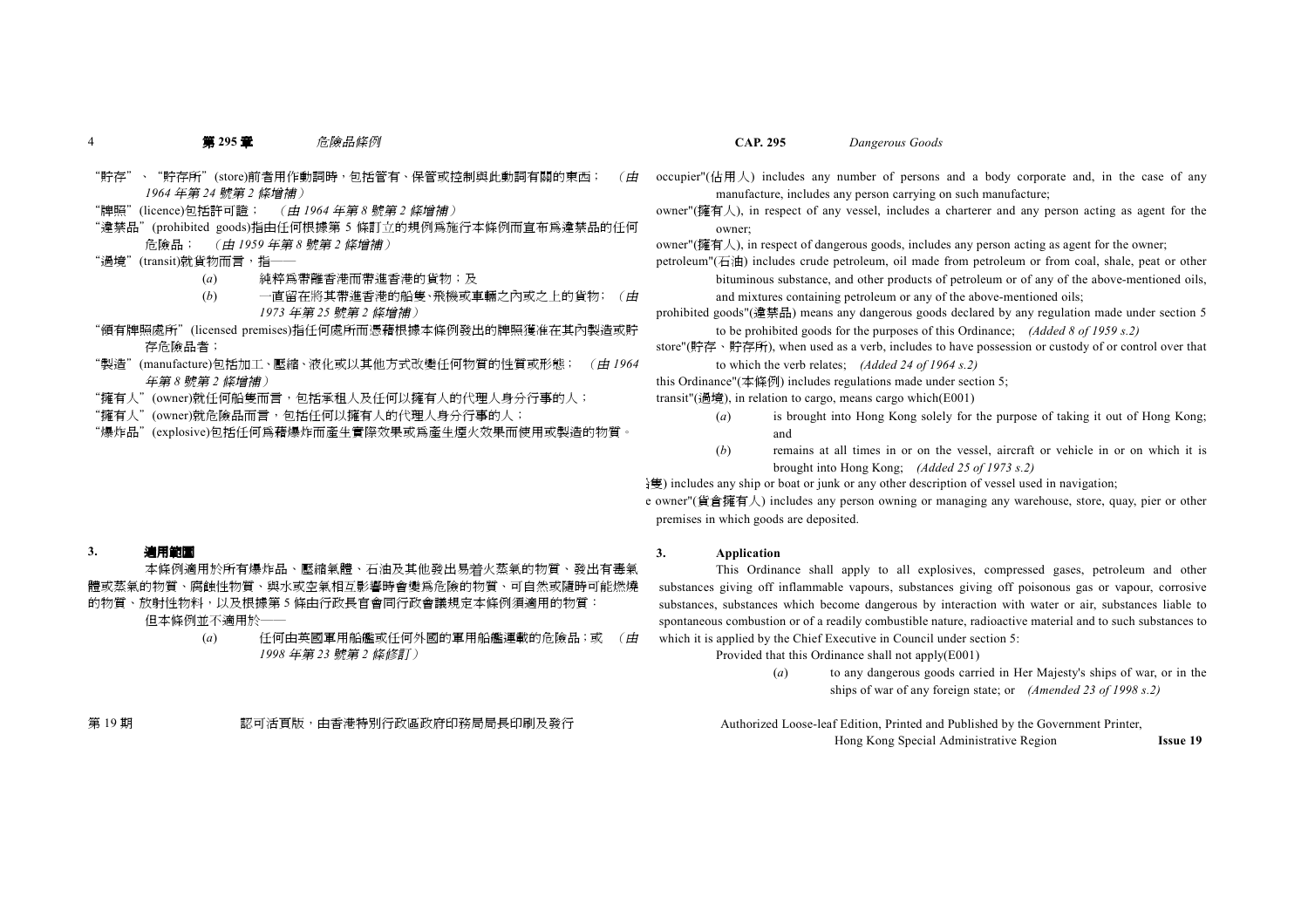(*b*) 在符合第 III 部的規定㆘,任何由國家管有和管制的危險品。 (由 *<sup>1971</sup>* 年第 *9* 號第 *<sup>4</sup>* 條修訂)

(由 *<sup>1999</sup>* 年第 *<sup>71</sup>* 號第 *<sup>3</sup>* 條修訂)

#### **4.**行政長官發出指示的權力

(1) 行政長官可(在㆒般或個別情況㆘)就任何公職㆟員(法官、區域法院法官或裁判官除外) 在根據本條例行使或執行任何權力、職能及職責方面,發出他認為適合的指示。 (由 *<sup>1998</sup>* 年第 *<sup>25</sup>* 號第 *<sup>2</sup>* 條修 訂)

(2) 公職㆟員在根據本條例行使或執行任何權力、職能及職責時,須遵從行政長官根據第(1) 款所發出的任何指示。

(由 *<sup>1971</sup>* 年第 *<sup>9</sup>* 號第 *<sup>5</sup>* 條增補。由 *<sup>1999</sup>* 年第 *<sup>71</sup>* 號第 *<sup>3</sup>* 條修訂)

#### **5.**規例

- (1) 行政長官會同行政會議可訂立規例,就㆘列事項訂定條文―― (由 *<sup>1999</sup>* 年第 *<sup>71</sup>* 號第 *<sup>3</sup>* 條修訂)
	- (*a*) 本條例對任何物質及物品的適用範圍;
	- (*b*) 使本條例適用的任何物質或物品或其㆗任何分量獲得豁免,不受本條例或其任何部分的施 行所規限;
	- (*c*) 為施行本條例而將任何危險品宣布為違禁品; (由 *<sup>1959</sup>* 年第 *<sup>8</sup>* 號第 *<sup>3</sup>* 條增補)
	- (*d*) 對危險品的製造、管有、卸在陸㆖、裝運、轉運、貯存、移動、出售及使用作出的管制, 以及與上述各項有關而須採取的安全預防措施;
	- (*e*) 須附在任何載有危險品的桶、罐、箱或其他包裝㆖的標籤,及張貼在任何存有危險品的處 所的通告,以及用以標記該等物品或處所的其他方法;
	- (*f*) 為任何目的而就任何危險品或任何曾載有危險品的容器所作的試驗;
	- (*g*) 任何危險品的包裝方式;
	- (*h*) 規定須向指明公職㆟員提供載於或將會裝㆖任何船隻、飛機或車輛的危險品資料及該等資 料的性質; (由 *<sup>1959</sup>* 年第 *<sup>8</sup>* 號第 *<sup>3</sup>* 條修訂)

#### 第 19 期 不到 的 認可活頁版,由香港特別行政區政府印務局局長印刷及發行 Authorized Loose-leaf Edition, Printed and Published by the Government Printer,

- 
- (*b*) subject to Part III, to any dangerous goods in the possession and control of the State. *(Amended 9 of 1971 s.4)*

*(Amended 71 of 1999 s.3)*

#### **4. Power of Chief Executive to give directions**

(1) The Chief Executive may give such directions as he thinks fit (either generally or in any particular case) with respect to the exercise or performance by any public officer (other than a judge, a District Judge or a magistrate) of any powers, functions and duties under this Ordinance.

(2) A public officer shall, in the exercise or performance of any powers, functions and duties under this Ordinance, comply with any directions given by the Chief Executive under subsection (1).

*(Added 9 of 1971 s.5. Amended 71 of 1999 s.3)*

#### **5. Regulations**

- (1) The Chief Executive in Council may by regulation provide for(E001) *(Amended 71 of 1999 s.3)*
	- (*a*) the application of this Ordinance to any substances and articles whatsoever;
	- (*b*) the exemption of any substance or article to which this Ordinance applies or any quantity thereof from the operation of this Ordinance or any part thereof;
	- (*c*) the declaration of any dangerous goods to be prohibited goods for the purposes of this Ordinance; *(Added 8 of 1959 s.3)*
	- (*d*) the control of and the safety precautions which shall be taken in relation to the manufacture, possession, landing, shipment, transhipment, storage, movement, sale and use of dangerous goods;
	- (*e*) the label to be attached to any drum, tin, case or other package containing dangerous goods and the notices to be affixed to any premises containing dangerous goods and other methods of marking such goods or premises;
	- (*f*) the tests to be applied for any purpose whatsoever to any dangerous goods or to any receptacle which has contained dangerous goods;
	- (*g*) the manner in which any dangerous goods shall be packed;
	- (*h*) requiring information to be furnished to such public officers as may be specified in respect of dangerous goods carried or to be loaded on any vessel, aircraft or vehicles, and the nature of such information; *(Amended 8 of 1959 s.3)*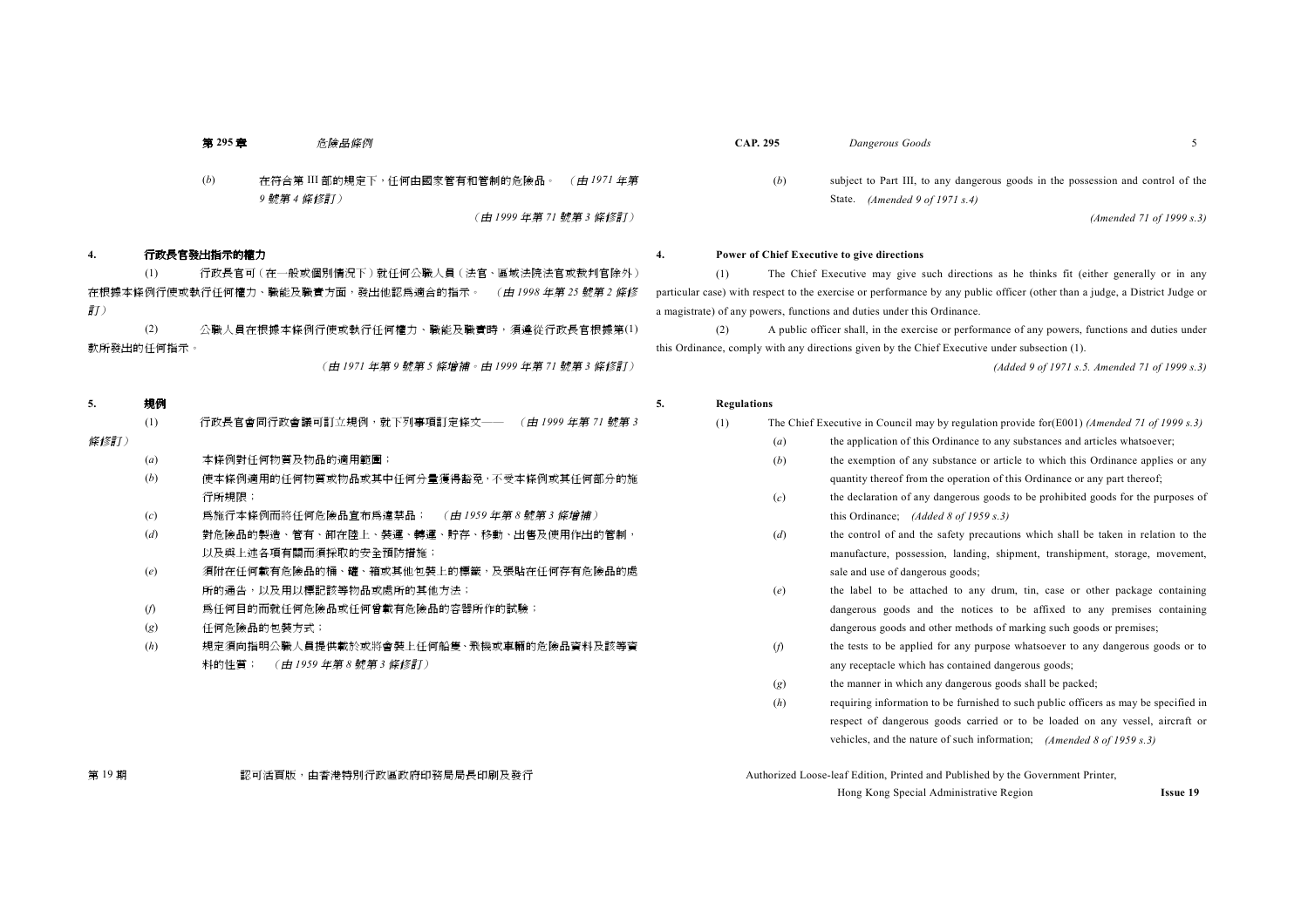| 6   | 第295章              | 危險品條例                                                |                      | <b>CAP. 295</b>            |                                                                                                                                                                                       | Dangerous Goods                                                                                                                               | 5 |  |
|-----|--------------------|------------------------------------------------------|----------------------|----------------------------|---------------------------------------------------------------------------------------------------------------------------------------------------------------------------------------|-----------------------------------------------------------------------------------------------------------------------------------------------|---|--|
|     | (i)                | 規定須在任何運載或將會運載危險品的船隻或車輛上展示訂明的危<br>險品訊號;               |                      |                            | (i)                                                                                                                                                                                   | requiring such dangerous goods signals as may be prescribed to be<br>exhibited on any vessel or vehicle carrying or about to load dangerous   |   |  |
|     | (i)                | 規定在任何運載危險品的船隻發生火警時須展示或發出訂明的港口                        |                      |                            |                                                                                                                                                                                       | goods;                                                                                                                                        |   |  |
|     | (k)                | 火警訊號;<br>對就石塊、泥土或其他物料所進行的爆破作出的管制、爆破時須採取              |                      |                            | (j)                                                                                                                                                                                   | requiring such port fire alarm signals as may be prescribed to be<br>exhibited or made on an outbreak of fire on any vessel carrying          |   |  |
|     |                    | 的預防措施,以及可進行爆破的時間;                                    |                      |                            |                                                                                                                                                                                       | dangerous goods;                                                                                                                              |   |  |
|     | (l)                | 在並非《公眾娛樂場所條例》(第172章)所指公眾娛樂場所的任何<br>處所使用任何電影放映機或類似器材; |                      |                            | (k)                                                                                                                                                                                   | the control of the blasting of stone, earth or other material, the<br>precautions to be taken while such blasting takes place and the times   |   |  |
|     | (m)                | 在沒有手令下拘捕任何被發現在領有牌照處所犯了任何指明危險罪                        |                      |                            |                                                                                                                                                                                       | during which such blasting may take place;                                                                                                    |   |  |
|     | (n)                | 行的人,以將該人送往裁判官席前;<br>任何根據本條例發出的牌照的格式及條件、可發出該等牌照的公職人   |                      |                            | (l)                                                                                                                                                                                   | the use of any cinematograph or similar apparatus upon any premises<br>which is not a place of public entertainment within the meaning of the |   |  |
|     |                    | 員、牌照費用及牌照的有效期;                                       |                      |                            |                                                                                                                                                                                       | Places of Public Entertainment Ordinance (Cap. 172);                                                                                          |   |  |
|     | $\left( o \right)$ | 一般格式;及                                               |                      |                            | (m)                                                                                                                                                                                   | the apprehension without a warrant of any person found committing any                                                                         |   |  |
|     | (p)                | 更有效施行本條例的條文。                                         |                      |                            |                                                                                                                                                                                       | such dangerous offence as may be specified on licensed premises, for                                                                          |   |  |
| 刑罰: | (2)                | 根據本條訂立的規例,可規定違反該規例的指明條文即屬犯罪,並可爲此訂定                   |                      |                            | (n)                                                                                                                                                                                   | the purpose of conveying such person before a magistrate;<br>the form and conditions of any licence issued under this Ordinance, the          |   |  |
|     |                    | 但所訂定的刑罰不得超過罰款\$25,000 及監禁 6 個月。                      | (由 1984 年第 171 號法律公告 |                            |                                                                                                                                                                                       | public officers who may issue such licence, the fees therefor, and the                                                                        |   |  |
| 修訂) |                    |                                                      |                      |                            |                                                                                                                                                                                       | period for which such licence shall be valid;                                                                                                 |   |  |
|     |                    |                                                      |                      |                            | $\left( o \right)$                                                                                                                                                                    | forms generally; and                                                                                                                          |   |  |
|     |                    |                                                      |                      |                            | (p)                                                                                                                                                                                   | the better carrying out of the provisions of this Ordinance.                                                                                  |   |  |
|     |                    |                                                      |                      | (2)                        |                                                                                                                                                                                       | Regulations made under this section may provide that contravention of specified                                                               |   |  |
|     |                    |                                                      |                      |                            | provisions of such regulations shall be an offence and may provide penalties therefor:<br>Provided that no penalty so provided shall exceed a fine of \$25,000 and imprisonment for 6 |                                                                                                                                               |   |  |
|     |                    |                                                      | months.              | (Amended L.N. 171 of 1984) |                                                                                                                                                                                       |                                                                                                                                               |   |  |
|     |                    |                                                      |                      |                            |                                                                                                                                                                                       |                                                                                                                                               |   |  |
|     |                    | 第II部                                                 |                      |                            |                                                                                                                                                                                       | <b>PART II</b>                                                                                                                                |   |  |

### 危險品的管制

(由 *<sup>1971</sup>* 年第 *<sup>9</sup>* 號第 *<sup>6</sup>* 條增補)

#### **6.**危險品的製造等所需的牌照

6

(1) 除根據並按照本條例批給的牌照外,任何㆟不得製造、貯存、運送或使用任何 危險品:

第 19 期 **20000 認可活頁版,由香港特別行政區政府印務局局長印刷及發行 2000** 2000 2000 2000 Authorized Loose-leaf Edition, Printed and Published by the Government Printer,

**6. Licence required for manufacture,**

#### **etc. of dangerous goods**

(1) Except under and in accordance with a licence granted under this Ordinance, no person shall manufacture, store, convey or use any dangerous goods:

CONTROL OF DANGEROUS GOODS

Hong Kong Special Administrative Region **Issue 19**

*(Added 9 of 1971 s.6)*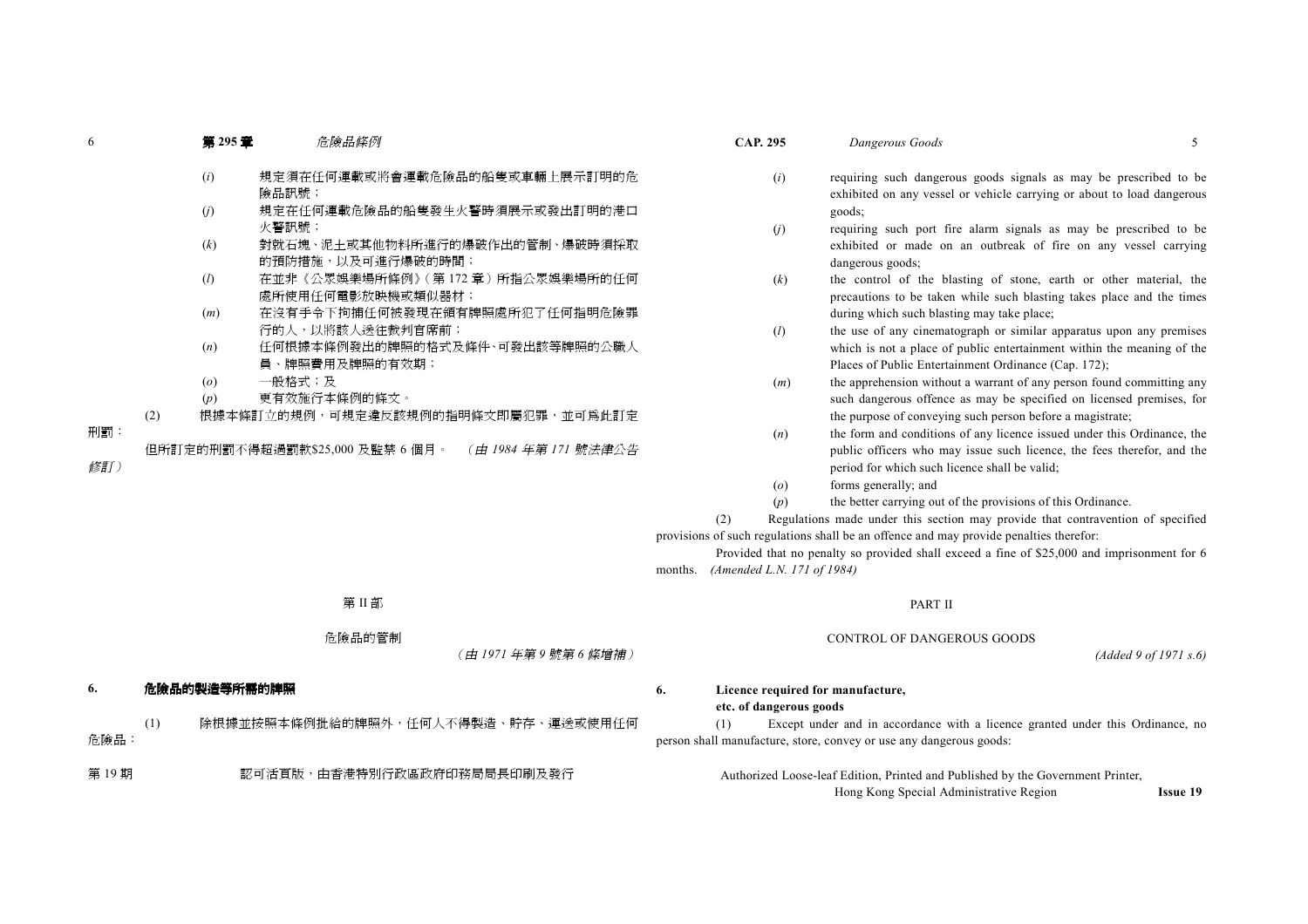(2) 上述人員如信納牌照持有人經證明犯了本條例所訂罪行或違反牌照的任何條 件,可藉面交送達成以掛號郵遞方式送達牌照持有人的書面通知,撤銷根據本條例發出的任何牌 照。

(3) 根據第(2)款發出的通知須載有㆒項撤銷牌照理由的陳述。 (由 *<sup>1994</sup>* 年第 *<sup>6</sup>* 號第 *<sup>54</sup>* 條代替)

#### **9A.**㆖訴

牌照申請人或持有人可在接獲拒絕批給牌照或撤銷牌照的通知後 28 天內,就根據第 9 條 被拒絕批給牌照或被拒絕為牌照續期事或就撤始牌照事向行政上訴委員會提出上訴。

(由 *<sup>1994</sup>* 年第 *<sup>6</sup>* 號第 *<sup>54</sup>* 條增補)

#### **9B.**違反牌照條件的罰則

即使根據本條例或其他條例的條文會產生任何其他法律責任,違反批註在依據第 <sup>9</sup> 條發 出的牌照㆖的任何條款或條件,即屬犯罪,㆒經循簡易程序定罪,可處罰款不超過\$10,000 及監禁 不超過 <sup>1</sup> 個月。

(由 *<sup>1994</sup>* 年第 *<sup>6</sup>* 號第 *<sup>54</sup>* 條增補)

#### **10.**為危險品加上標記及就其特性作出通知

任何人不得向任何貨倉擁有人或承運人交付任何危險品,或由陸路或水路在香港任何地 方往來送遞或運載任何危險品,或致使任何危險品由陸路或水路在香港任何地方往來送遞或運載, 或出售、展示以供出售或貯存任何危險品,或在任何貨倉、貨運碼頭或埠頭之內或之上存放任何危 險品――

- (*a*) 除非該等危險品的真實名稱或描述已在載有該等危險品的桶、罐、箱或其他包 裝外面以中英文書寫、印刷或標記清楚;及
- (*b*) 除非訂明標籤(如有的話)已附在載有該等危險品的桶、罐、箱或其他包裝外 面;及

第 <sup>19</sup> 期 認可活頁版,由香港特別行政區政府印務局局長印刷及發行 Authorized Loose-leaf Edition, Printed and Published by the Government Printer,

第 **<sup>295</sup>** 章 危險品條例 **CAP. 295** *Dangerous Goods*

(2) Such officer may, by notice in writing served upon the holder of the licence either personally or by registered post, revoke any licence issued under this Ordinance on proof to his satisfaction of an offence against this Ordinance or a breach of any condition of such licence by the holder.

(3) A notice under subsection (2) shall include a statement of the reasons for the revocation.

*(Replaced 6 of 1994 s.54)*

#### **9A. Appeals**

An applicant for or holder of a licence may, within 28 days after receipt of notice of such refusal or revocation, appeal to the Administrative Appeals Board against any refusal to grant or renew or against any revocation of the licence under section 9.

*(Added 6 of 1994 s.54)*

#### **9B. Penalty for breach of licence**

Notwithstanding any other liability which may arise under the provisions of this Ordinance or otherwise, the breach of any term or condition endorsed upon any licence issued pursuant to section 9 shall constitute an offence which shall be punishable on summary conviction by a fine not exceeding \$10,000 and imprisonment not exceeding 1 month.

*(Added 6 of 1994 s.54)*

#### **10. Marking of dangerous goods and giving of notice of their character**

No person shall deliver to any warehouse owner or carrier, or send or carry or cause to be sent or carried to or from any part of Hong Kong by land or water, or sell or expose for sale, or store any dangerous goods, or deposit any dangerous goods in or on any warehouse, wharf or quay unless(E001) *(Amended 71 of 1999 s.3)*

- (*a*) the true name or description of such goods is distinctly written, printed or marked in English and Chinese on the outside of the drum, tin, case or other package containing such goods; and
- (*b*) the prescribed label, if any, is attached to the outside of the drum, tin, case or other package containing such goods; and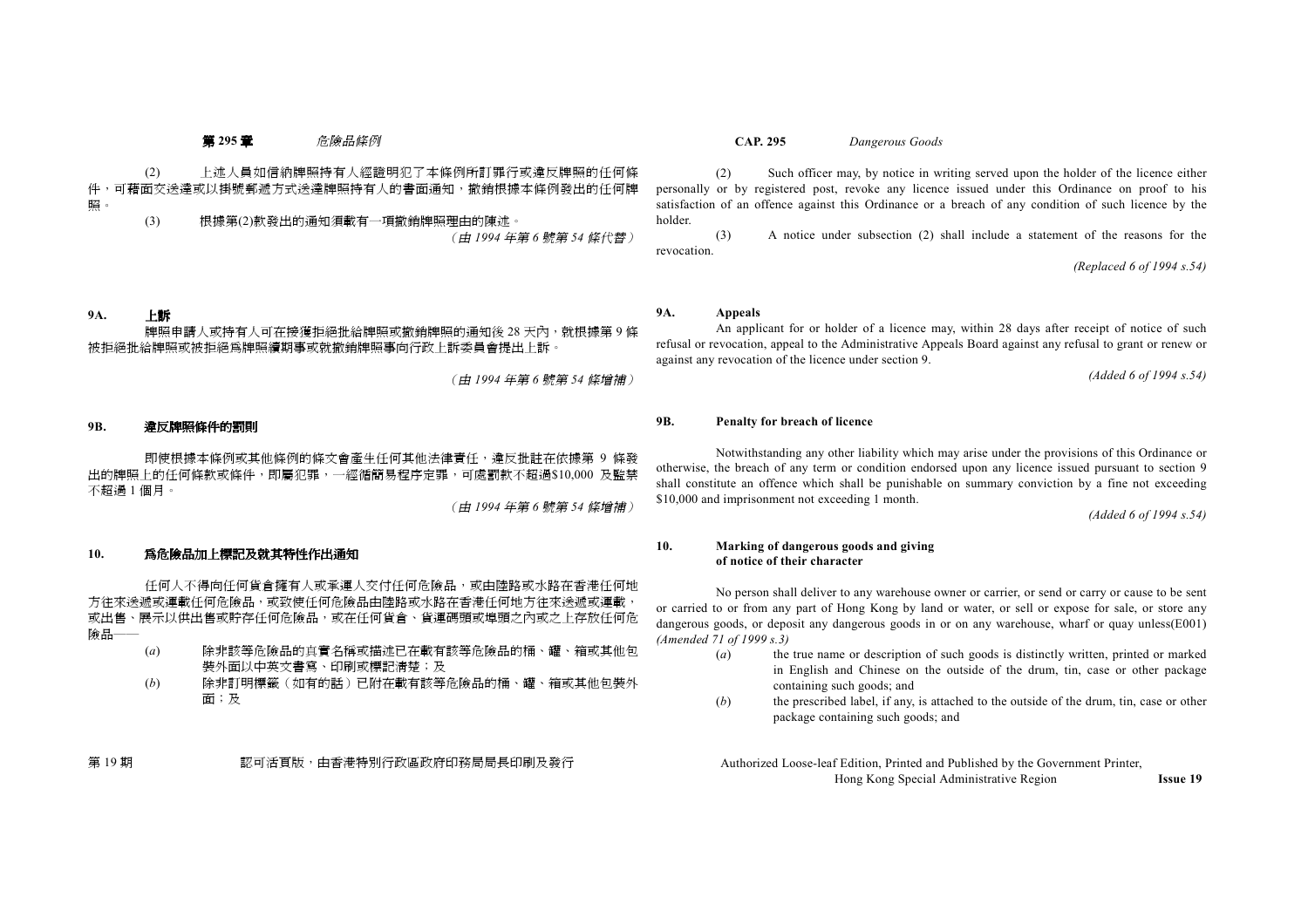#### (*c*) 如屬交付任何貨倉擁有㆟或承運㆟的情況,已將該等危險品的真實名 稱或描述及其危險性質以書面通知該貨倉擁有人或承運人。

#### **11.**移走違反規例的危險品

凡在違反任何根據第 5 條訂立的規例下管有任何危險品,或將任何危險品卸在陸上、以 船運載、轉運、貯存或以其他方式處理,或將任何運載危險品的船隻停泊、碇泊或停定,則警務處 處長、海事處處長、消防處是或礦務處處長,或任何根據上述任何一位人員的命令行事的人,可 安排將該等危險品或船隻移往符合上述規例的地方,開支則由危險品或船隻的擁有人負責;移走危 險品或船隻所招致的㆒切開支,在各方面均可作為㆒筆欠政府或須付予政府的可追討費用的款項, 以同樣方式向危險品或船隻的擁有人追討

> (由 *<sup>1961</sup>* 年第 *<sup>42</sup>* 號第 *<sup>2</sup>* 條修訂;由 *<sup>1964</sup>* 年第 *<sup>8</sup>* 號第 *<sup>5</sup>* 條修訂;由 *<sup>1999</sup>* 年第 *<sup>71</sup>* 號第 *<sup>3</sup>* 條修訂)

- 第 **<sup>295</sup>** 章 危險品條例 **CAP. 295** *Dangerous Goods* <sup>9</sup>
	- (*c*) in the case of delivery to any warehouse owner or carrier, notice in writing has been given to such warehouse owner or carrier of the true name or description of such goods and the dangerous nature thereof.

#### **11. Removal of dangerous goods in contravention of regulations**

Where any dangerous goods are possessed, landed, shipped, transhipped, stored or are otherwise dealt with, or where any vessel, carrying any dangerous goods is berthed or has anchored or stopped contrary to any regulations made under section 5, the Commissioner of Police, the Director of Marine, the Director of Fire Services or the Commissioner of Mines, or any other person acting under the orders of any of those officers, may cause such dangerous goods, or such vessel to be removed, at the expense of the owner thereof, to such place as may be in conformity with the said regulations, and all expenses incurred in such removal may be recovered from the owner thereof in like manner, in all respects, as a sum of money due or payable to the Government in respect of a fee is recoverable.

*(Amended 42 of 1961 s.2; 8 of 1964 s.5; 71 of 1999 s.3)*

#### **12.**進入等權力

(1) 仟何不低於督察職級的警務人員、仟何不低於消防隊長職級的消防處人員、仟 何不低於一級爆炸品主任職級的土木工程署礦務部人員、任何獲礦務處處長書面授權而職級不低於 二級爆炸品主任的土木工程署礦務部人員及任何由《香港海關條例》(第 342 章)界定的海關人員, 可―― (由 *<sup>1991</sup>* 年第 *<sup>27</sup>* 號法律公告代替。由 *<sup>1991</sup>* 年第 *<sup>364</sup>* 號法律公告修訂)

> (*a*) 在日夜任何時候,進入、視察和檢查任何製造、貯存或使用危險品的 地方或建築物及其每一部分,但不得不必要地阻礙或妨礙該地方或建 築物內的工作;亦可就本條例的規定是否已予遵守,並就一切與公眾 安全或受僱在該地方或建築物內或附近工作的人的安全有關的事官 及事物,作出查訊;

#### **12. Power of entry, etc.**

(1) Any police officer not below the rank of inspector, and any officer of the Fire Services Department not below the rank of station officer and any officer of the Mines Division, Civil Engineering Department not below the rank of explosives officer I and any other officer of the Mines Division, Civil Engineering Department, not below the rank of explosives officer II, authorized in writing by the Commissioner of Mines, and any member of the Customs and Excise Service, as defined in the Customs and Excise Service Ordinance (Cap. 342), may(E001) *(Replaced L.N. 27 of 1991. Amended L.N. 364 of 1991)*

> (*a*) enter, inspect and examine any place or building in which dangerous goods are manufactured, stored or used and every part thereof, at all times by day and by night, but so as not unnecessarily to impede or obstruct the work in such place or building, and may make inquiries as to the observance of this Ordinance and all matters and things relating to the safety of the public or of the persons employed in or about such place or building;

第 19 期 認可活頁版,由香港特別行政區政府印務局局長印刷及發行 Authorized Loose-leaf Edition, Printed and Published by the Government Printer,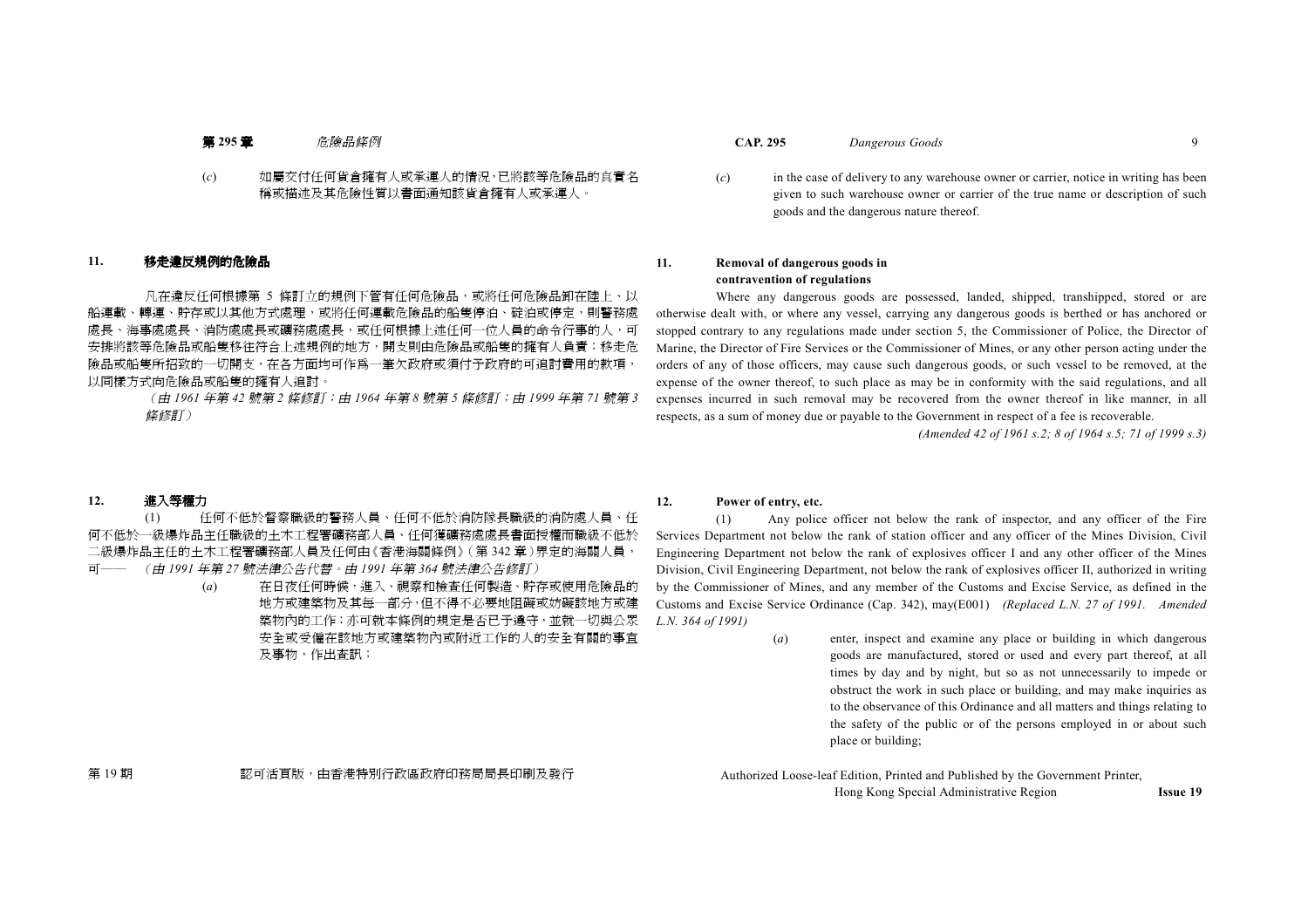- (*b*) 要求他根據本條有權進入的任何㆞方或建築物的佔用㆟或由該佔用㆟僱用於 其內工作的人,將該地方或建築物內任何物質的樣本交給他;
- (*c*) 進入和搜查該㆟員有合理理由懷疑可能內有根據(*e*)段可予檢取的物品的任何 地方或建築物;
- (*d*) 截停、登㆖和搜查該㆟員有合理理由懷疑可能內有根據(*e*)段可予檢取的物品的 任何船隻、車輛或飛機;及
- (*e*) 檢取、移走和扣留――
	- (i) 該㆟員有合理理由懷疑與本條例所訂的任何罪行的發生有關的物 品;或
	- (ii) 該㆟員覺得相當可能是或相當可能載有任何㆖述罪行的證據的任 何其他物品。

(2) 任何該等人員可——

- (*a*) 破啟他獲賦權進入和搜查的任何㆞方或建築物的任何外門或內門;
- (*b*) 強行進入他獲賦權截停、登㆖和搜查的任何船隻、車輛或飛機及該船隻、車輛 或飛機的每一部分;
- (*c*) 以武力移走任何實際㆖妨礙他進行他獲賦權作出的逮捕、扣留、搜查、視察、 檢取或移走的障礙物,或以武力驅趕妨礙他進行上述行動的人;
- (*d*) 扣留在他獲賦權進入和搜查的任何㆞方或建築物內的任何㆟,直至該㆞方或建 築物已被搜查為止;及
- (*e*) 扣留他獲賦權截停、登㆖和搜查的任何船隻、車輛或飛機,及該船隻或車輛㆖ 的人,並阻止任何人接近或登上該船隻或車輛,直至該船隻或車輛已被搜查為 止。

(3) 在不損害任何其他成文法則所賦予的進入或搜查權力的原則㆘,第(1)款所指的㆟員不得進 入或搜杳任何只作住宅用涂的處所的任何部分,但下列情況除外――

> (*a*) 該㆟員進入或搜查該處所的任何部分,是憑藉裁判官發出的㆒項手令,而手令 是裁判官根據經宣誓而作的告發,信納有合理理由懷疑本條例所

- 第 **<sup>295</sup>** 章 危險品條例 **CAP. 295** *Dangerous Goods*
	- (*b*) require the occupier of any place or building which he is entitled under this section to enter, or a person employed by such occupier therein, to give him samples of any substance therein;
	- (*c*) enter and search any place or building in which such officer may have reasonable grounds for suspecting that there may be anything which, under paragraph (*e*), is liable to seizure;
	- (*d*) stop, board and search any vessel, vehicle or aircraft in which such officer or member may have reasonable grounds for suspecting that there may be anything which, under paragraph (*e*), is liable to seizure; and
	- (*e*) seize, remove and detain(E001)
		- (i) anything with respect to which such officer or member may have reasonable grounds for suspecting that any offence against this Ordinance has been committed; or
		- (ii) any other thing, which may appear to such officer or member likely to be, or to contain, evidence of any such offence.
	- (2) Any such officer or member may(E001)
		- (*a*) break open any outer or inner door of any place or building which he is empowered to enter and search;
		- (*b*) forcibly enter any vessel, vehicle or aircraft which he is empowered to stop, board and search and every part thereof;
		- (*c*) remove by force any material obstruction to, or any persons obstructing any arrest, detention, search, inspection, seizure or removal which he is empowered to make;
		- (*d*) detain any person found in any place or building which he is empowered to enter and search until such place or building has been searched; and
		- (*e*) detain any vessel, vehicle or aircraft which he is empowered to stop, board and search and any person on board such vessel or vehicle and prevent any person from approaching or boarding such vessel or vehicle until such vessel or vehicle has been searched.

(3) Without prejudice to any power of entry or search conferred by any other enactment, no officer or member referred to in subsection (1) shall enter or search any part of any premises used solely for dwelling purposes except(E001)

- (*a*) by virtue of a warrant issued by a magistrate, where such magistrate is satisfied by information on oath that there is reasonable ground for suspecting that an offence against this Ordinance has been, is being or is about to be committed in such part of the premises or there is in such part of the
- 第 19 期 不到 的 認可活頁版,由香港特別行政區政府印務局局長印刷及發行 Authorized Loose-leaf Edition, Printed and Published by the Government Printer,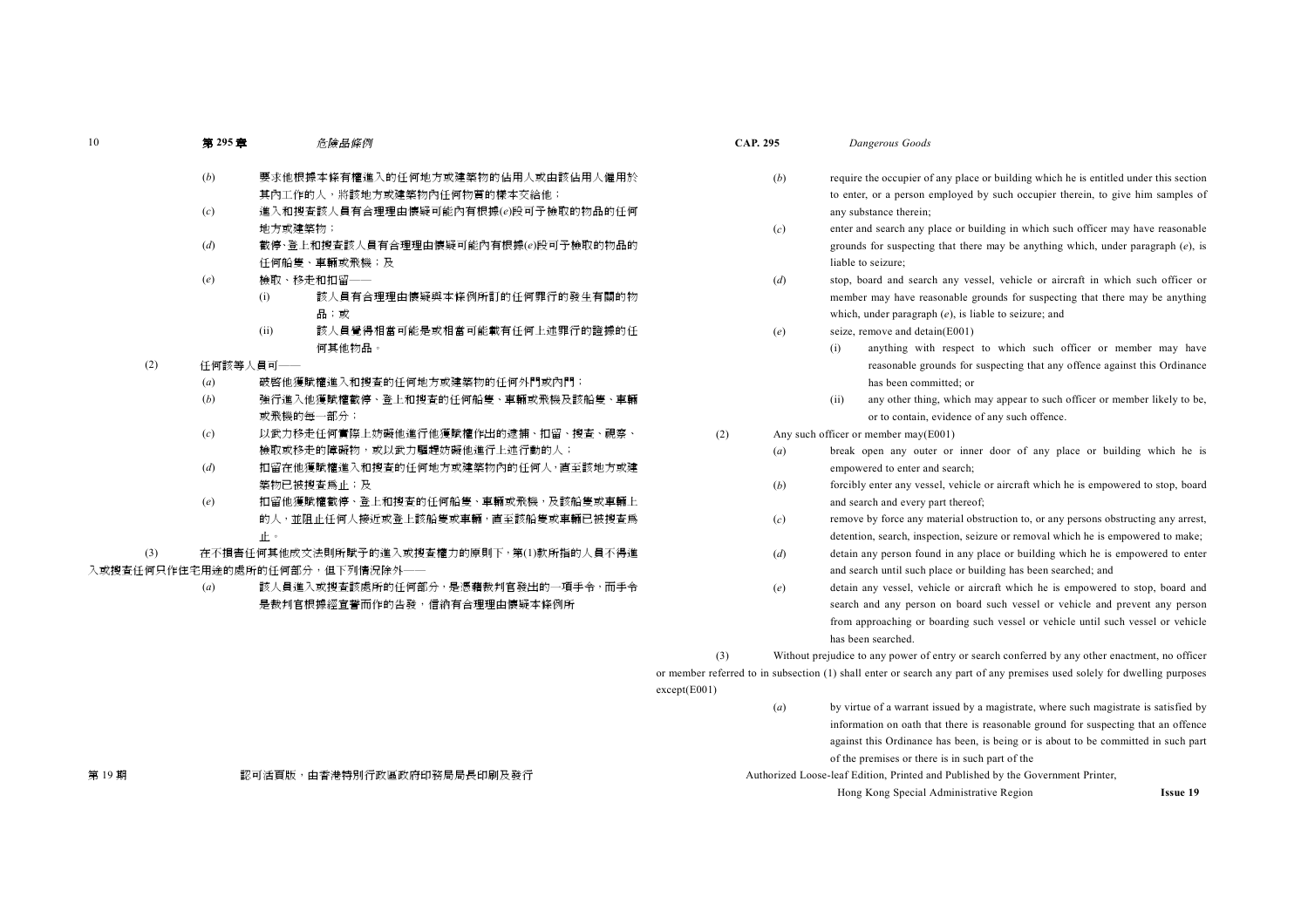訂的罪行已經、正在或即將在該部分的處所內發生,或該部分處所中有 相當可能是或相當可能載有上述罪行的證據的物品而發出的;或

(*b*) 該㆟員在顧及有關情況後,認為申請手令將會使進入或搜查的目的無法 達成,因而在並無手令的情況下進入或搜查該處所的任何部分。 (由 *1959* 年第 *<sup>8</sup>* 號第 *<sup>6</sup>* 條代替)

(由 *<sup>1973</sup>* 年第 *<sup>25</sup>* 號第 *<sup>3</sup>* 條修訂)

#### **13.**報告因爆炸或火警造成的意外

凡在任何領有牌照處所內或附近發生因爆炸或火警而造成的意外或因與該處所有關的爆 炸或火警而造成的意外,則該處所的佔用人須立即將該意外及在該意外中造成的任何人命損失或身 體受傷向消防處處長報告。

(由 *<sup>1961</sup>* 年第 *<sup>42</sup>* 號第 *<sup>2</sup>* 條修訂;由 *<sup>1964</sup>* 年第 *<sup>8</sup>* 號第 *<sup>7</sup>* 條修訂)

政府爆炸品倉庫

#### **13A.**行政長官可指定㆞方及船隻為政府爆炸品倉庫

品。

行政長官可藉憲報刊登的公告,指定任何地方或船隻為政府爆炸品倉庫,以供貯存爆炸

(由 *<sup>1999</sup>* 年第 *<sup>71</sup>* 號第 *<sup>3</sup>* 條修訂)

#### **13B.**倉庫由礦務處處長掌管

除第 13C 條另有規定外,所有倉庫均由礦務處處長管制和管理。

#### **13C.**海事處處長的權力

- (1) 海事處處長可就任何指定為倉庫的船隻的檢驗、移動、位置和繫泊,發出指示。
- (2) 海事處處長如覺得指定為倉庫的船隻在任何方面不適宜貯存爆炸品,則可-

第 19 期 認可活頁版,由香港特別行政區政府印務局局長印刷及發行 Authorized Loose-leaf Edition, Printed and Published by the Government Printer,

#### 第 **<sup>295</sup>** 章 危險品條例 **CAP. 295** *Dangerous Goods* <sup>11</sup>

premises anything likely to be or to contain evidence of such offence; or

(*b*) without warrant, where such officer or member is of opinion having regard to the circumstances that the purpose of the entry or the search would be defeated by application for such warrant. *(Replaced 8 of 1959 s.6)*

*(Amended 25 of 1973 s.3)*

#### **13. Report of accident by explosion or fire**

Whenever there occurs any accident by explosion or fire in or about or in connexion with any licensed premises, the occupier of such premises shall forthwith report such accident, and any loss of life or personal injury occasioned thereby, to the Director of Fire Services.

*(Amended 42 of 1961 s.2; 8 of 1964 s.7)*

PART III

#### GOVERNMENT EXPLOSIVES DEPOTS

### **13A. Chief Executive may designate places and vessels as Government Explosives Depots**

The Chief Executive may, by notice published in the Gazette, designate any place or vessel as a Government Explosives Depot for the storage of explosives.

*(Amended 71 of 1999 s.3)*

#### **13B. Commissioner of Mines to be in charge of depots**

The Commissioner of Mines shall, subject to section 13C, have the control and management of every depot.

#### **13C. Powers of Director of Marine**

(1) The Director of Marine may give directions as to the surveying, movement, siting and mooring of any vessel designated as a depot.

(2) The Director of Marine may, if it appears to him that a vessel designated as a depot is in any respect unsuitable for the storage of explosives(E001)

Hong Kong Special Administrative Region **Issue 19**

第 III 部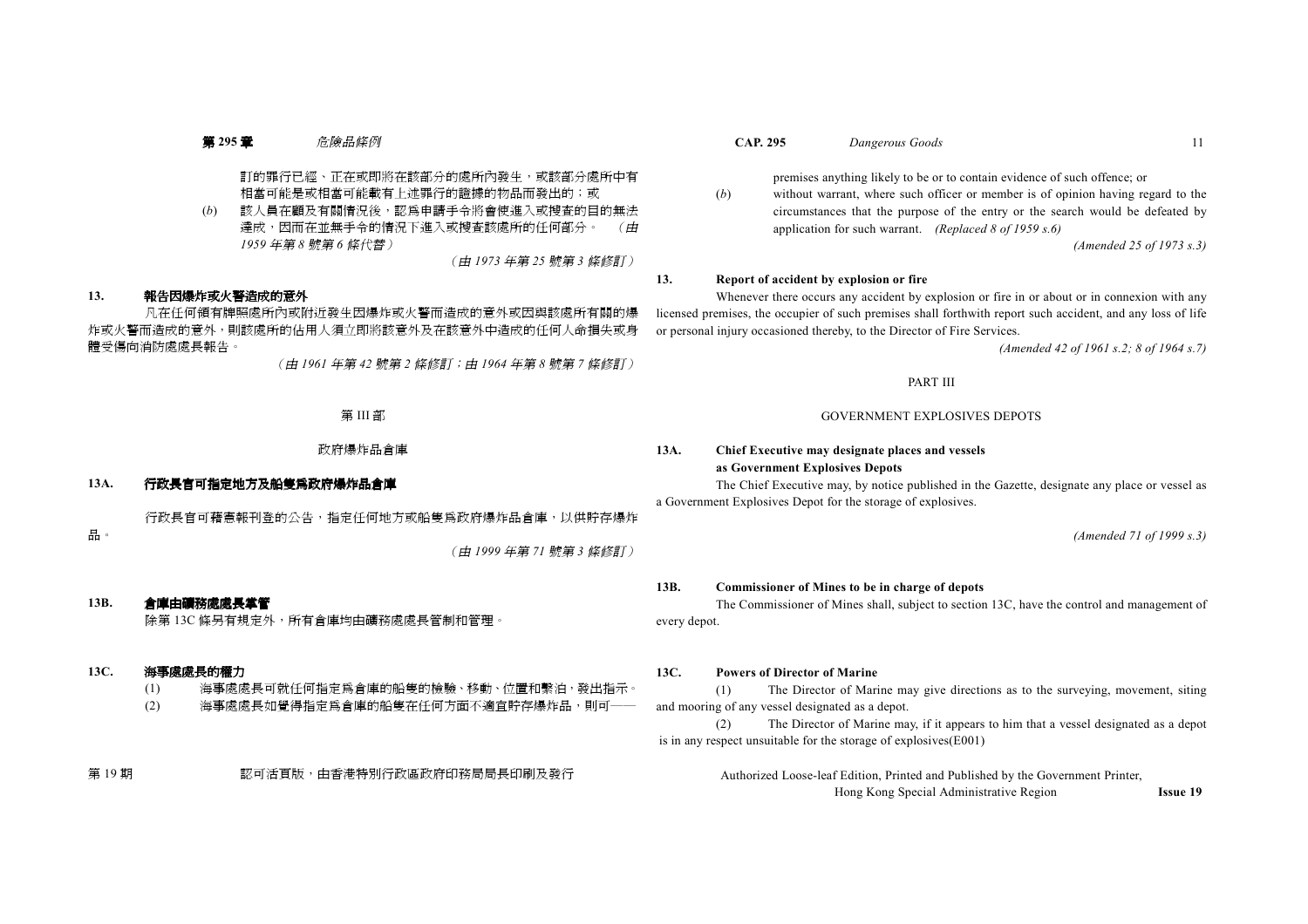- (*a*) 禁止使用該船隻貯存爆炸品;或
- (*b*) 無條件㆞或以他認為適合而施加的條件,准許使用該船隻貯存爆炸 品。

#### **13D.**經理及副經理的委任

行政長官可藉憲報刊登的公告,委任一名倉庫經理及一名或多於一名副經理。 (由 *<sup>1999</sup>* 年第 *<sup>71</sup>* 號第 *<sup>3</sup>* 條修訂)

#### **13E.**管理倉庫的規例

(1) 行政長官會同行政會議可訂立規例,就㆘列事項訂定條文―― (由 *<sup>1999</sup>* 年第 *71* 號第 *<sup>3</sup>* 條修訂)

- (*a*) 倉庫的管制和管理; (*b*) 在倉庫內採取的安全預防措施;
- (*c*) 賦權任何公職㆟員就倉庫的妥善管制、管理和安全發出他認為適合的 指示;
- (*d*) 對在倉庫內貯存爆炸品並由政府將爆炸品運入或運出倉庫所收取的 費用;
- (*e*) 貯存在倉庫內的爆炸品的銷毀;
- (*f*) 出售貯存在倉庫內而未繳付訂明費用的爆炸品以及從出售所得收益 ㆗扣除該等費用及出售開支;及
- (*g*) 更有效施行本部的條文。

(2) 根據本條訂立的規例,可規定違反該規例的指明條文即屬犯罪,並可為此訂定 刑罰,但所訂定的刑罰不得超過罰款\$25,000 及監禁 <sup>6</sup> 個月。 (由 *<sup>1984</sup>* 年第 *<sup>171</sup>* 號法律公告修訂) (第 *III* 部由 *<sup>1971</sup>* 年第 *<sup>9</sup>* 號第 *<sup>7</sup>* 條增補)

第 **<sup>295</sup>** 章 危險品條例 **CAP. 295** *Dangerous Goods*

- (*a*) prohibit the use of the vessel for the storage of explosives; or
- (*b*) permit the use of the vessel for the storage of explosives, either unconditionally or subject to such conditions as he may think fit to impose.

#### **13D. Appointment of managers and deputy managers**

The Chief Executive may, by notice published in the Gazette, appoint a manager and one or more deputy managers of a depot.

*(Amended 71 of 1999 s. 3)*

#### **13E. Regulations for management of depots**

*of 1999 s. 3)*

- (1) The Chief Executive in Council may by regulation provide for(E001) *(Amended 71*
	- (*a*) the control and management of depots;
	- (*b*) safety precautions to be taken in depots;
	- (*c*) the empowering of any public officer to give such directions as he thinks fit for the purposes of the proper control and management and the safety of depots;
	- (*d*) the fees chargeable for the storage of explosives in depots and for deliveries of explosives by the Government to or from depots;
	- (*e*) the destruction of explosives stored in depots;
	- (*f*) the sale of explosives stored in depots in respect of which the prescribed fees have not been paid and the deduction of such fees and the expenses of sale from the proceeds of sale; and
	- (*g*) the better carrying out of the provisions of this Part.

(2) Regulations made under this section may provide that contravention of specified provisions of such regulations shall be an offence and may provide penalties therefor, but no penalty so provided shall exceed a fine of \$25,000 and imprisonment for 6 months. *(Amended L.N. 171 of 1984) (Part III added 9 of 1971 s. 7)*

PART IV

GENERAL

第 IV 部

㆒般條文

(由 *<sup>1971</sup>* 年第 *<sup>9</sup>* 號第 *<sup>8</sup>* 條增補)

*(Added 9 of 1971 s. 8)*

第 <sup>19</sup> 期 認可活頁版,由香港特別行政區政府印務局局長印刷及發行 Authorized Loose-leaf Edition, Printed and Published by the Government Printer,